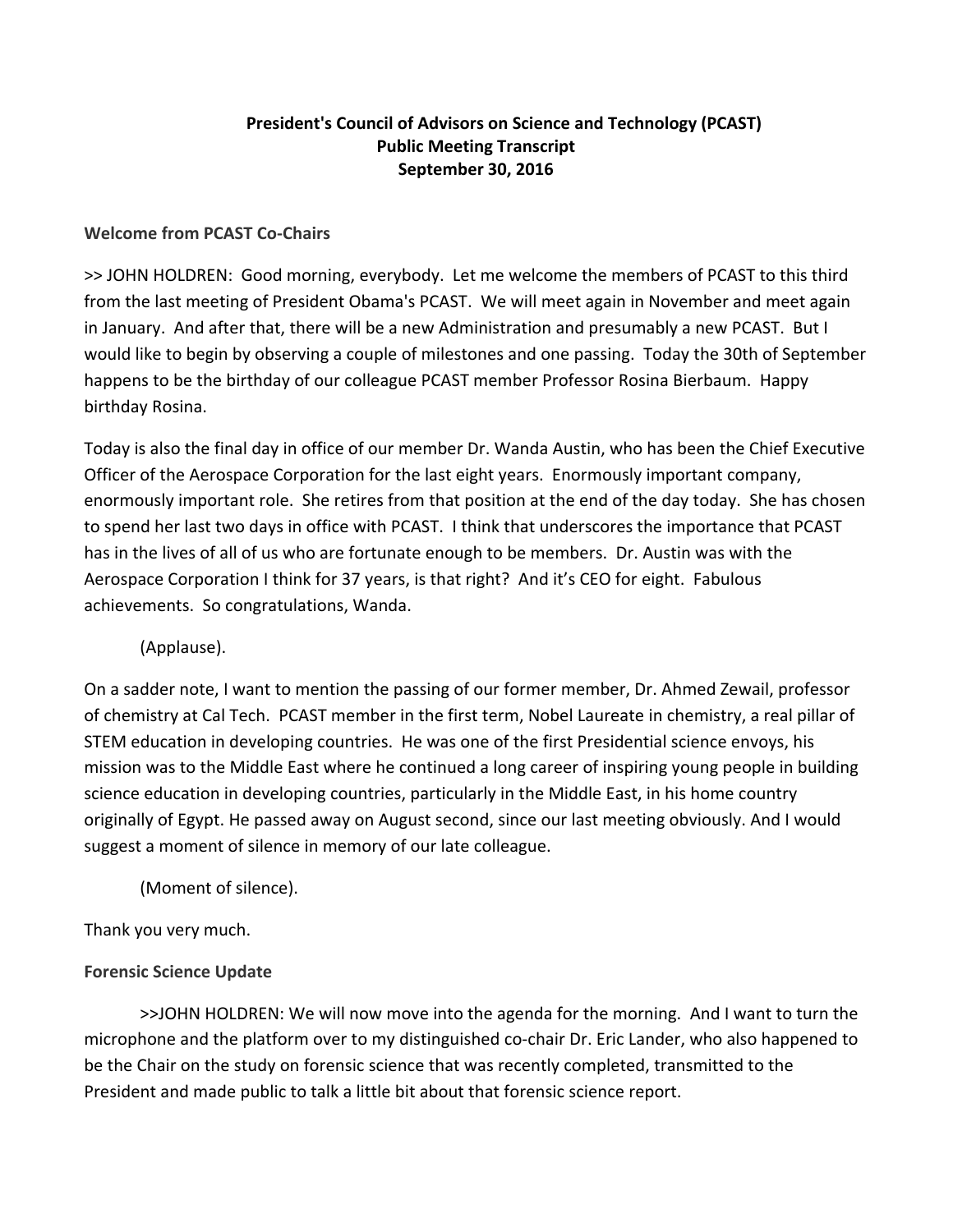>> ERIC LANDER: Great, well, thank you, John. Let me add my welcome to John's to everyone in the room, everyone on the web, and again my thanks to all of the members of PCAST who have not let up one bit in the work that is going on. With a study approved already in September, another study coming forward for approval today, and more studies underway. I suspect PCAST will be working up until the very end of the Administration as the President has requested and I just want to thank everybody for their continued service and energy.

So I would like to briefly -- if we can bring up those slides, that would be great.

I would like to briefly review the report that we approved and released on forensic science It's entitled, "Forensic Science in the Criminal Courts; Ensuring Scientific Validity of Feature Comparison Methods". We reported on this at public meetings of the PCAST on several occasions before. And then ‐‐ let's see, I'll ‐‐ I have the clicker right here so I'm not going to go through all of the process and all of the background. It's all available on previous discussions on the PCAST Web site as well as on the report. I just want to briefly summarize where we are, what were the key points from the report. And the next steps going forward importantly at the end.

So we started this work a little more than a year ago. We thought about starting it in the spring of 2015. Began to seriously get underway about a year ago September of 2015. On September 1st, the PCAST in a telephone meeting, public meeting, voted approval of the recommendations and the substance of the report and then we released the report on September 20th following our usual practice of clarifications and copy editing and things like that. I noted 125 drafts. And in fact many subdrafts because there were decimal points attached to those things, as well, but 125 significant drafts.

It weighs in at 173 pages which I think set a new record for PCAST, 399 footnotes which again set a new record for PCAST. It involved a review of 2100 scientific papers which I don't have an exact count but I don't think anyone will argue it too set a record, and for the first time we opened to public comment early in the process last fall and we're tremendously grateful to the public for 70 really lengthy thoughtful comments addressing questions PCAST posed to the public at large, in particular intended to the scientific community and to the forensic science, law enforcement community. People took a lot of care to provide material to PCAST.

Such a report would not be possible without enormous help. Although the PCAST members themselves rolled up their sleeves and did a tremendous amount of work, I want to specifically acknowledge three people. We were enormously lucky to have the services of Tania Simoncelli who is herself a world expert in the field of forensic evidence, has written a book on the subject. And we're very lucky a former member of the staff of OSTP, currently working with me on my PCAST work and was secunded to the PCAST Working Group for this purpose, and being able to draw on her many, many years, decades of experience in this field was invaluable.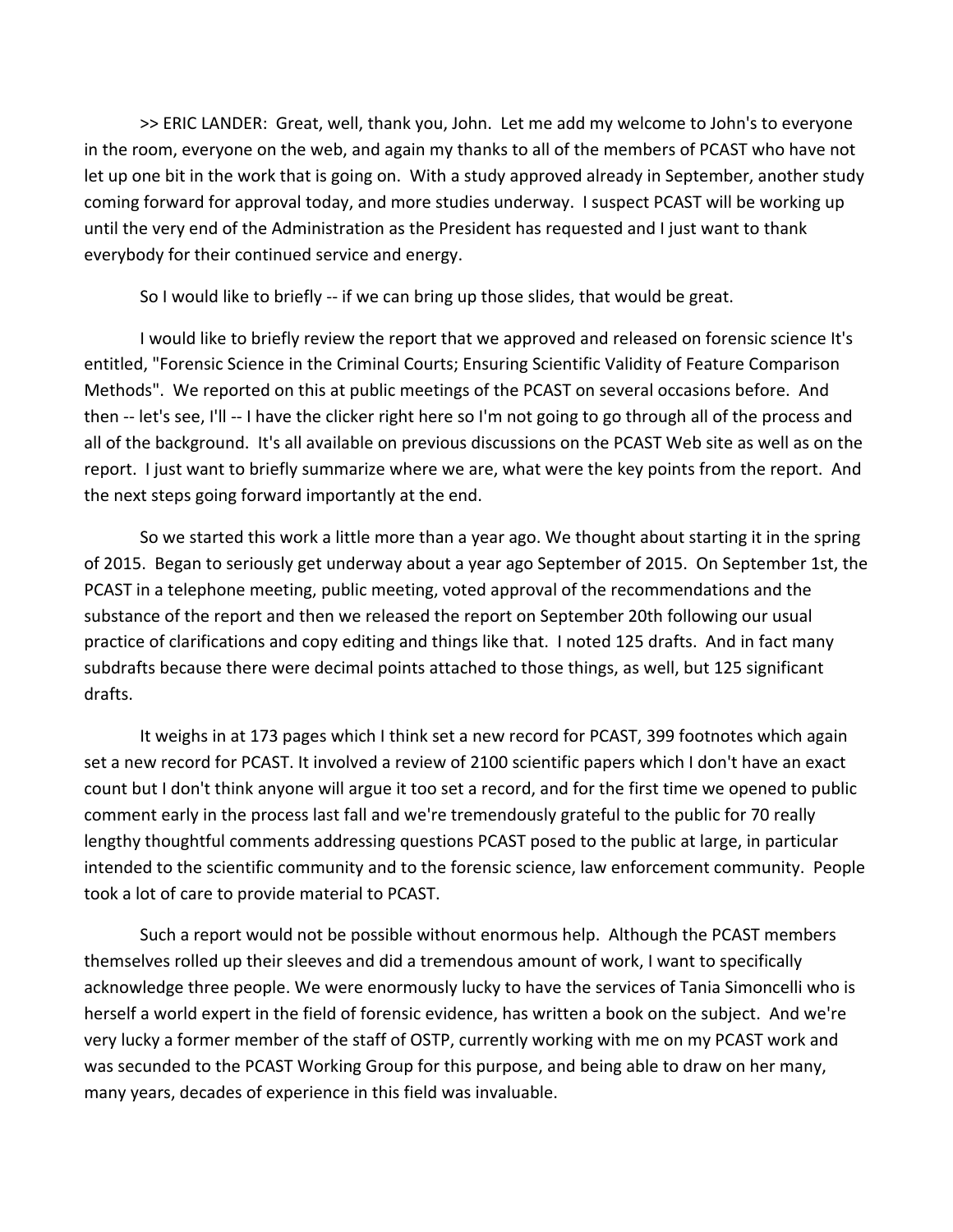I want to thank Kristen Zarrelli an incredible researcher who went through a large number of these papers, synthesized them, and prepared many notes along the way and made sure all of these drafts proceeded toward a final report, amazing job of research there, and then our own PCAST staff member Diana Pankevich who had no idea what she was signing up for when she got involved in this report and organized countless phone calls with members of the forensic science community, Had many meetings. Went through all sorts of communications. It's really lucky we didn't let Diana know in advance what this was going to entail but she was the one personally responsible for example corralling this online appendix of 2100 papers that were reviewed. So I want to give thanks to Tania to Kristen and Diana for their amazing partnership in this.

#### (Applause).

>> ERIC LANDER: So at 173 pages and 399 footnotes you might think it's really complicated but the truth is the entire report can be described in three tweets. The tweet version of the report for the busy person today says as follows; tweet No. 1 for a forensic feature comparison method to be foundationally valid, there needs to be actual empirical evidence of its reliability and estimates of its accuracy.

Tweet No. 2: for a number of current methods, there is little or no actual empirical evidence of reliability or accuracy.

Tweet No. 3: some, not all, in the forensic science and law enforcement community see no need for empirical evidence.

The report is the long form version of those three tweets, but if you just want to take away those three tweets, that pretty much says it.

Forensic science is a science. It comes forward into the courtroom saying -- wearing the mantle of science, we bring forward scientific evidence that should be taken very seriously. If it comes forward as a science it of course must meet the criteria of scientific validity for a science and for the last 400 years those criteria are you have empirical evidence to support your claim. There are many in the forensics science community who know this and absorb this and work toward this, but historically this has not been the case always. Forensic science grew not in its earliest days from the scientific laboratory, but rather from practitioners who in very good faith felt that by looking at a lot of evidence, they could draw meaningful and accurate conclusions. We have seen over the course of the last several decades a recognition that that is not a foundation for reliable scientific evidence being brought forward to the court and being treated that way. I want to underscore. I've said court multiple times. There's a big distinction between scientific insights and ideas being used in the investigation of a crime. PCAST did not in any way look to the question of what should or shouldn't be used in an investigation. We very clearly said the report does not touch on that and we have said a much broader standard should be used for how you investigate. Just like in science, nobody says what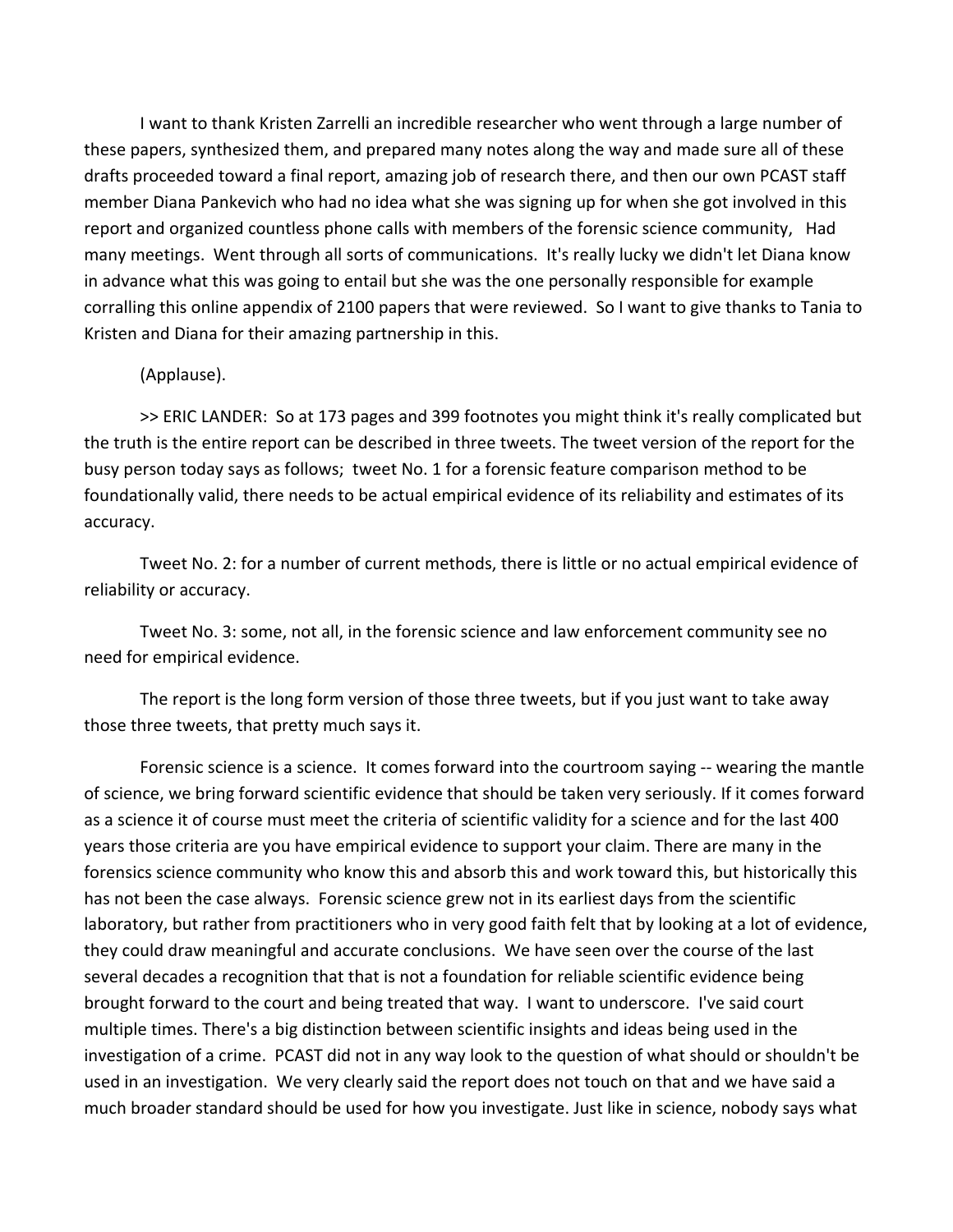you're allowed to do to formulate a hypothesis. Hypotheses can come and have come famously in chemistry from a fevered dream. That's right of the benzene ring. Hypotheses can come from anywhere. What makes science great is you can come up with an idea, hypothesis, from any direction and then you must subject it to proof, so we do not in any way wish to limit how you might do an investigation, exonerate a subject in advance, exclude a subject in advance, reach the judgment of what you wish to bring to court. We're only addressing the question when you come to court wish to prove something and the standard here is that the full package is proved beyond a reasonable doubt, what are the requirements to say something is scientifically valid

So that's been the issue. I've got to say there are folks in the forensic science community who have continued over the years to meet the call. To go and collect evidence. And find, yes, we can support that this method is valid and we can tell you how accurate it is. Something doesn't have to be perfectly accurate, but you have to know how accurate it is if something is wrong 1 in a million times or 1 in 10 times that's pretty relevant you need to know.

But there remain many people in the forensic science community who don't really yet get it. That you can't come with scientific evidence unless you can come with a demonstration of its accuracy. And there's that tension playing out within the community. It's going in the right direction. But it continues to need to be propelled by people saying things in the clearest, simplest terms. The tweets should be kept in mind by everybody in that community.

So that's really what we tried to focus on is where are they. Now we are not the first to touch this question. This was touched in the 1990s extensively by various National Academy reports having to do with DNA and compositional bullet lead analysis and other such fields, and reports in the past decade, most notably an overall report by the National Academy in 2009 in an NRC report about the overall state of forensic science, which noted very clearly essentially these three tweets.

It was a very influential report. It led to the Obama Administration adopting various policies including creating a National Commission on Forensic Science and NIST, creating a process for standards development, all very good. The President asked us last year asked to address the question what else is needed and that's what we sought to do in the report.

So very briefly, and we've covered this in our public phone call, the PCAST made eight recommendations. I have not put the full text up there because we have ever covered them and they are already in the public report. I'll just briefly say the first and perhaps most foundational of it is that NIST should perform ongoing evaluations of scientific validity and reliability of forensic feature comparison methods. It's got to sit at a science based agency. It's not appropriate or for it in any way to sit in non‐science based agency. I think there were some people say the Department of Justice can do this, and the answer is of course it can't do it, it's got to be a prosecutor, it has got to be a user of this we have to separate the scientific evaluation of this to the people who have responsibility to use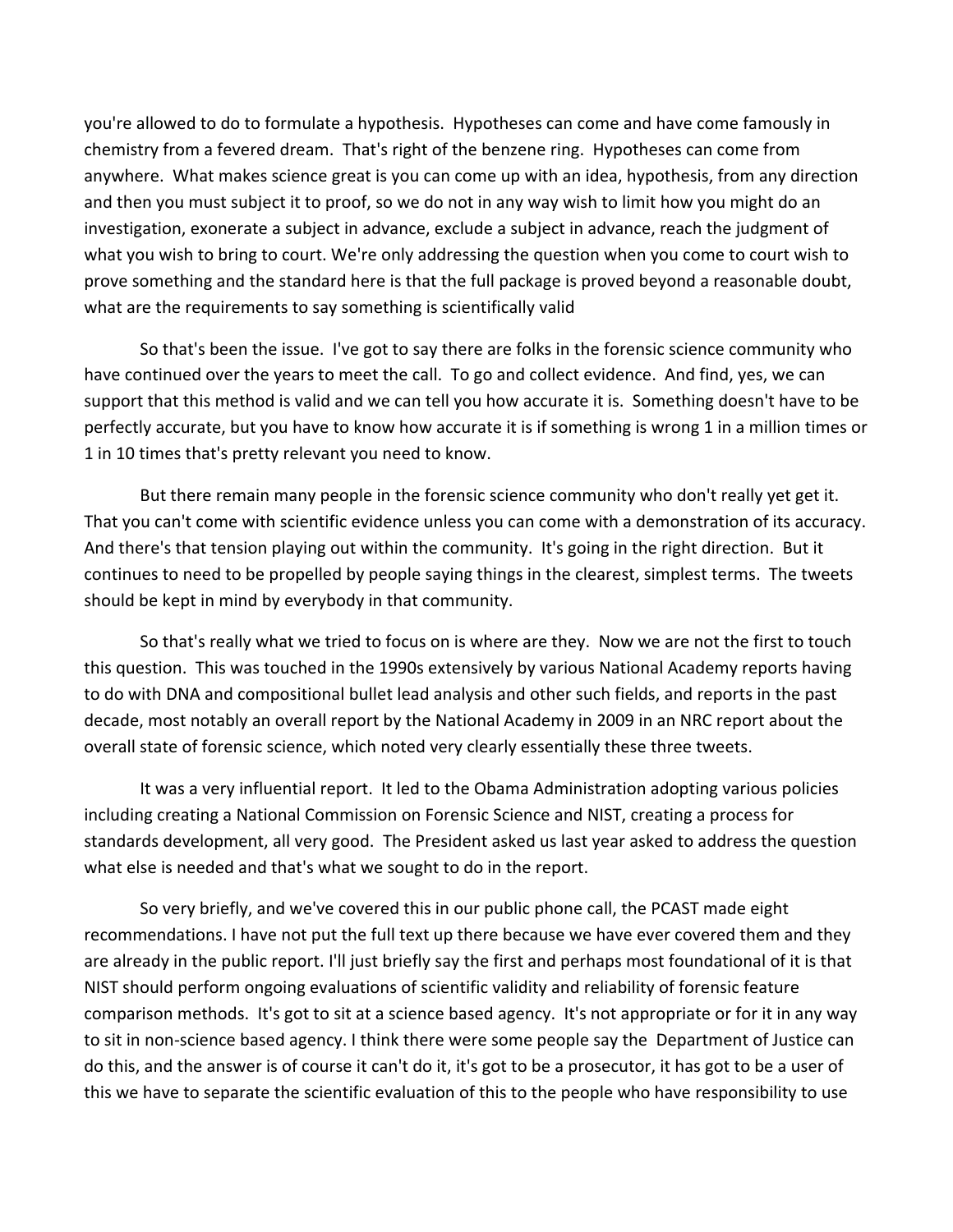the evidence. You can't do both simultaneously. This in no way impugns the role of DOJ. In fact I think it elevates the role of DOJ; it must be an active user of these technologies which means it can't be the scientific evaluator of those technologies. NIST is the right place from the Federal Government to do it. NIST has the important role to move us from subjective methods to objective methods. Many of these methods today remain very subjective, and examiners sit there and compare patterns saying I think they match. There was a time that was okay, but technology has moved on. Image analyses are quite good now. We can do facial recognition. We ought to be applying it to latent fingerprints and firearms and we think it's a great time to move that forward and that will advance the cause of justice in being able to identify with higher accuracy and correctly identify perpetrators, exclude innocent people, raise the level of science and NIST should play that role. NIST should also improve that standards development process I referred to and we make specific recommendations about how that should be done.

We think because there's a movement of forensic scientists toward a more and more scientific basis for forensic science, we think it's important to have a national research strategy we call on OSTP in collaboration with multiple agencies to lead the development of that strategy. We think the FBI has a very important role to play. They have simply been world leaders on their work on latent fingertips. My hat and I think all of our hats are off to the FBI for a brilliant set studies of latent fingerprints, what are called black box studies to see if they get the right answer, and white box studies to ask what are examiners thinking when they are comparing when they look at things. You can learn a lot from that. They are simply a brilliant studies. They are a model, the lead black box study was published in the proceedings of the National Academy of Sciences, it's what needs to be done in going forward. FBI has an important role to play. They need our support and increased funding to do that and we call for that.

The next one is sort of I guess obvious but we say it anyway, of course the Attorney General should ensure that the Department of Justice uses scientifically valid evidence. The responsibility of all prosecutors is not to win a prosecution. It's to get the right answer. That's what we ask the Government to do. The Government's interest is in getting the right answer and the only way to get a right answer is to ensure to use scientifically valid evidence. It almost doesn't need to be stated but should be stated that of course the Attorney General should only use scientifically valid evidence.

We note that the Department of Justice in particular issued some guidelines about the testimony examiners can give, and the guidelines do one very good thing. They forbid examiners from making the kind of inflated claims that had been made in the past, that things were perfect, zero error rates. There's a long history of examiners having told juries things that were just way beyond what the evidence supported and the Department of Justice rightly and we saluted said those kinds of over claims are not allowed. Unfortunately in writing the guidelines they went too far. They actually said accurate claims about the accuracy of a method are not allowed. Indeed examiners aren't allowed to make any statements about accuracy of a method, and that's simply not okay because you can't come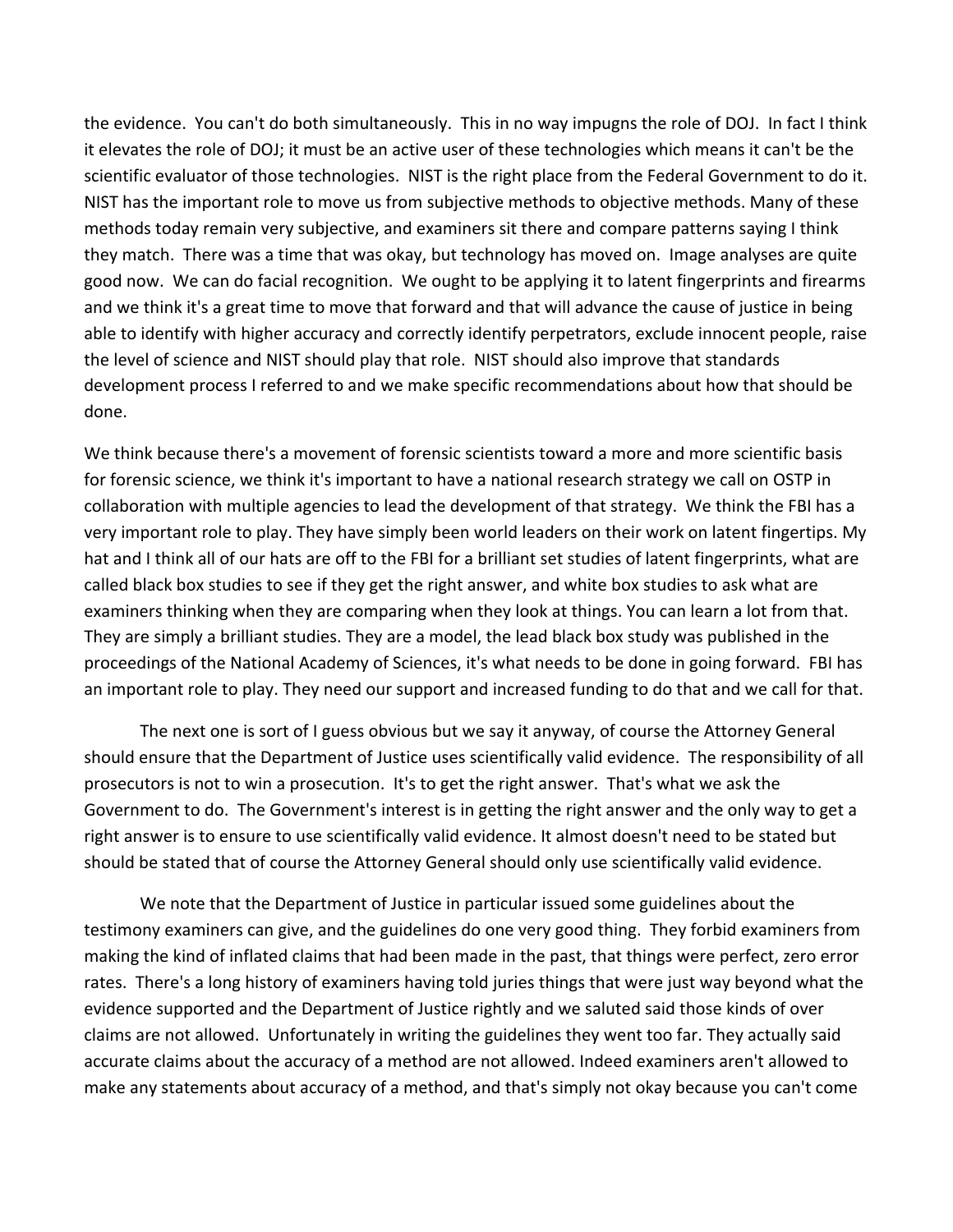in and support a scientific method unless you can actually state the accurate facts about its accuracy, so we recommended the department withdraw and reissue those guidelines to be able to come down the middle correctly.

And then finally I note we say judges should take account of the scientific criteria for scientific validity. It isn't PCAST's job to tell judges how to do their job. But the law says judges are to act as gatekeepers with respect to the reliability of the methods that come before them. And particularly the Supreme Court says the job, the overarching subject of the judge's inquiry is scientific validity. If judges are to do their job, the scientific community has a responsibility to make clear what does scientific validity mean, so we have tried to lay out clearly in the report so the judges may use it when they wish to make admissibility decisions. The scientific criteria for scientific validity while respecting the line that the scientific community defines scientific validity and scientific criteria the legal the judges themselves define the legal application of these things and I think it's an important distinction we try to make clear in the report.

In the report, in addition to specific recommendations, we make findings actually No. 8 is not a finding it's just a topic there we make findings with regard to 7 topics, we try to lay out what is scientific validity in terms that are clear and simple and useful. There's no shocking news under what it is to have scientific validity, it means empirical evidence. If you want to claim you're able to accurately tell that a bullet came from a gun you have to show me you can do it, we write that it takes about a page to lay that out clearly, to explain what are the components to know, what are the things you have to measure. It's kind of a form of metrology, the science of measurement and comparison, and I guess that's why NIST has been assigned the responsibility within the Federal Government because it's the world's metrological organization. We look at DNA analysis of single source and simple mixture samples, and complex mixtures, bite marks, latent fingerprints, firearms and identification, footwear, DNA, we determine which one has adequate evidence of scientific validity. We do not do a full analysis of hair analysis. What we do is examine a recent document released by the Department of Justice but we didn't in the report do a full analysis of that subject and the details are all there.

Now, a report was ‐‐ our report was released to the public on September 20th. We've been tracking reaction to it. Lots of people said many things. I wanted to highlight one in particular. Because I think it really underscores why people should read the report carefully. The National District Attorneys Association said in a statement that I might be allowed if I were to say is slightly hyperbolic, that adopting any of PCAST's recommendations would have a devastating effect on the ability of law enforcement, prosecutors and the defense bar, to fully investigate their cases, exclude innocent subjects, implicate the guilty and achieve true justice at trial.

I just, you know, tend to want to keep things, you know, carefully laid out here. Any of PCAST's recommendations seems a bit extreme. We recommend increased funding for the FBI. We recommend all sorts of things here I think that might be a bit extreme but far more important, the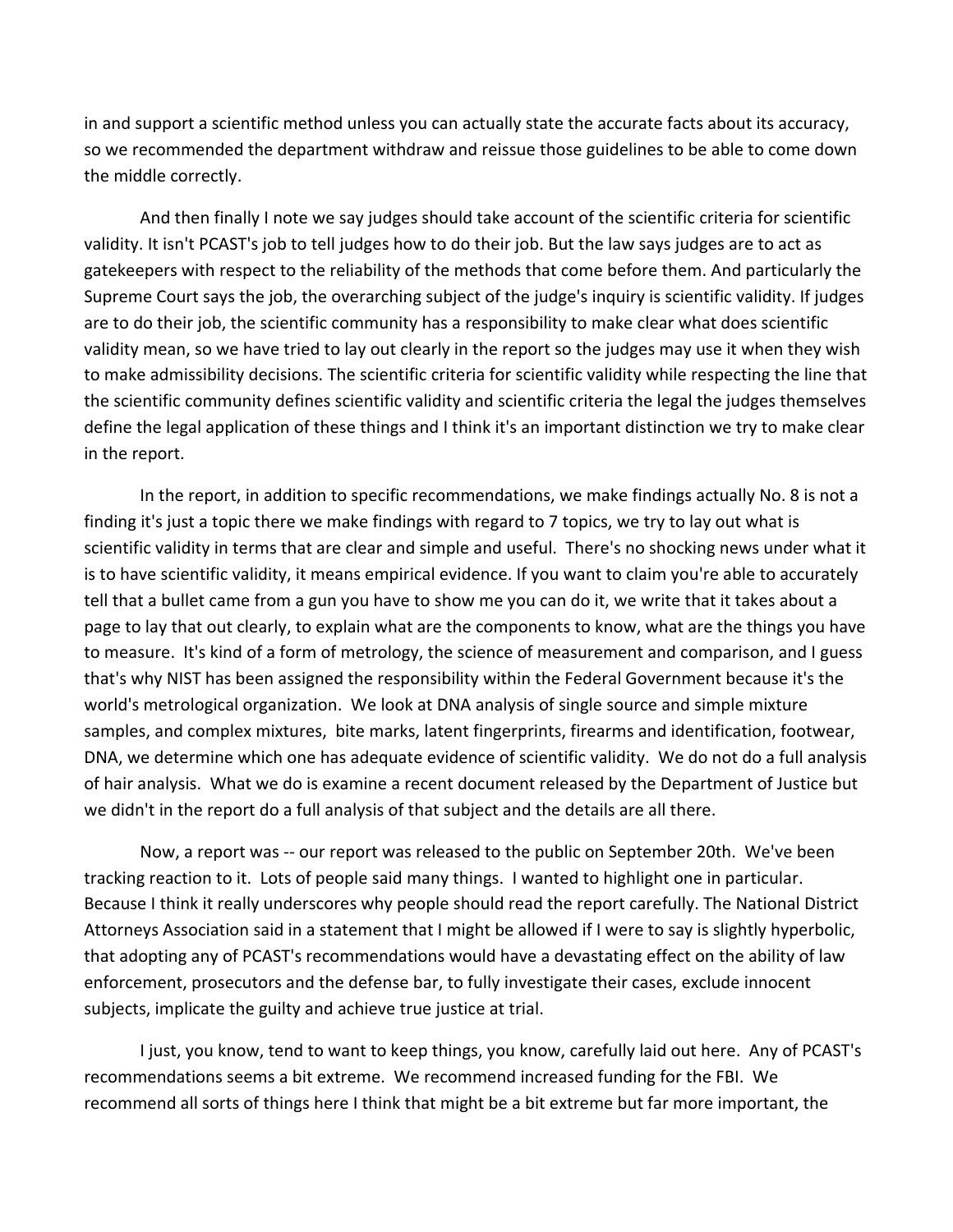devastating effect on the ability to investigate cases and exclude subjects, I would ask people making statements like this to reread the report and it's very clear statements we are in no way limiting what might be done in the form of an investigation or excluding subjects. The report is really clear, in fact it says the opposite so I want to put people at least that the report makes no such claims. We're merely saying when you want to come to court and you wish to call something scientific evidence, you need empirical evidence that it's accurate. It's nothing very controversial. I think this is in a way the least controversial conclusion you might imagine.

So the question then is what are real concerns about the report? We noted that the Department of Justice said the following. The report does not mention numerous published research studies which seem to meet PCAST's criteria for appropriately designed studies providing support for foundational validity. Now, that is not a hyperbolic statement. It's a measured scientific statement. And the right response to a measured scientific statement is to look closely at it. So we have asked the Department of Justice to please let us know what are the numerous published research studies that we might not have identified and might not have mentioned. Because it's very important. That's what ongoing scientific evaluation is, to be able to examine if there are such.

So we've contacted the DOJ. The DOJ, it's been a week and a half hasn't had an opportunity to get back with us yet with any of those studies, but we're looking forward to that we think because we take it very seriously, we should take one further step. So Phase 2 of the PCAST forensic study that I'll announce right now, is that we'll issue next week an RFI or request for information that we'll hold up through some time mid‐October, where we'll ask the public for each forensic feature comparison method. The PCAST report found not yet to be foundationally valid. Please tell us if you can identify published appropriately designed research studies that were not mentioned in the report, that provide empirical evidence of the foundational validity of the method by examining the reliability and estimating the accuracy of the method as it is currently practiced. We will when that RFI closes review those studies and we will issue if necessary an appendix to the report, that's how science works. That's how scientific evaluation must proceed on an ongoing basis, particularly in regards to these areas. DNA beyond the stated we thought were possible for DNA some things we said are clearly foundationally valid, others have not yet been proven for example four person mixtures. There were three person mixtures with a minor contributor. Bite marks we said aren't foundationally valid and haven't been shown to be foundationally valid, and we expressed great skepticism it could be. Firearms with regard to whether you can individualize the source of the bullet not the class of the gun, but the source of a bullet to an individual gun. Footwear, we didn't fully analyze hair analysis we would be grateful to see papers people have although we didn't take up a full study of that.

We'll -- we'll put up next week an RFI on that because we think it's important we as PCAST model the behavior of what scientific evaluation must look like to get forensic science to the high standard that we want it to be throughout our courts and for the country.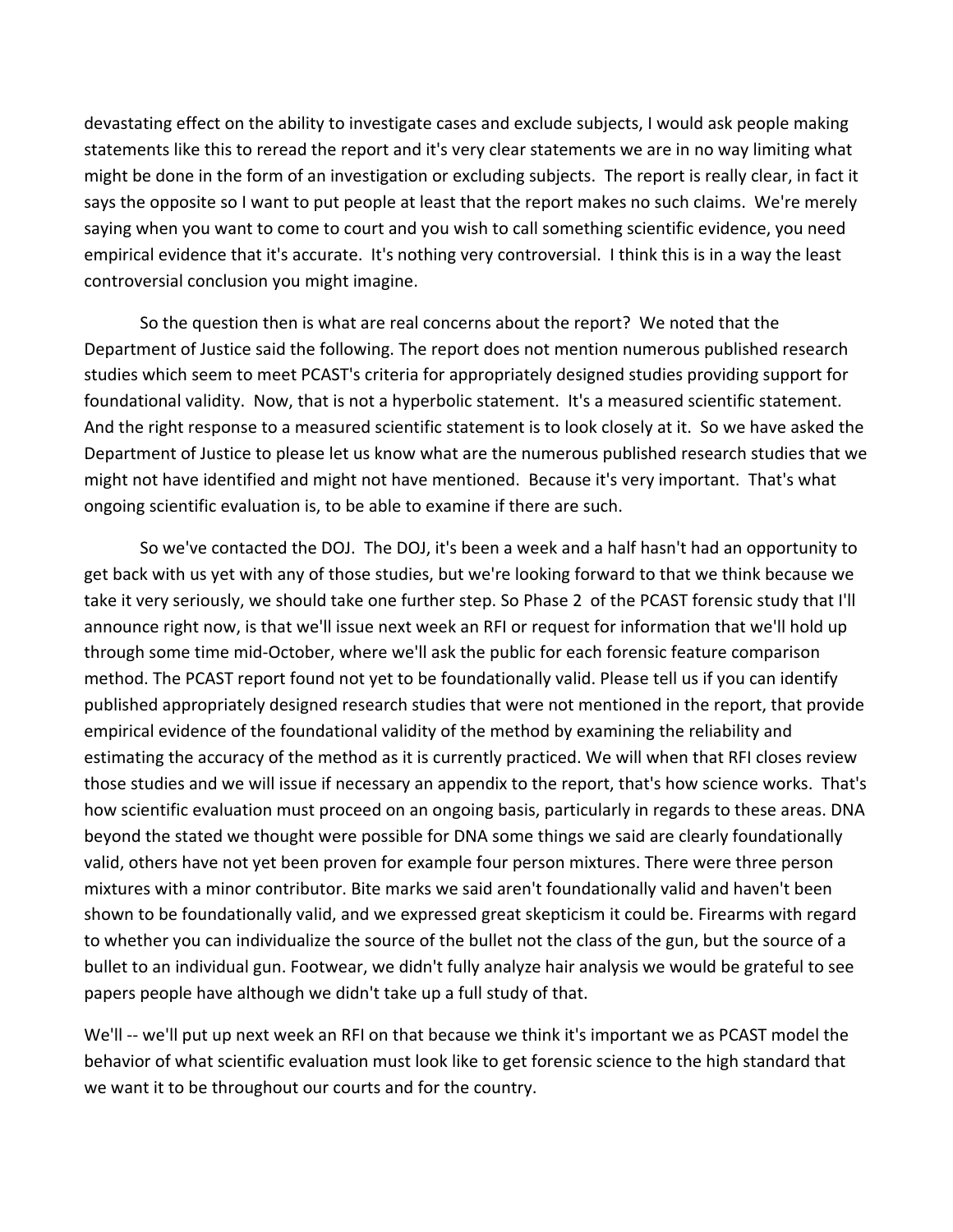That's pretty much it. It is an ongoing process. It may be that any of those methods four years from now there's evidence for foundational validity, that would be great or maybe those methods are discarded because it's recognized you can't get a valid method here but some other way like automated analysis of firearms. Ideally NIST should be continuing this. That is the real responsibility. PCAST isn't an ongoing mechanism to do it. We will still do this while in the Administration with you it should be picked up on an ongoing fashion by NIST. That's it. I will at this point throw it open to PCAST. I want to thank again the members of PCAST I want to thank the many, many people in the forensic science community with whom we spoke who helped us along, and particularly the whole movement of people within forensics who see the importance of empirical evidence and are pushing the field toward empirical evidence. As happened with DNA some decades ago, everything will get better once you turn the spotlight of science on it. It can be uncomfortable because you find things aren't perfect. Nothing is perfect. Things only get better, though, when you note their imperfections and then you begin to go to work on them. I see a flag up from Chris Cassel.

>> CHRISTINE CASSEL: Thank you, Eric. I want to congratulate you and Tonia and Diana and all of the colleagues who worked so hard on this. I think it's a real important contribution.

I just wanted to ask you about I think it's wonderful to do this RFI to really ask. I mean you guys did extraordinary literature review, unprecedented in PCAST history I think. But I think that's a really good idea. What do you have in mind, given our sort of timeframe, what do you have in terms of being able to -- will there be an addendum to the report. Will there be another public report.

>> ERIC LANDER: We'll do a public addendum and we'll open it for two weeks. Folks have been reading the report for a while if there are numerous studies that in any way should still be read we'll open it for the next two weeks and spend the three weeks after that reading those studies and seeing which of them are empirical studies. I must say since the FBI and many other groups sent us these lists over the course of the last year. My guess is there are not lots of additional studies that weren't already caught by the Department of Justice and others and sent along, so it could be we get none. But nonetheless the fact that we are as PCAST open to hearing those things models what we must do in science. And if appropriate, it won't be hard for us to prepare an addendum to or appendix to the report that we can present at a future meeting. Jim?

>> JAMES GATES: Thank you, Eric. First of all, I would like to in this public session, recognize the extraordinary leadership that you and Dr. Holdren have shown throughout this process. As many of the people in this room know I've actually been embedded in the National Commission on Forensic Science for about two years

>> ERIC LANDER: Close to the mic.

>> JAMES GATES: I've been in the embedded in the National Commission on Forensic Science for two years, and so I've watched this problem I can't say at ground level but at the level of the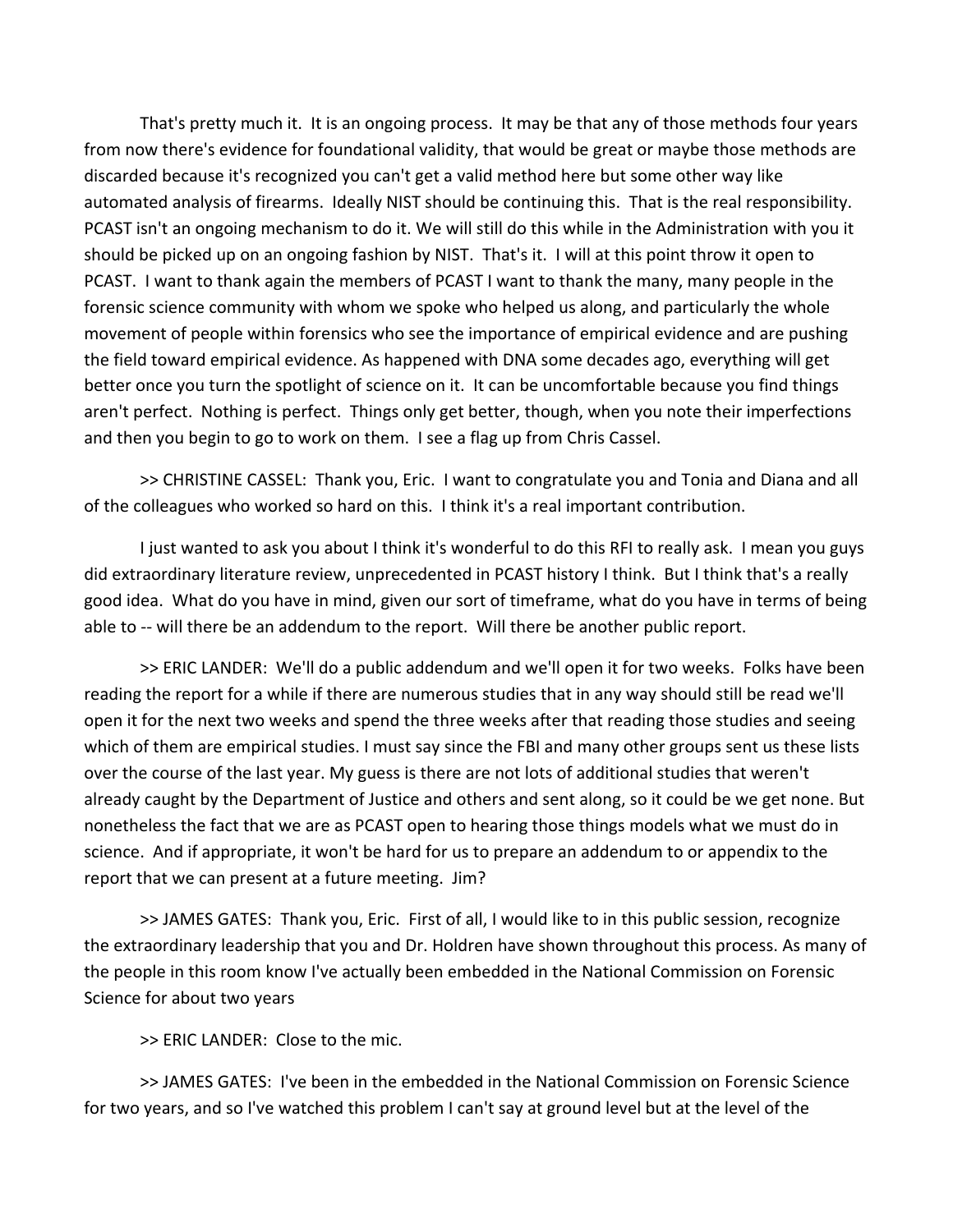Commission. And the report that PCAST has put together responds to one of the challenges that I recognized in the forensic science community.

The community, as Eric quite properly described, it's variegated, not of a single opinion. And in fact there are forensic scientists who do heroic work in delivering a higher quality of scientific evidence to the courtroom. As Eric said, I commend these folks. They are doing work that's just like the work of doctors. Doctors in medicine also have a similar history. For the members of the forensic science community, it's in a state of ferment, some of the quotes that Eric illustrated for us showed us, but it's ongoing ferment, and the most important thing this report does is answer a challenge I described in a paper that was published in a National Institute of Justice piece about a year ago. In fact I claimed this is the metachallenge, namely shall the standards and practice of forensic science be aligned with other sciences or not. I think that we in this report have in complete and strong terms has to say the answer is yes. When you use the word science there's no special dispensation that will be given to the community of forensic science. In the Commission I've made this statement if it's not science don't call it science. This doesn't necessarily win one a bunch of friends. But the report I think it does a remarkable service in enunciating this in a limited way where we are confident how the science would play out if it's given a chance, so that's my first statement I find it extraordinary and I'm grateful. I'm going to continue to engage with the forensic science community. I took on the responsibility to join the OSAC process with NIST as you recognized the scientific agency in Government that's probably best situated in order to continue to drive this process This process is not going to be done in a decade, in my opinion this is at least a decadal process.

So that brings me to the other thing that I think is an implicit message of our report, that the larger scientific community has got to engage forensic science itself. We cannot sit back in the playing field and simply lob in criticism if I may use that analogy. We have to engage forensic scientists, and I can tell you from my interactions with the community there are forensic scientists there who would love to have the stovepipe come down, so it's incumbent on us I think it's a challenge we didn't state in the report explicitly but I think this report really emphasizes we who are scientists outside the discipline can't remain silent. So that's the last comment I would make.

>> ERIC LANDER: Bill the last comment

>> WILLIAM PRESS: Eric you didn't note that immediately after our report was issued, the Attorney General issued a fairly negative comment at least as reported in the Wall Street Journal in which she said that the Department of Justice would not be adopting the recommendations related to the admissibility of forensic science evidence.

I think we all saw that and were rather disappointed as a kind of snap judgment, because it didn't seem likely the Attorney General or anyone really would have had time to study our study in any detail, but that's not my question, My question is do you think a statement like that coming from the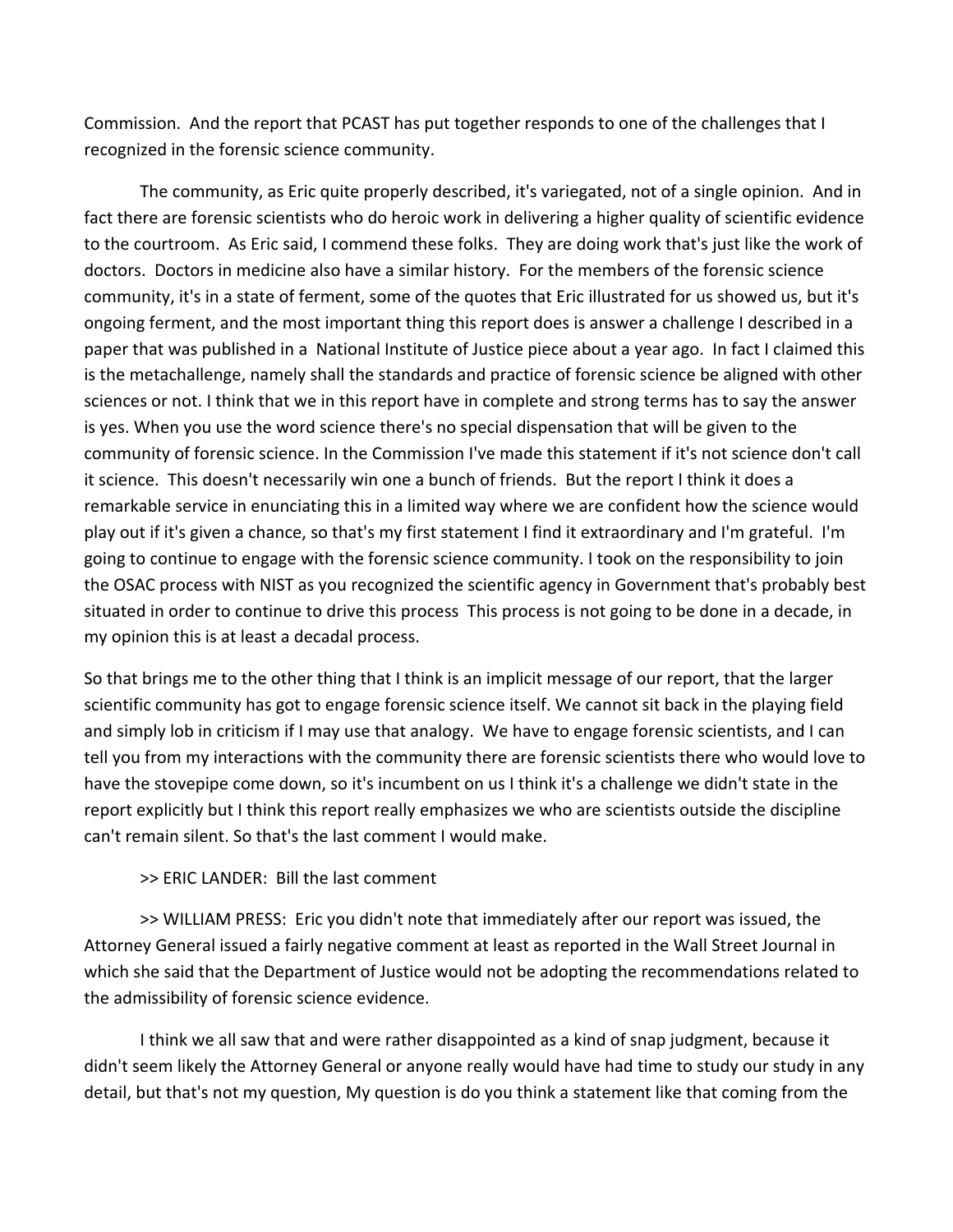top sends a chill down the organization in DOJ and FBI that will affect exactly the forward looking forensic scientists that we hope will implement some of our recommendations or do the research necessary to implement some of our recommendations.

>> ERIC LANDER: That's a great question. I didn't really raise the Attorney General's statement about saying they were not going to adopt the recommendation to the Department of Justice on the admissibility of evidence because I think somebody simply in haste misread the recommendation. The recommendation doesn't say anything about admissibility. The recommendation to the Attorney General is that the Department of Justice use scientifically valid evidence. I can't imagine that the Department of Justice could in any way reject the idea that they should use scientifically valid evidence and support the idea that they should use scientifically invalid evidence that would have to be the conclusion so I'm simply guessing somebody reacting quickly and having to react to some newspaper reporter issued a statement that the Attorney General is rejecting the recommendation about admissibility misreading there is no recommendation about admissibility, we'll reach out to the Department of Justice, but I would be shocked if the Department of Justice took the position that they believe they should use scientifically invalid evidence so I would just suspend judgment on it and we'll have some back and forths. That's why PCAST isn't dropping the topic. Like I said, that Recommendation 6 about the need to use scientifically valid evidence is the greatest no brainer in the report, how could you do otherwise anyway I'm sure we'll clear that up.

### **Water S&T Update**

>>ERIC LANDER: We should move on. I want to thank everybody. And let us turn to our next topic. PCAST is busily at work on water, particularly following Flint, Michigan and the troubling events in Flint. The President asked us to look at the much broader situation of safety of American drinking water and this report is in process.

We're not ready to have a report and recommendations. But we're going to get a short update from Chris Cassel and Rosina Bierbaum, and I'll turn to Chris first and then Rosina to tell us where you are and what kind of questions you're looking into.

>> CHRISTINE CASSEL: Thank you Eric, and thanks for this opportunity to give PCAST an update on this very important work we will make this brief because we have not concluded the recommendations yet. And because we want to make sure to have time for our distinguished guests following. But I do want in the public session to let people know that we have been hard at work in response to the President's questions, I think quite vividly in response to what we all witnessed in Flint, Michigan, concern about the broader issue of drinking water and drinking water safety in our country.

We put together, Rosina and I, have been chairing this Working Group. Rosina with the background in environmental scientist, me as a physician. So bringing those different perspectives.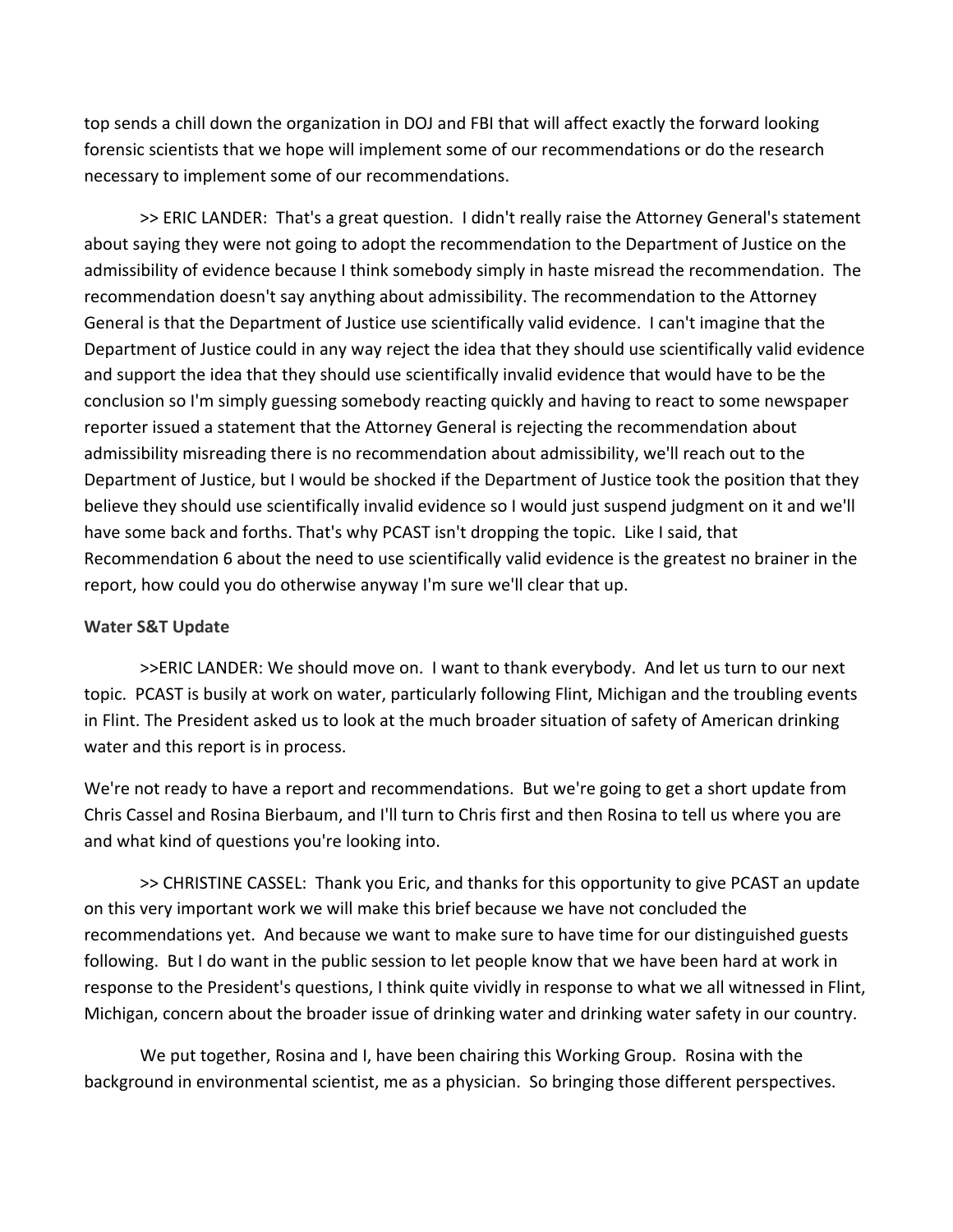We also are very pleased that we have four PCAST members who have been very active, including the President's science advisor John Holdren who has been deeply involved in this and made enormous contributions to it. Ed Penhoet who is a biologist and also public health expert. Maxine Savitz from engineering. And Dan Schrag also from earth sciences.

So we have I think a really good sort of and broad based interdisciplinary team. We have been supported by terrific staff Diana Pankevich PCAST staff who amazingly while she was doing this incredibly heavy lifting on the forensic science report somewhere in her spare time was finding time to help move this water study along, and Bruce Rodan from OSTP.

The Working Group members are really drawn from a group of people who are real experts in drinking water and water science and policy.

Matthew Davis, who is listed there at Lurie Children's Hospital at Northwestern, actually at the time he started working with us. And initial was at the University of Michigan and was the Chair and led the Government mandated local mandated review of the situation in Flint. A really excellent publicly available report. I recommend to anyone. Where he really, he and his committee really outlined the situation there.

He, interestingly, is a pediatrician, as well as public health expert. And then Bob Perciasepe a former EPA water administration, Oren Schneider from American Water, Chad Seidel from University of Colorado. Nancy Sutley, also previously with EPA and now with the Los Angeles Department of Water Nancy hosted a meeting for our PCAST group in Los Angeles and Paul Westerhoff from Arizona State.

We've had several meetings both in person and by telephone. And I want to thank the Working Group members for a lot of work, including preparing of documents, writing of text, and finding and soliciting important information for us.

These were the questions that we were asked to address. There are, I think I want to point out perhaps the obvious that there are a number of activities going on about drinking water safety, many of them in response to the events in Flint. Many Federal agencies are hard at work on this as well as state and local authorities. And public health philanthropies, academic groups, and others are working in these areas.

So our focus as always is very much on what can science and technology do and particularly at the Federal level to help the situation.

So the questions include what is the current state of scientific understanding of the risks associated with contaminants in drinking water? One of the unfortunate things that's happened in response to the appropriate and wide‐spread news coverage of the situation in Flint is that a lot of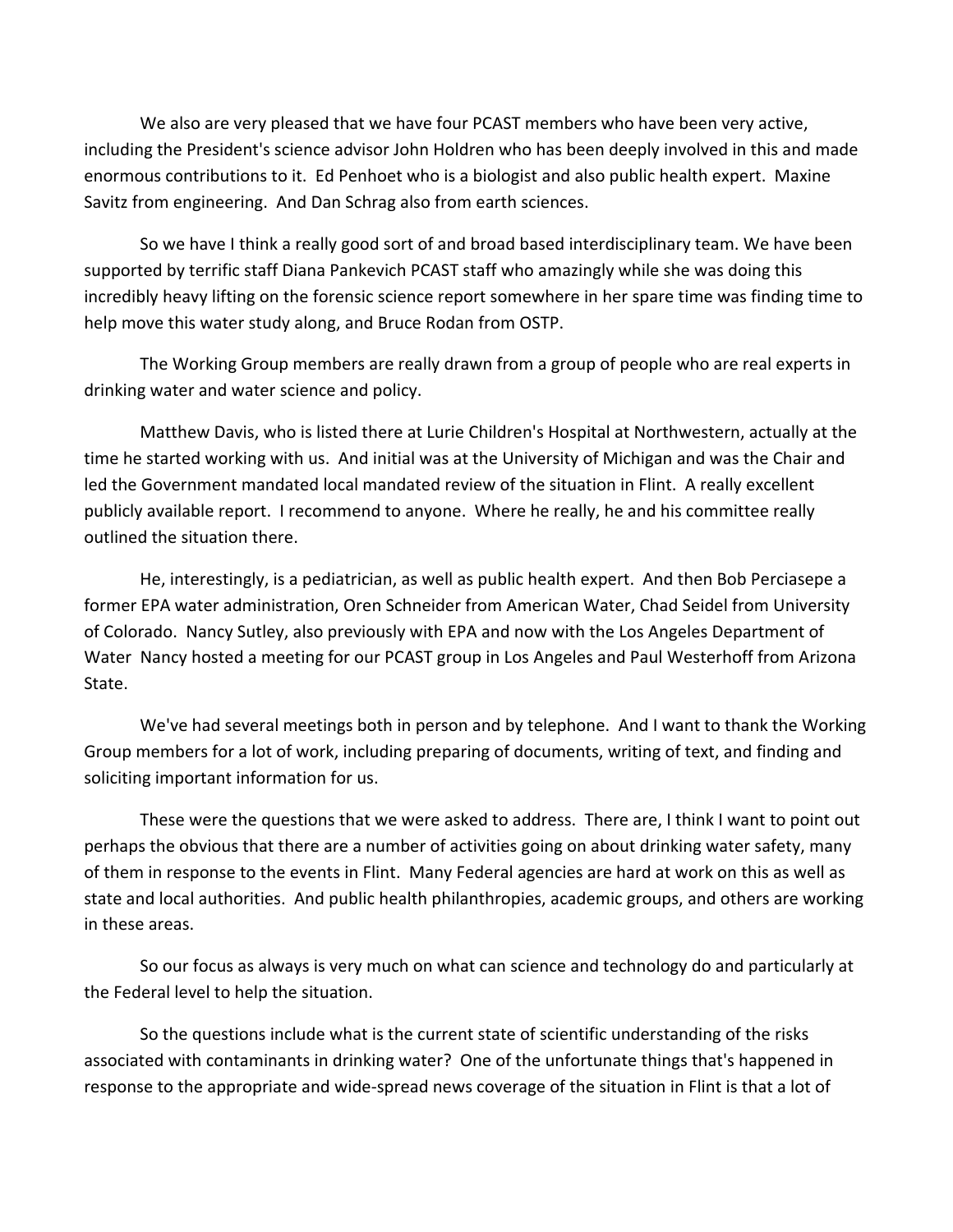Americans are very nervous about their water and don't want to drink water and go to bottled water all the time

When in fact most publicly provided drinking water in the country is quite safe and actually quite good.

But the question that the public wants to know is, what about my water? And what about the water coming out of my tap? And we don't by and large have a good answer for that.

So that's part of what our study is looking at is how can we get better information to the public.

And then the fact is that drinking water has lots of different things in it. Not all of them are dangerous. Some of them are actually quite healthy. Minerals and things. And when something is considered a contaminant, what is the relative risk of that contaminant? Because there are many times people have hard water that's drinking water that has more certain minerals in it. It's not dangerous, it just maybe doesn't soap up as well when you're trying to wash stuff or things like that. So we really need to know not only chemicals, the comparative risks of chemicals but also biological agents. There are waterborne illnesses, probably legionella is one of the most well known. And how are those determined?

One of the reasons to understand comparative risks is to understand priority lists for public health and policy actions.

And then the third is improvement needed in monitoring data collection and data analysis on the contamination in drinking water and the factors that may contribute to it? I think without even going back to our committee we can tell you yes in answer to that question. And so we're really looking at this question of what sort of scientific methods can be applied to monitoring and within the source, within every aspect.

I think, just let me say that it's important for people who are listening to understand that unlike a lot of public health issues, water is really terribly complicated. And the distribution system. There are four different places where you need to study the quality of water. One is where it comes from, the source, which is of course now dramatically affected with climate change and drought in many areas reducing and changing the sources of water.

Then there are treatment plants. And there's a whole set of issues about what kinds of treatments and how those are used.

Then there are distributions, the pipes that go under the street and take the water to your house.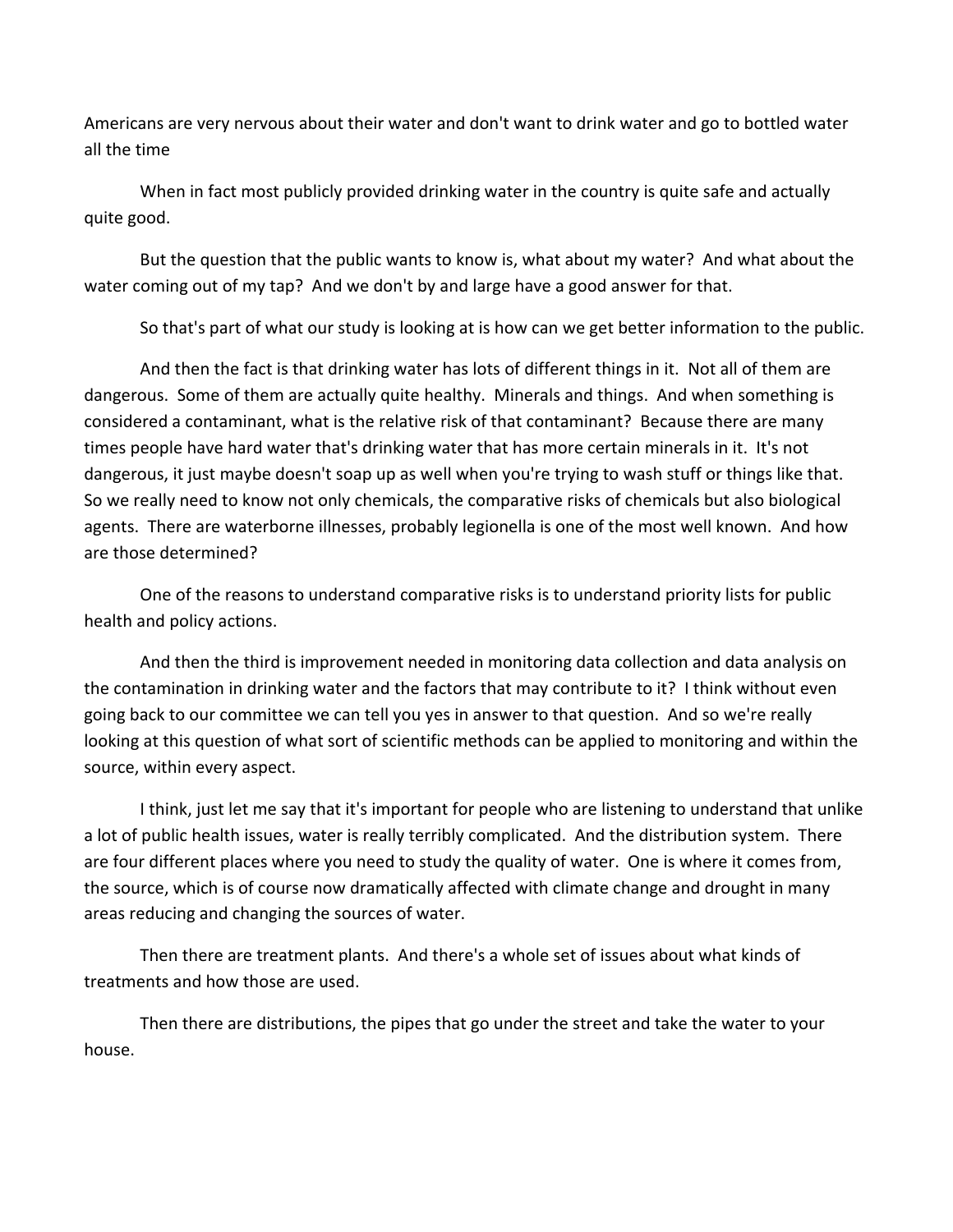And then there's the premise plumbing, what happens in your house. Each one of those is regulated by different authorities, some like what's in your house, hardly at all and 50 million people get their water from wells which is not regulated in any of those traditional ways, so there's a lot of different factors making it a very complex regulatory environment that doesn't have a single sort of leverage point from the policy perspective would be easy to look at.

So we also were looking at what kind of technology could be easily and quickly implemented that could help with risk assessment as well as with reducing the risk. And also with helping with communication in these areas. So we're looking at all of the technology implications in that question.

And then of course, what additional research and development is needed to contribute both to better understanding, better monitoring, and also reducing what risks there are in the nation's drinking water.

So I'm just going to stop there and ask Rosina to just summarize kind of the areas that we're looking at for recommendations

>> DR. ROSINA BIERBAUM: Thanks for that, Chris. Yes, as Chris intimated we're busily getting our arms around all of the other ongoing relevant activities. So that we can really offer value added options although as we both answered Question 3 yeah lots more needed, I do want to say there are lots of things to build on and just to give you an example in this year's budget alone, the Department of Energy is starting a desalination hub that NOAA is trying to develop an integrated water predictability for algae blooms detections which was so important in Toledo. The Bureau of Reclamation has initiated a water technology solution challenge so lots of things going on but we are PCAST so we're thinking about the S & T particularly, so we will have a sharp focus on how well coordinated the Federal R&D effort is to deliver on all of these needs, and it turns out there are actually three interagency committees working on various aspects of water. One actually on water availability and quality. One on water technologies. And one on water issues that intersect agriculture and energy. So we're trying to get our arms around these three committees, what are they already doing and does this add up to a true water strategy for the nation so a lot of focus on that.

We do want to be sure that the next generation technologies are actually going to be developed and coming online and there are a number of very exciting areas including things like the microbiome of water systems if you think of that from the source to tap, can we do more with different sensors to tell about water quality problems quickly. How can we enable potable reuse so we'll have a class of categories that we think need to be begun and furthered quickly so they can be demonstrated and deployed? But similarly there's a lot of tried and true technologies that may not be used as well as they could so we'll have recommendations in that arena.

One thing we have learned is there are very exciting experiments going on in cities around the country, so we would like to highlight some of these model cities, if you will, and especially in three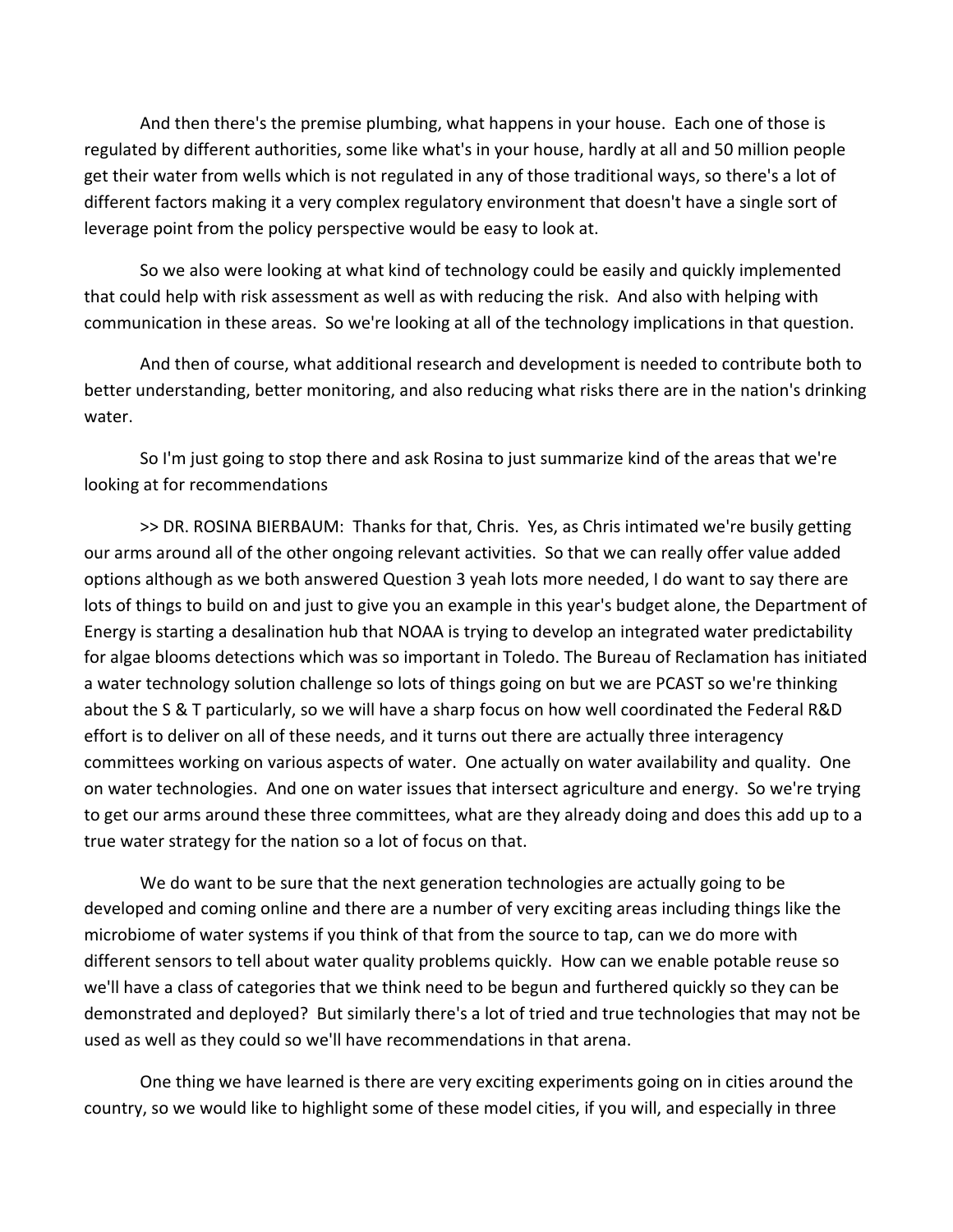categories that would be prevalent, so we were thinking we would focus on an inland arid city with unique water problems a city that's totally dependent on groundwater which offers its even problems, and then of course an industrial Midwestern city would also provide interesting possibilities. As we highlight best practices within those kinds of places we would also like to talk about how the new technologies that we think need to come online can be eventually demonstrated in those cities.

We'll talk about data. We can't help but talk about data and some interesting ideas about perhaps developing geocoded databases or data layers where you can identify vulnerable populations and vulnerable regions quickly, so we're trying to develop a recommendation in that area and then the workforce. Obviously the workforce for the water systems of tomorrow need to be different than those of today. There's a massive retirement in water system operators about to happen. EPA is thinking about perhaps revising their guidelines for operator certification which we think would be a good idea, it's been 16 years since that's been revisited. So making sure that we have a trained workforce will be a part of our recommendation suite we're pretty sure. And then we want to make use of an initiative that Dr. Holdren started a year ago today which is citizen science. And all sorts of very interesting citizen science efforts have sprung up but we're not sure there's actually one going on in the drinking water arena, but there could. And so we're looking into that. We will certainly also as Chris said be thinking about how the Federal Government can better communicate water safety and water risks. And then finally, since I think we're out of time, we will be making some recommendations on how the Federal Government can undertake human health and water quality risk assessments as well as the water utility system vulnerability assessments. And as we look at all of these recommendations we will be keeping the vulnerable populations front and center. And we'll be looking at whether there are existing programs in the Federal Government that can be used to perhaps test and identify the most vulnerable populations along the way.

So that just gives you a flavor of our ferment and foment stage we're at and we certainly hope to have the report finished and for review by the time we next meet.

>> ERIC LANDER: Excellent. Well thank you for sharing the ferment and the foment and the roiling and bubbling waters of your group. This is great.

We would have time for one brief question if anyone has one but since it's a report that's still very much in progress, I don't know if there's anything that's very much on peoples' minds.

All right. If not, keep going, I think this is just fantastic that you guys are going to get this done in the couple of months ahead. And will bring this forward to a PCAST for review and consideration and a potential vote for a report with these recommendations. Because it is an incredibly important topic. And I know as we have begun digging into it, it's more daunting than many people may realize on first notice. But so important. Because I suppose there's no other product other than air that you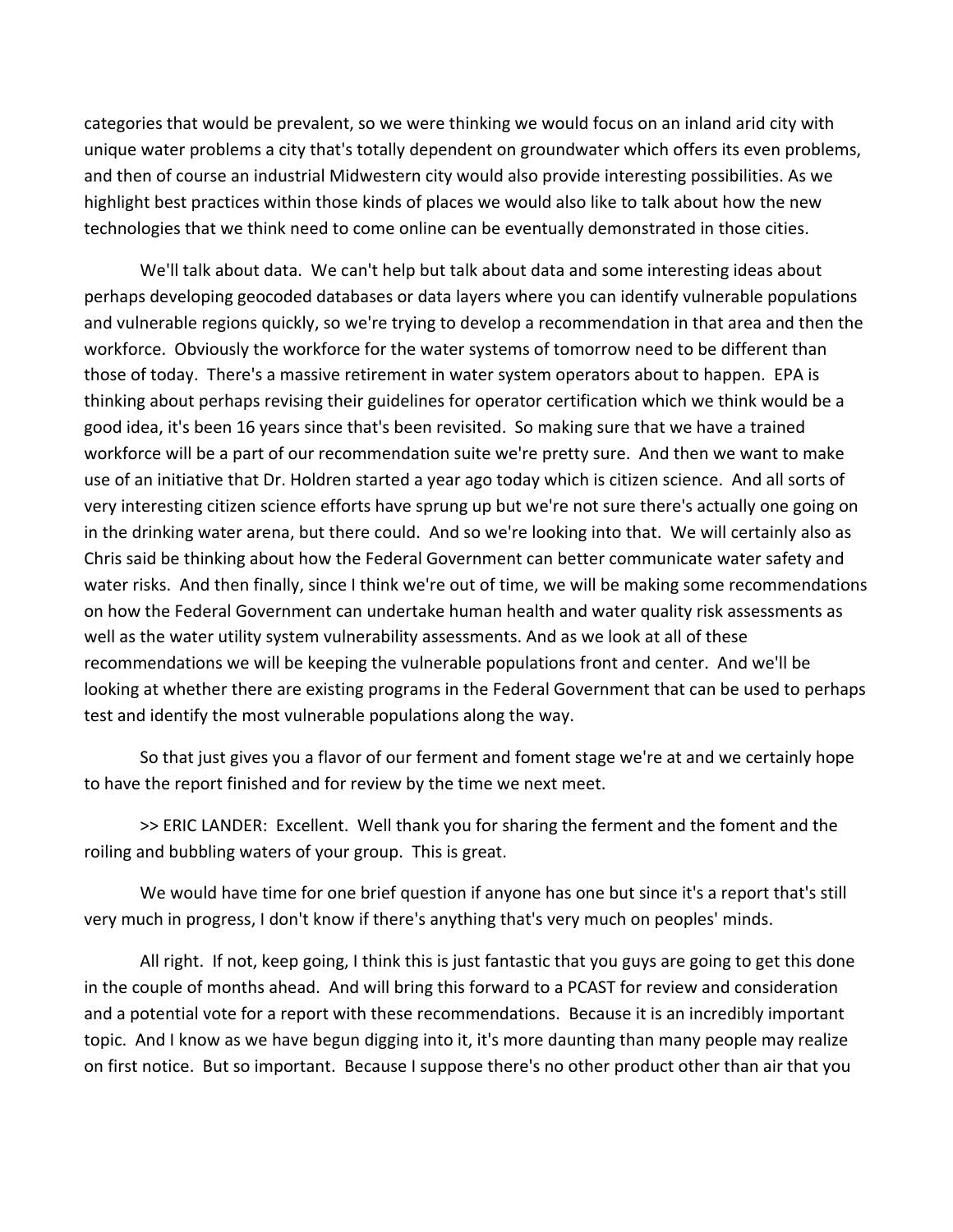can say all Americans use in the way that all Americans use water. So thank you very much for these efforts.

### **Agriculture Preparedness & Soil Science**

>>ERIC LANDER: We're going to turn now to a panel on agricultural preparedness and soil science. I'm going to invite our three panelists to come up. And I'm going to turn to our co-Vice Chair Maxine Savitz who is going to chair this portion of our session. Maxine?

>> MAXINE SAVITZ: Thank you, Eric. We'll wait until the panel gets settled. While they are getting settled just give a preliminary several years ago PCAST issued a report on agriculture R&D, as part of the charge by the President is to periodically consider the implementation that has occurred during this report. Is Ann coming up?

>>ERIC LANDER: You're invited. Your name is on the program.

# (Chuckles).

>>MAXINE SAVITZ: Okay. Well, and as we were doing that report which was co‐chaired by Barbara Schaal, Daniel Schrag, Catherine Woteki was very helpful as we went and prepared that report so she's here today as the Under Secretary for Research, Education, and Economics to give us an update and Ann is here to help answer the questions and make other comments. And you said air is important. Soil is equally important. How you're going to grow your products and be able to live and Jo Handelsman is going to tell us about it as a renewable resource and Jo is a Social Director for Science at OSTP. So I think Cathy is going first.

>> CATHERINE WOTEKI: Thanks Maxine and good morning everyone. It's a delight to be able to come back and give you a second update on the implementation that we have made on the recommendations from your report. That report Maxine did a real nice job in kind of summarizing. It addressed the challenges facing our food and agricultural system both domestically and internationally, assessed whether the R&D programs that we have underway in the department and also looked a bit more broadly across other agencies that are also engaged in various aspects of agriculture related research, whether those were up to the challenges that we're facing again, domestically and internationally. And called for a new ecosystem for research in support of sustainable agricultural systems.

What I would like to do today is give you an update on what we have done in further implementing the recommendations in that report. And also to let you know about another circumstance that I think is very much in the spirit of amplifying and creating that new ecosystem for agricultural research. And that was in the 2014 Farm Bill, which is the legislation that periodically authorizes and reauthorizes our research programs. In 2014, that Farm Bill called for the establishment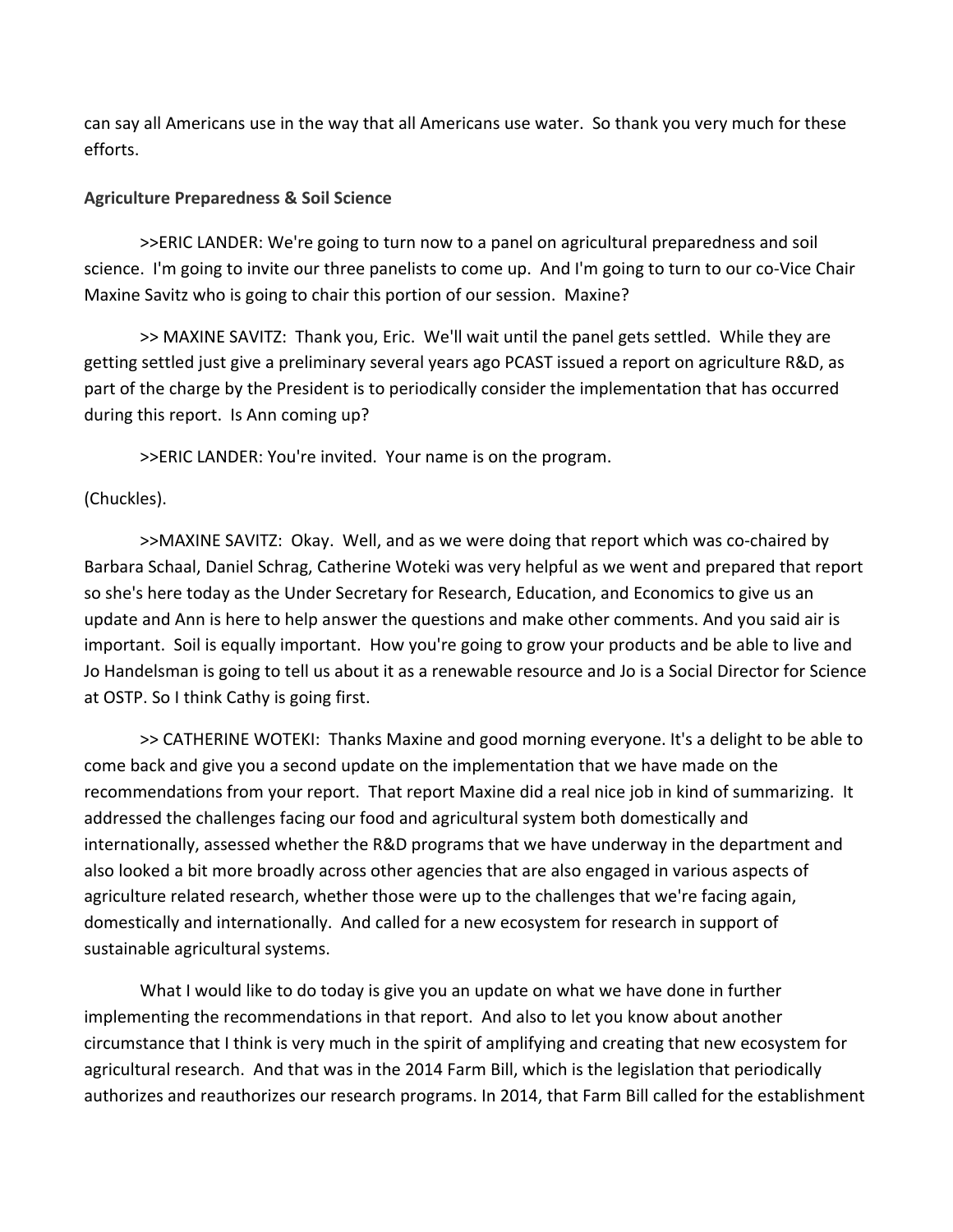of a foundation for food and agriculture research. And Congress provided some seed money for that research, \$200 million, to be used in the support of research and related activities, including some educational related activities. That could only be expended, though, if it was matched by non‐Federal funds. So essentially calling for establishment of partnerships in support of agricultural research.

The mission that's described for the foundation is that it is to advance the research mission of the Department of Agriculture. But the work that it supports should be complimentary and not duplicative of the ongoing research programs in the Department. And it focuses, the research efforts, the mission of this foundation, along the priority areas that are also authorized for the department; plant and animal health and production and products. food safety, nutrition and health, renewable energy, natural resources in the environment, agriculture and food security, agricultural systems and technology, and agricultural economics in rural communities.

The foundation is up and operational. They managed to lure Dr. Sally Rockey from NIH to be the first Executive Director for the foundation. It has a very active Board and on that Board are currently, I believe it's 20 members, 5 of which are ex officio members, the Secretary of Agriculture, myself in the Under Secretary for Research, Education, and Economics role in USDA, the director of our extramural research program, the National Institute of Food and Agriculture and the administrator of the intramural research program at the Agricultural Research Service, and also the Director of the National Science Foundation.

So they have so far established a competitive grants programs to support new investigators as well as a program for rapid response to emergent problems in agriculture. And also with the National Academies established a new prize for agricultural science. So they are up and operational, and we're very much engaged in identifying what are new ways that we can be working with other colleagues, again with non‐Federal funds and the match that's made available through these seed funds provided by the authorizing legislation.

About a year after the report came out, I met with you and indicated that we had implemented almost all of the recommendations, and one that was still on the to‐do list was establishing a Science Advisory Council to advise me and the chief scientist the Under Secretary role and the secretary. We have done that. We have established the Science Advisory Council under our existing mandated Federal Advisory Committee that's called the National Agricultural Research Extension, Education and Economics, there's lots of Es in there Advisory Board so we call it the NAREEE Board for short, so we established this Council. It's chaired by a member of the NAREEE Board with strong scientific credentials, and they are able as they take on different projects, to bring in additional scientific expertise from the broader community, so they are able to amplify their own scientific backgrounds, depending on what the project is they are undertaking. They at this point have completed and are going through the final review of a report to us on rigor and reproducibility and the science that we support through our research programs. They are beginning work on a project on gene editing and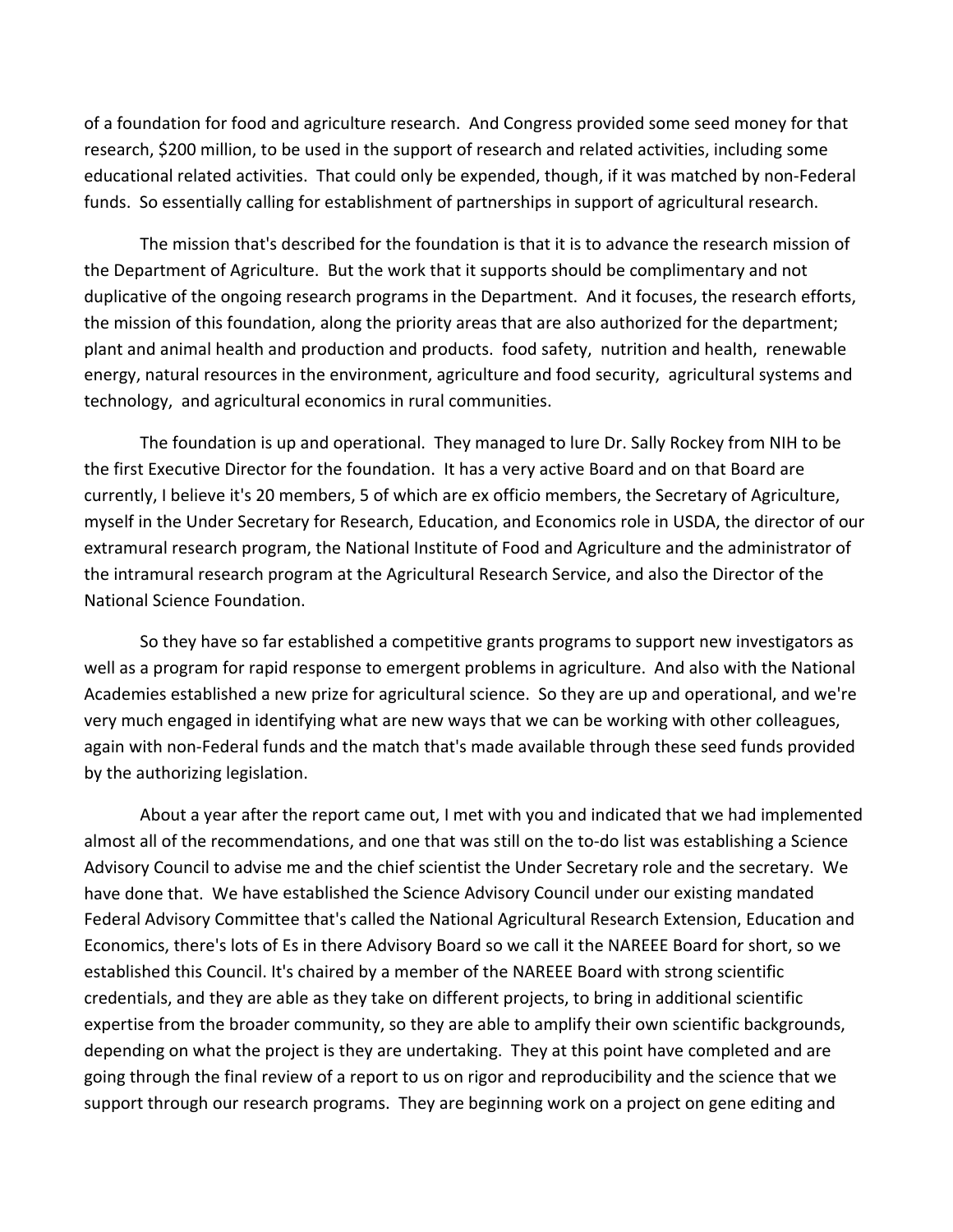new plant breeding techniques. And also picking up on the comment just made about crowdsourcing and citizen science, we have also asked them to take a look at what we are currently doing in this area, and to make some recommendations about additional approaches we can implement that will still, that will be complementary and bring in these new ways to get more public involvement in our science.

So with that we have, I think pretty much, within the funding that we've had available responded to all of the recommendations that were made in the initial report. There was a theme that ran through your report, and it had to do with what should the Federal Government be doing as opposed to the private sector in our support of agricultural research? And although there wasn't a specific recommendation in the report about this, we have asked the NAREEE Board three years ago actually, shortly after your report was published, to review and to recommend to us what we should be doing with respect to rebalancing our portfolio, taking in mind what the private sector is undertaking. And the NAREEE Board recommended that we commission a set of studies to continue to provide additional new information about the private sector funding of agricultural science. That we host a continuing set of listening sessions to assess public opinion about this rebalancing. And also to host an Annual Meeting, a research roundtable, bringing in private sector to have those conversations.

We have moved forward on the first of these with the Economic Research Service. And they have considered how they will continue to monitor the private sector investment in agricultural science. We have under the NAREEE Board a mechanism for holding listening sessions, and have been particularly focusing on the fruits and vegetables. And holding listening sessions in various parts of the country.

And lastly, we're currently in discussions with the National Academy of Sciences about establishing a research roundtable. And we'll be holding a scoping session in about a month's time on that.

So that will be ongoing work

Finally, I thought I would share with you two pieces of information about the current status of our research investment in agricultural science. This slide shows you the appropriations for our mission area from 2010 to 2017. The 2010 through 2016 numbers are the enacted. And as you can see, we had a dramatic decline in 2011, 2012, and 2013 across the all four of the agencies that are within this mission area.

Partial recovery in 2014, 2015 and 2016.

The 2017 numbers are the ones that are in the Ag appropriations bill as it currently stands. It's not been enacted. And as you all know, we're on a continuing resolution. But in essence what this shows is that we have made a partial recovery. But the investment that's being made currently in our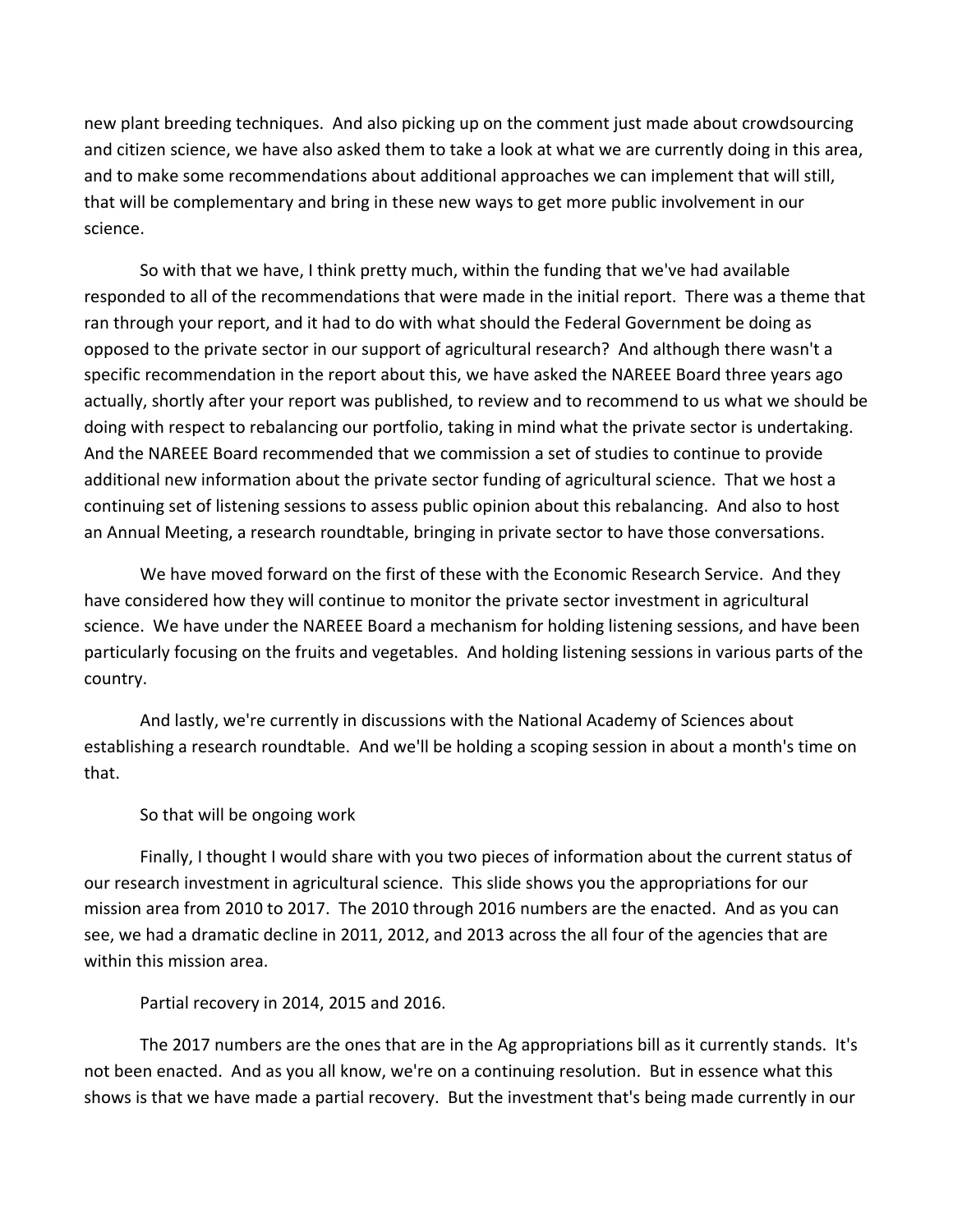domestic research is below the level of 2010. And these are in inflation adjusted dollars, all of these figures.

Lastly, there was a really interesting article that appeared in the September 15th issue of Nature by Phil Pardy and some of his colleagues at the University of Minnesota. And what they have done is to collect 50 years of information from 158 countries around the world about their public as well as the private level investment in agricultural research.

The bar, if you look at the two big bars on the left of this slide, the bar on the far left shows the public sector investment in all 158 countries in 1960. And that was a total of \$6.2 billion. And the bar on the right reflects the 2011 investment, public sector again, and it had grown to \$38.1 billion.

These bars show the proportionate investment by high income countries. That's the ones in pink, the middle income countries in blue. And the low income countries you probably can't see from the back of the room, it's the thin green line across the bottom.

Three observations on these two bars on the left, the middle income countries, the ones shown in blue, are investing at this point more than the high income countries. And a lot of that growth is attributable to investments that China and India have been making. And appropriately so, to feed their growing populations.

The U.S. role is showing in the bottom right hand corner of the pink part of both of these bars. And the U.S. proportionate contribution has shrunk considerably over that 50‐year period of time.

And lastly, the thin green line across the bottom shows that the low income countries where the greatest expectation would be of increases in agricultural productivity from research and the transfer of that information and technology would make the biggest difference are just woefully small proportion of the overall global investment.

If you turn to the right hand panel in the center of that are two bars that, again, compare on the top 1980, on the bottom 2011 that show the public versus the private. So the cross hatched parts of the bars on the left‐hand side represent the public investment. The solid ones on the right‐hand side of the bars, the private investment. And what this shows is that the increase that's happened in the middle income countries is largely attributable to the private sector investment. And lastly, at the bottom of the chart, it shows the gap between the investment and the rich countries and the poor countries. In 1960, that gap was 7 to 1 on a per capita investment basis. And in 2011, it was 12 fold.

So I, again, want to thank all of the members of PCAST who were involved in doing the initial report on the challenges that are facing our food and agricultural system and as I said, I'm really pleased to say I think that we have done the best that we possibly could within our resource constraints to be as responsive to those recommendations. And the President's budget has each year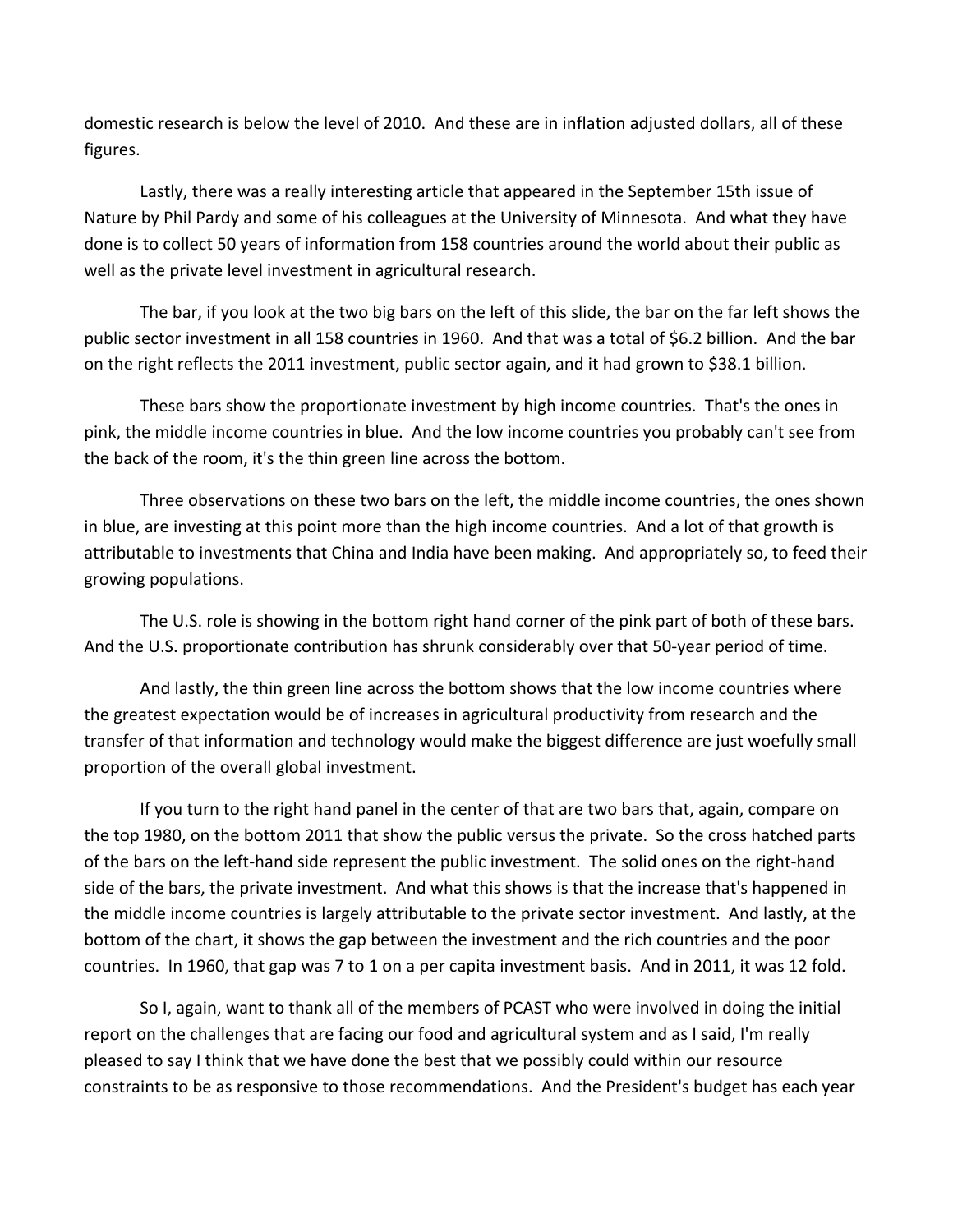been very, very supportive of the recommendations, both with respect to the research funding in the department, and also in encouraging other departments to focus appropriately within their mission on some of the more fundamental questions that we can build on in our programs.

So we very much appreciate that strong support. The 2017 budget was for us a huge break‐ through. The President's budget for the first time requested the fully authorized level of support for our competitive grants program, 700 million. We hope that when we get a full appropriation for 2017, Congress might go back and reconsider that. But as you could see in the slide that I showed previously, the work that's been done so far on our appropriations bill does not reflect that.

So that's it for me. And do you want to take questions now.

>> DR. MAXINE SAVITZ: I think we'll have Jo talk even though they are complementary but related.

>> JO HANDELSMAN: Well, thanks, Cathy. And thanks, Maxine for chairing this session and having a part of it dedicated to soil. I was going to talk about our efforts in OSTP on a new soil initiative. It's not new anymore. But it was new a few years ago. And the progress that we've made and what we can expect by the end of the Administration.

I wanted to start by introducing my collaborators on soil, Parker Liautaud and Rich Pouyat who I'm not sure have been introduced to PCAST so perhaps you can just stand up. Two really important members of the OSTP team. Parker is in the science division and Rich is in E & E. And Tammy Dickinson has been kind enough to share him with his because he's a soil expert.

So this group has been working on trying to ask what we need to sustain soil.

It's interesting as you watch PCAST and just about every other scientific group that talks about environmental issues, how infrequently soil is mentioned in everything from food to climate change, to water purity, to ecosystem services, to the necessary features of life on earth. And soil is as fundamental as anything else, including water, to our existence. But it's something that we literally walk on and disrespect by calling it dirt and rarely appreciate for its richness and importance in human existence and the stability of the earth.

So just for those who are less familiar with soil I think it's worth reviewing what it is, It's one of the most complex systems on earth. Some people have argued that biologically it's the poor man's rainforest because it's so biologically diverse. It's a mixture of pulverized bedrock, so it's very ancient in some ways, more modern and weathered minerals that have been worked over by the environment, climate, and the biological environment of microbes, animals and plants for millennia. And it can take as much as 500 years to form even a couple of centimeters of top soil.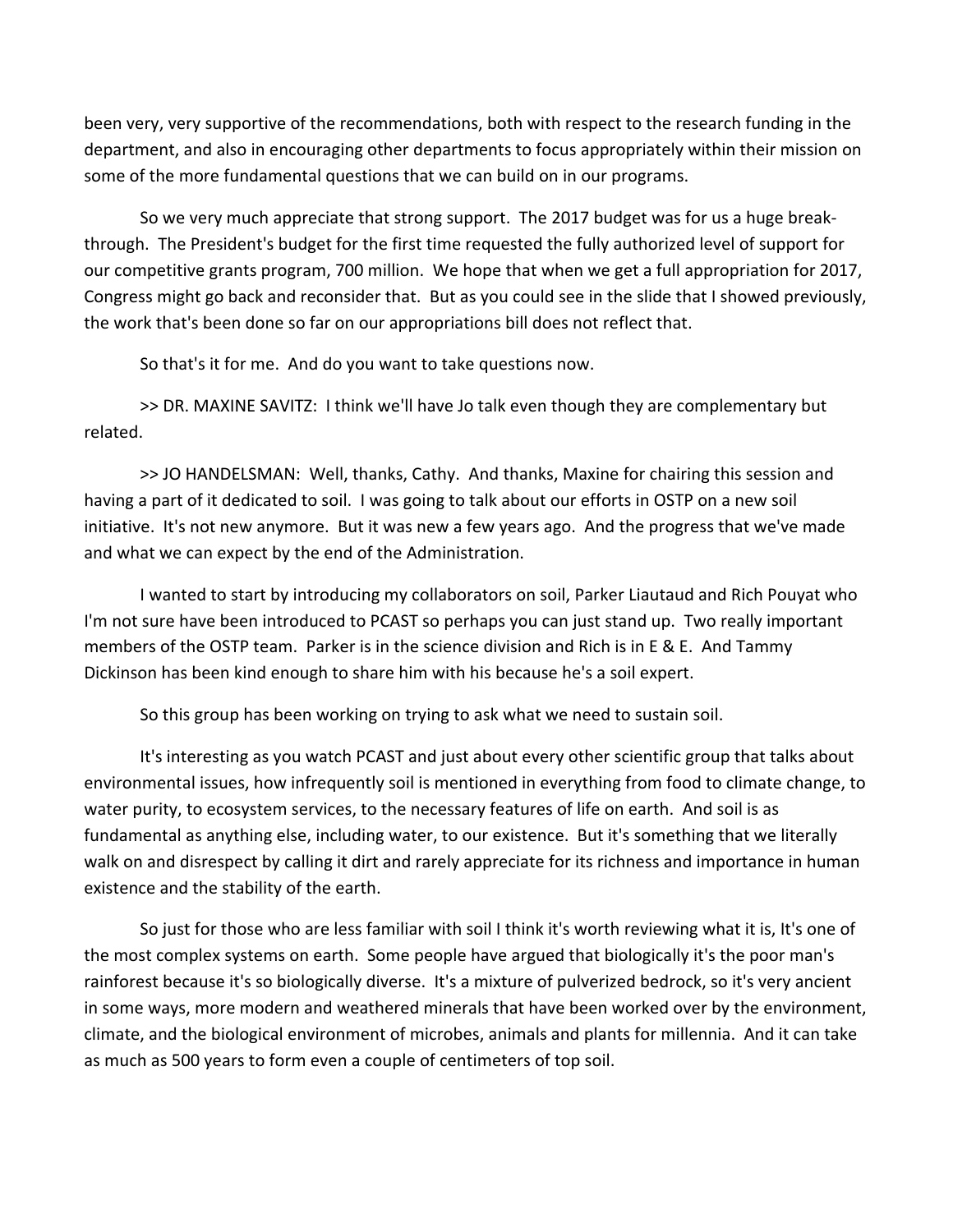So this is a very slow‐to‐form product of very long geologic processes. But that process can also be sped up and I'll just mention that a little bit at the end.

The richness of biological life lies largely in the microbial world. There are about a billion cells at minimum for every gram of soil. And the estimates of the number of species in each gram range from a few thousand to 40,000. There was one estimate of upwards of a million. But that may have been an overestimate. It's always in a dynamic state. Soil is never stable or static. The water content is changing constantly. In the daytime, plants take water out of the soil. At night, there's a gush of water from the plants into the soil. The temperature is constantly changing. Microbial life changes the chemistry. And of course the rest of the environment changes it on a regular basis.

And so the combination of the plants, animals, microbes, and minerals, give us this complex and very rich source of sustenance on earth; it's critical for food security, obviously we grow our crops in soil. NASA has taken a very strong interest in soil as you may have seen in a recent film that NASA collaborated on, soil was the star of The Martian, and the reason is of course to sustain life in a long‐ term sense on Mars, we need a medium for growing plants and food.

Climate mitigation is also an important role of soil that's very often ignored. It's one of the largest carbon storage bodies on earth. It holds about 1500 gigatons of carbon across the earth. There's a range of estimates. But all of them exceed the estimates of what is in the atmosphere in terms of carbon and how much carbon is in the earth's vegetation. Water quality is dictated by soil because soil is the biggest filter we have on earth. We would all be drinking gasoline from buried oil tanks across the country if we didn't have soil to filter the water, and many other surface contaminants are removed by the time the water gets to our groundwater and aquifers.

Water manages, soil manages the movement of water when it's healthy. It keeps water moving downwards or into appropriate pathways. When it's unhealthy, water moves across its surfaces and is much less well managed for human uses under those circumstances.

And water availability is dramatically affected by soil. Healthy soil holds water and releases water in a very regular pattern. Unhealthy soil has much less water holding capacity and has less of a modulating effect on local weather.

We depend on soil for bioenergy fuel production. Drugs for humans. Most of our antibiotics come from soil bacteria. And for constant stream of discovery of biodiversity which continues.

So some of the challenges for soil are that we don't manage it in a sustainable way. And so there is ongoing degradation and erosion of soil. Salinization and desertification across the world are ongoing issues of ways we're losing productive soil. Land use has of course eroded our amount of soil through urbanization and deforestation. Which are both extremely damaging to soil and can cause the entire loss of the health of soil.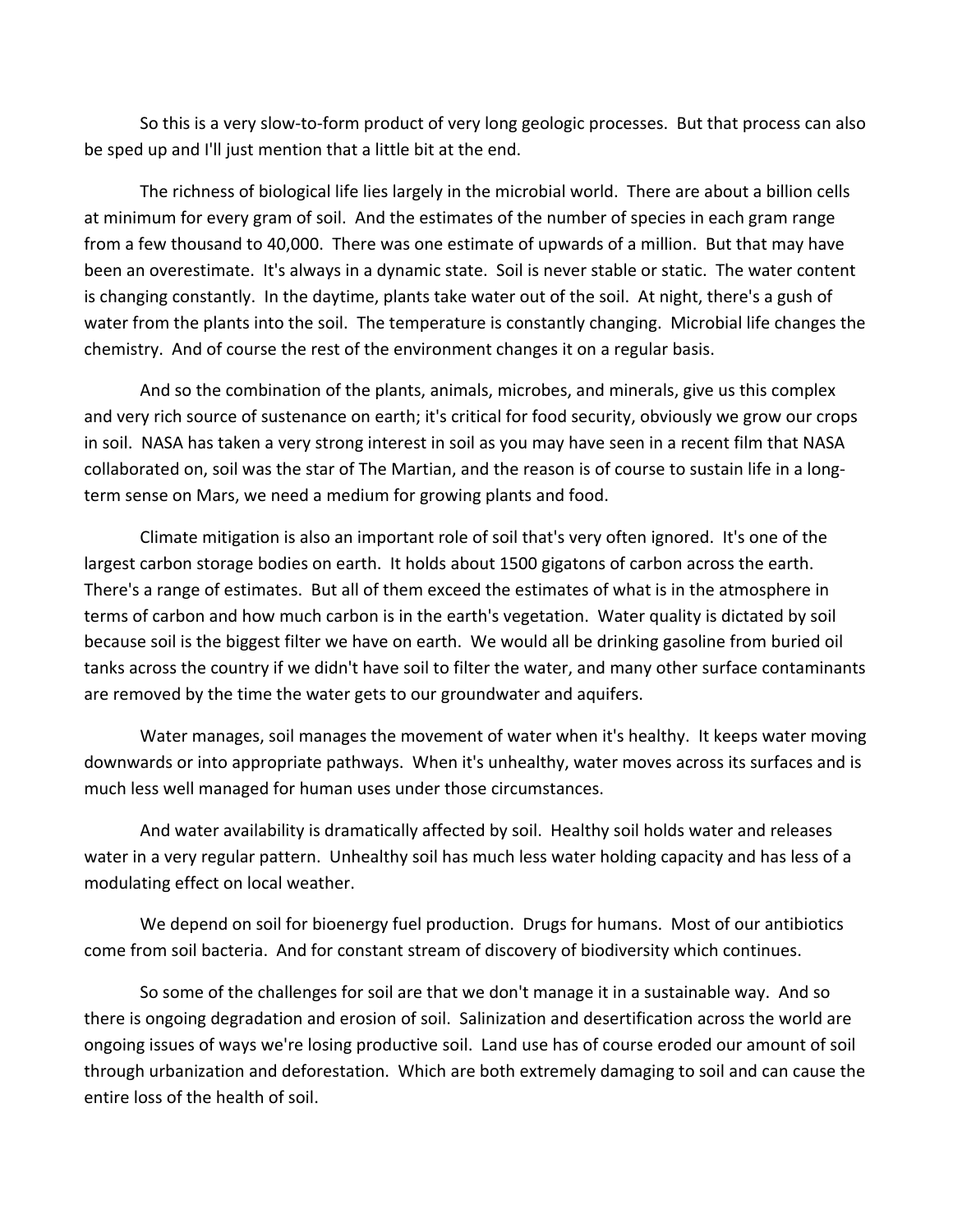We have contaminated a lot of our soils with heavy metals and other kinds of contaminants that the bacteria can't keep up with and have not yet remediated, but over time they often will.

Acid deposition from acid rain and eutrophication have been two outcomes of human activity with regard to soil.

Climate change has been, probably has become the greatest threat to soil. And I think this is where we need a particular amount of attention in the future. Because this is where we're seeing the most rapid change in soil stability.

One effect is the heavy rains that we see associated with climate change, particularly in the Midwest. And that can result in the movement of soil. The erosion into, for example, the Mississippi River which then takes it down to the Gulf of Mexico, causing the dead zone in the gulf. And that can often lead to as much as 50% of the carbon from the soil being released to the atmosphere. And that varies depending on the soil, how it's moved, and how wet it is.

This is just an example which is probably no surprise to this group of the effect of the increase in extremely heavy precipitation that we see with climate change. And so this is a decadal portrait of the frequency of heavy precipitation events you can see since the '60s, there's been a very steady increase in the frequency of these events. In the 2000s we have heard quite a bit about these, and particularly in sloped agricultural areas in the Midwest, we see tremendous damage to the soil as a result.

The velocity of raindrops is one of the key elements that affects the frequency of erosion and the movement of soil.

These are some photographs from Iowa where soil and soil conservation are probably the best studied in the country. And the top photograph where you see each of those little light spots, the whitish yellowish spots, those are areas where the soil is entirely eroded and down to subsoil and bedrock. So those points of complete exposure of what's supposed to be under the soil with no coverage.

There are a number of elements of these photographs that are disturbing, one is how much soil is left exposed. And you can see, this shouldn't happen. But this is what a lot of the Midwest looks like for about eight months of the year. And that leads to very free movement of soil by wind and water erosion. But the outcome of the damage is probably the most disturbing aspect.

We see an average soil loss in the country and across Iowa for example, of about 5 tons per acre which while it's not devastating, is not really sustainable because soil is recreated at less than about a half a ton per acre. So the math isn't very hard to do there.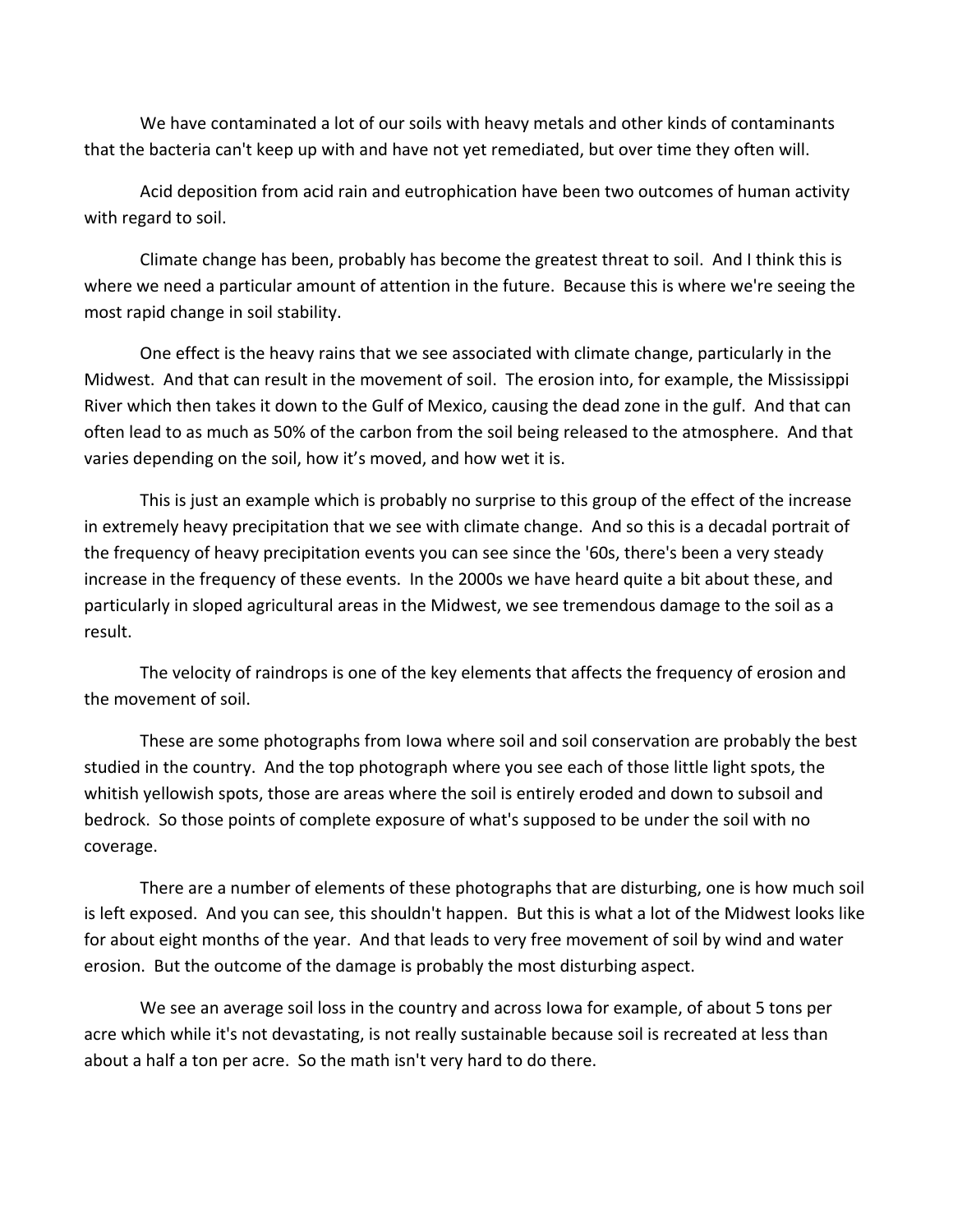But that's getting to be a serious average. Because although it may average 5 tons per acre, there are areas being dramatically eroded at a much higher rate. In 2007 which was one of the recent years where we had some of those very heavy rainstorms in the Midwest, there were large areas of Iowa where soil was removed at 100 tons per acre in one rainstorm. So not in a year, which is the 5 ton per acre. But in one rainstorm in one day.

And I'll show you some numbers on the next slide. But that was thought to happen in about 138,000 acres across Iowa. So that's a vast land mass that lost 100 tons per acre in one rainstorm.

The loss of crop yield is estimated in many states to be quite high. There are parts of Ohio that have estimated at 40% reduction in crop yield. And in Iowa it's estimated to be about a billion dollar loss across the state.

This is a projection that we developed looking at, basically asking the question how long would our soil last at different rates of erosion.

And the top line you see is the blue line, is the average rate across the country of 5 tons per acre per year. And you can see that we would still have a fair amount of soil left by about 100 years from now. But eventually of course it would approach 0.

But it's unlikely that soil loss will continue at an average of 5 tons per acre. And in some areas, it will approach 100 tons per acre per year. And that's the most severe drop with the steepest slope that you see in the first curve, first line, which shows that we wouldn't have any soil left by 2025 in those areas.

So that's pretty near term. And I think is one of the greatest threats of climate change. Because although we don't expect all of our soil by any means to be eroding at 100 tons per acre, the land mass that is eroding at that rate is expanding across the country.

So these are the basic concerns. And the question is, what can we do about it. And we have a lot of tools to protect our soil.

A large amount of research over the last century has gone into understanding soil, and a lot of technology over millennia in fact has gone into preserving and protecting soil.

We use incentives to farmers to practice good soil management. And there's a lot of interesting research at USDA going on right now about in behavioral economics looking at what does it take for farmers to adopt practices that protect the soil.

Some have suggested consumer pressure. We have been in conversations with some of the consumer advocacy groups that are thinking about labels, and that kind of thing, for safe soil practices applied to food. Education and training and public sizing the message about soil that it's an important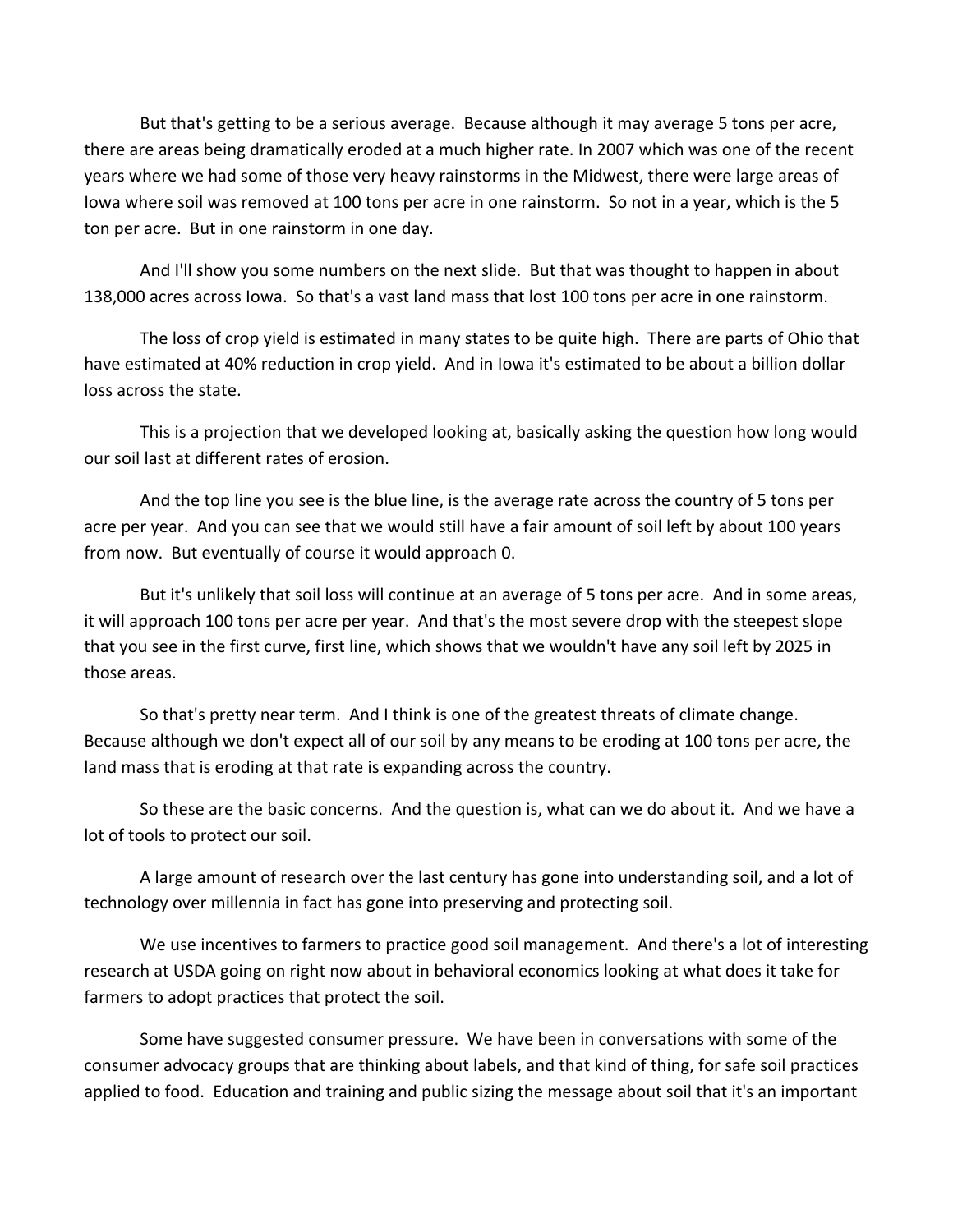resource that's under threat I think is an important means to engage the public, and citizen science research has become an important part of our research enterprise in soil, partly because soil is so heterogeneous and we need such a fine grain sampling strategy in order to get a complete picture of soil, citizen science and using kids and students to sample soil much more intensively than we could do from a scientific, standard scientific way can be really important for gathering data

Data sharing is becoming a large issue because the size of the databases that are needed to maintain soil data are enormous. And sharing the data has become a political and privacy issue because a lot of the data are collected on private farms, and in some cases by farmers, and it's not clear that all of them want to share their data or clear to them why they should.

And then we have policies, regulations, and legislation that have been absolutely critical to the health of our soil and I just wanted to spend just a minute reviewing some of those.

One of the most important acts, well it's not on here was 1936, President Roosevelt signed the legislation that started the Soil Conservation Service but more recently in 1985 the Food Security Act reduced erosion, it's thought to have reduced erosion about 40% in its first seven to ten years after being enacted.

The 1990 amendments to the Clean Air Act also had a big effect largely because of the reduction in acid rain damage. Under Secretary Vilsack, the conservation programs have vastly increased the number of acres that are in conservation between the beginning of his tenure and this year, but the problem is the Federal Government's authority is limited by many, many aspects of the legislation. And the fierce independence of our farmers and many of the legislation has been changed over the years so it's now up to farmers to self‐certify, and there's very little outside accountability, and that has created a problem because we don't know the quality of the soil preservation methods that many are using.

So the bottom line is that soil is eroding across our country at 10 times the rate it's produced. In other countries like China and India these numbers are 30 and 40 fold greater. So this is a global issue. And one that we need to pay attention to before it's too late. We in OSTP developed a soil workshop that provided the basis for a new interagency Working Group that is focusing on soil science. And the workshop in August, where it is and where we're losing it, how we're managing it and methods to sustain it. Then we obtained very broad input from an extremely diverse group of stakeholders. One member of the community garden community said that, and he's been in a lot of meetings about soil and about many other things, he said he had never seen such an eclectic group brought together to discuss soil. And it was very, very stimulating and productive process. And we've been reviewing the products of that and passing those onto our new Working Group so they can begin to think about the role of the Federal Government in the future of soil.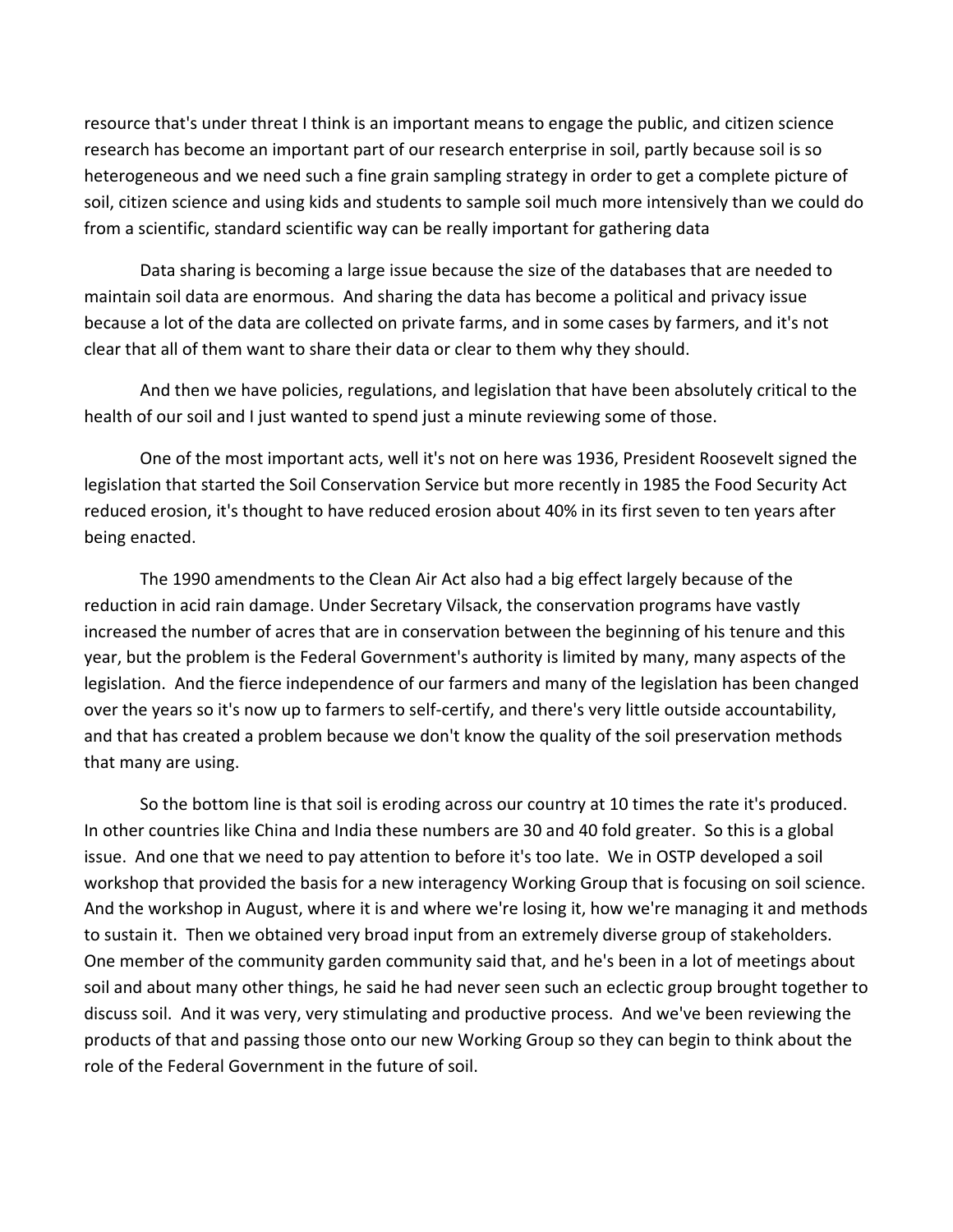We focused in that group on all kinds of soil. This was not just agricultural, we focused on urban soils and the so‐called vulnerable soils and forest and range land.

Some of the opportunities that were identified in the workshop were new incentives. For example, the idea of consumer‐driven food labels that would tell consumers that soil friendly practices had been used in the production of their food.

Developing a messaging campaign, for example, extending the concept of Tree Cities which are across the United States, to develop Earth Cities where cities could sign up to become Earth Cities if they met a number of criteria.

And then working on entrepreneurs. This is an ongoing discussion with entrepreneurs who develop composting companies locally. And developing more of a network of those, replicating them across the country. And then finally galvanizing the research community to develop even more innovative and creative ideas for preserving soil and hopefully building soil so we can increase the rate at which soil is produced.

I thought I would just end on the idea that, the idea that soil has been considered a precious and determining resource for a very long time, long before 1936. But one quote that I think is worth remembering from President Roosevelt as he signed the legislation that created the Soil Conservation Service in USDA, he said, the history of every nation is eventually written in the way in which it cares for its soil. The United States is now emerging from its youthful stage of heedless exploitation, this is just following the Dust Bowl, and is beginning to realize the supreme importance of treating the soil well. And here we are most of the way through another century. And I think we need to consider those words as we go forward with not only agriculture but the rest of our environmental management strategies.

>> MAXINE SAVITZ: I want to thank you both we're going to run another 15 minutes so we have a chance for questions, and we'll shorten the break a little Thank you, Cathy's conversation was sort of more uplifting because she's been implementing this research. And then we hear this soil, very scary. And action needed now. So James Gates you were up before and put it down and so I'll go first with you.

>> JAMES GATES: Thank you very much I have to, first of all commend all of the briefers, because as Catherine was speaking, I had a question about the interplay between this new foundation and agribusiness and you dispensed with that question And then a second question came to mind about as you know PCAST has done a report on cities. And so that naturally raised some of my, in my mind a question about urban agriculture. And then at the end of Jo's presentation I heard her also mention that there was this workshop.

So let me go to the second question which is on urban agriculture.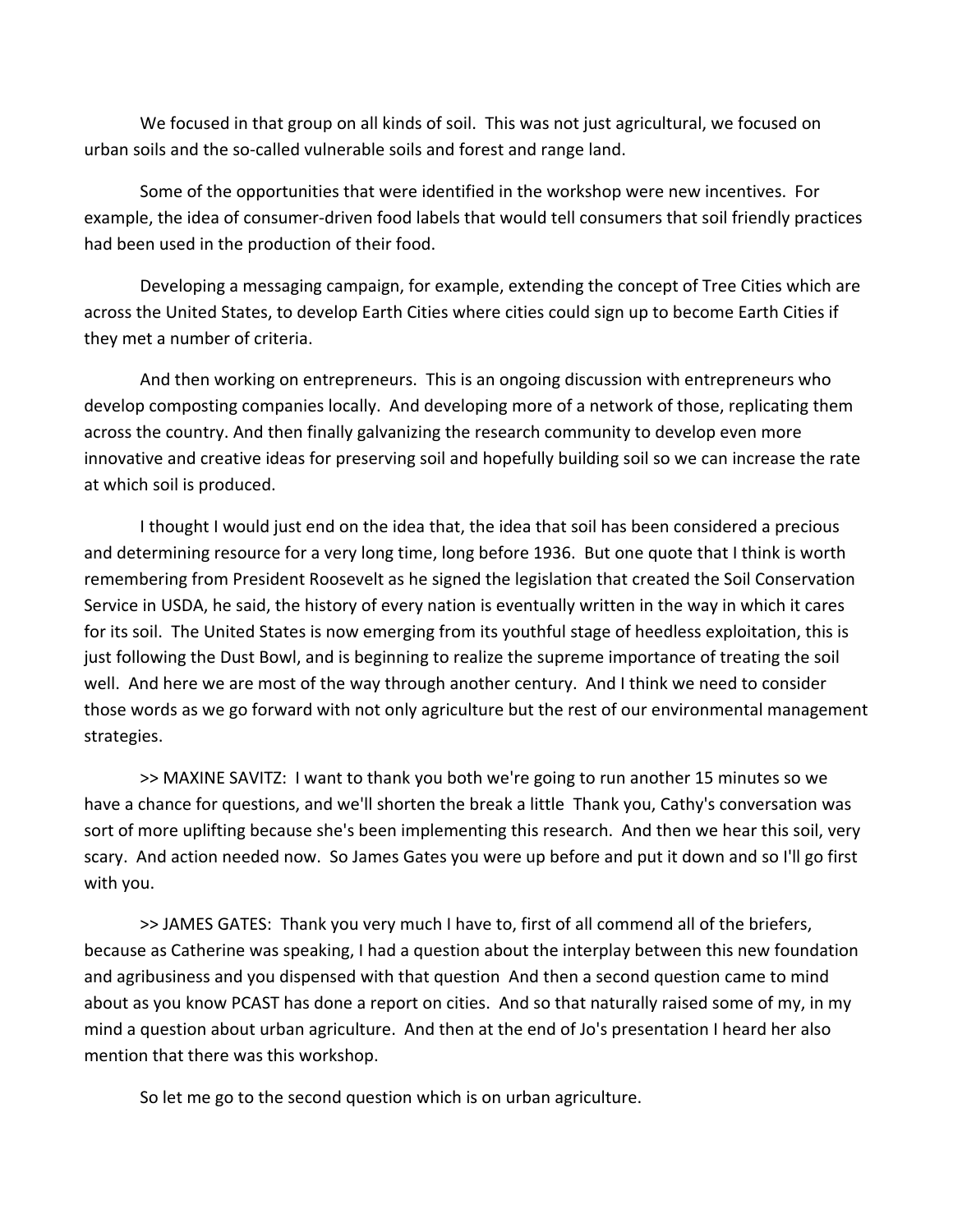In my mind, urban agriculture to me looks a little bit like distributive generation of power. It's one of these things that people talk about. It's out there. But do you really think it's going to play a substantial role in meeting the needs for food security into the future?

>> JO HANDELSMAN: I can start and Cathy can pick it up. When you look at the numbers in terms of the proportion of food that was provided by the victory gardens of World War II, it's actually quite remarkable I think at some points people estimated it was about 40% of the food consumed, so yeah I think local agriculture and very small scale agriculture, intensive agriculture can be really important. As we begin to see more modern techniques like vertical agriculture and using land in completely new ways, I think that productivity will increase. And I think the intensive interest in this, in urban environments partly for improving local nutrition, has really sparked some interest. So yeah, I think this is a very, very important area. And as we heard about yesterday, land use is changing in urban environments in so many ways. What if we turn some of those parking ramps we talked about into agricultural production sites.

>> CATHERINE WOTEKI: So I would echo what Jo has just said. And amplify it by saying urban agriculture is already making a contribution to food security here in the United States. And through our statistical agency, the National Agricultural Statistics Service, they are attempting to develop the sampling frames so that we can actually begin printing reliable statistics about how much food is being produced in urban areas and coming into the food supply.

And it turns out to be a very considerable sampling challenge. So it's a research project at this point to develop that sampling frame.

And then I regret that I didn't introduce Dr. Bartuska to you at the beginning of the panel. Ann is Deputy Under Secretary in the department, my very relied upon deputy. And she has been working with a Working Group on urban agriculture that we have established within the department. And you might talk a little bit about that.

>> ANN BARTUSKA: I'm always pleased to talk about urban agriculture. It's one of these actually urban systems in general from an ecological perspective has just really taken off, and those of us involved in ecosystem research have seen the resurgence of looking at urban systems in an integrated way. In urban Ag space one of the things I've been privileged to do is get out and about over the last six years to a lot of our funded projects. And the community foods program is my ‐‐ this is my long introduction to the answer in the Community Foods Program sponsored by NIFA, I've had chance to see a lot of different community agricultural activities, and it's been clear that urban ag is just blossoming everywhere in all sorts of manifestations A lot of it to do with community security, and this is one of the things since we were talking about social science earlier, there's a very strong tie to social sciences in urban ag that you don't see in rural ag. It's a very different manifestation of how food brings people together. It really hits the sweet spot in nutritional security and addressing food deserts,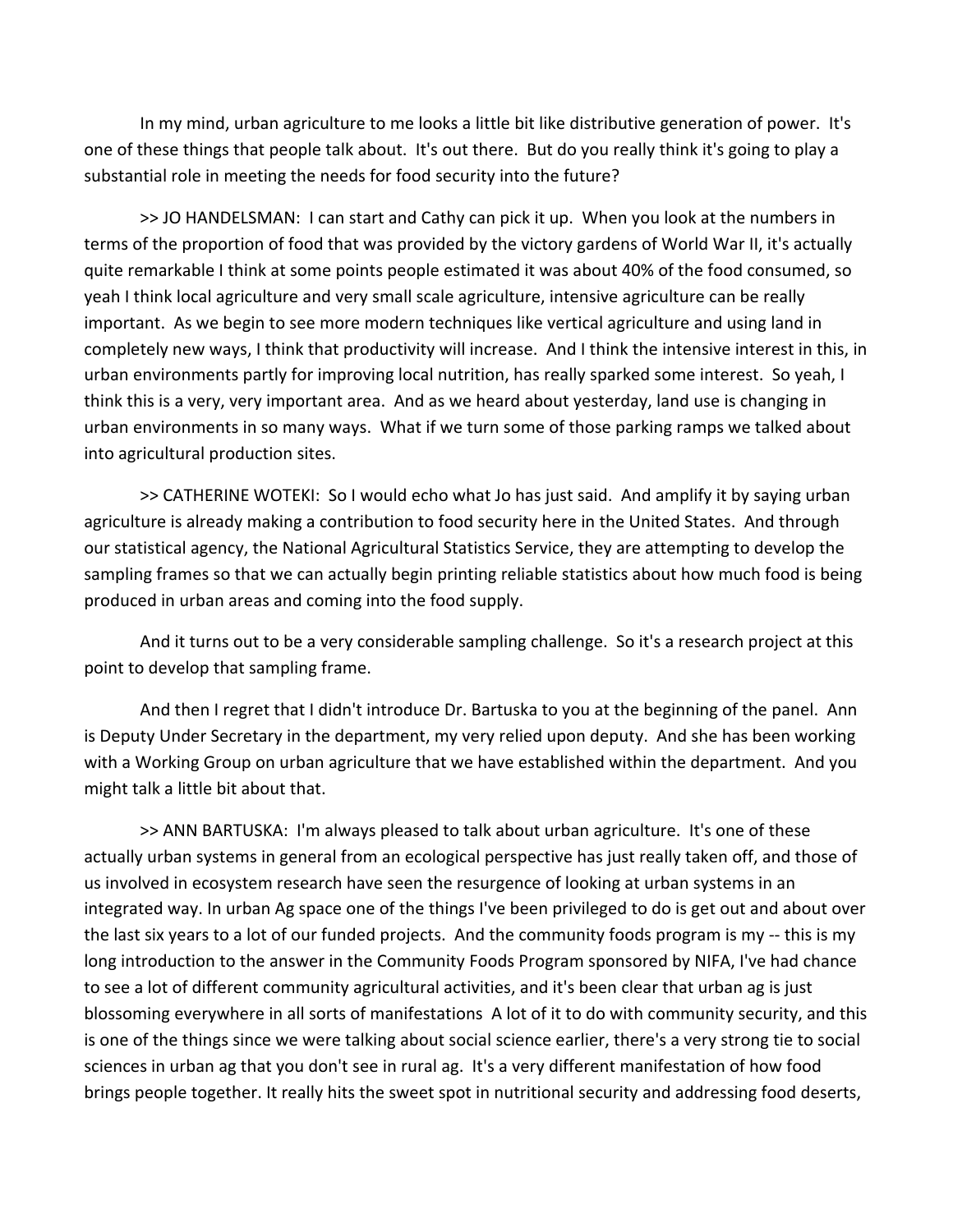and Cathy is right we really need to get the data because right now it's very anecdotal. I was at a farm in Cleveland one of 40 urban farms that produced 22,000 pounds last year. Well how does that contribute to the overall production in the Cleveland city itself.

This is the long introduction to what USDA ended up doing, because many of these county extension agents I would meet out there would say, is there an urban Ag program at USDA? No there's not, however every single agency has urban agriculture activities, and we have produced a toolkit called the Urban Agriculture Toolkit. It's really accessible, we have validated it with people who are in communities, and it tries to convey all of the different questions somebody might have in venturing into urban ag, how do I set up a farm stand, how do I get access to composting, where are new and emerging composting research, which we actually have an ARS in Beltsville doing that. How do I start an urban farm, where are the financial mechanisms, what are the conservation practices? So I think we have in truthfully in less than two years gone from a not talking about urban ag to fully embracing urban ag to the point where we now, there's been a piece of urban ag legislation introduced to set up an Office of Urban Agriculture at USDA. I don't know that with we need that, because I know we have a lot of programs, but I think it's an incredibly powerful growth area which gets to my last point in that in touching where Americans learn, it is in urban areas because that's where 80% of the American people are. This whole vast pipeline that we have been struggling with, if we can touch urban youth through agriculture and these kinds of food production systems, then that actually helps contribute to our overall pipeline.

And since I have the microphone I did want to throw one little bit of factoid for the water piece, that 85% of the service derived drinking water of this country comes from our agricultural lands and forests for the 2005 RPA assessment analysis. We have a role in sustainability of water through our sustainable agricultural and forestry practices, so the connections are really, really strong. Thank you for the question.

>> MAXINE SAVITZ: Thank you and interesting the British had these local settlements all the time for farming they decreased, and now they are back again, and it's the same kind of cycling. John

>> JOHN HOLDREN: I have two quick comments one I wanted everybody to know that Dr. Ann Bartuska in addition to her extensive responsibilities in USDA, has now taken on the chairmanship of the Subcommittee on Global Change Research under the Committee on Environment Natural Resources, and Sustainability of the National Science and Technology Council and in that role she is overseeing the whole US. Global change research program, a 13 agency, a \$2.7 billion operation, so I wanted to thank Ann publicly for taking on that very important responsibility. She is the first biologist to chair that very important committee. My second observation is I was just struck by Dr. Handelsman's initial description of how complex soil is. I remembered being in the audience for a lecture on soil and sustainability by a very distinguished biologist 48 years ago when I was a graduate student at Stanford, and the distinguished biologist began his remarks by saying, too many people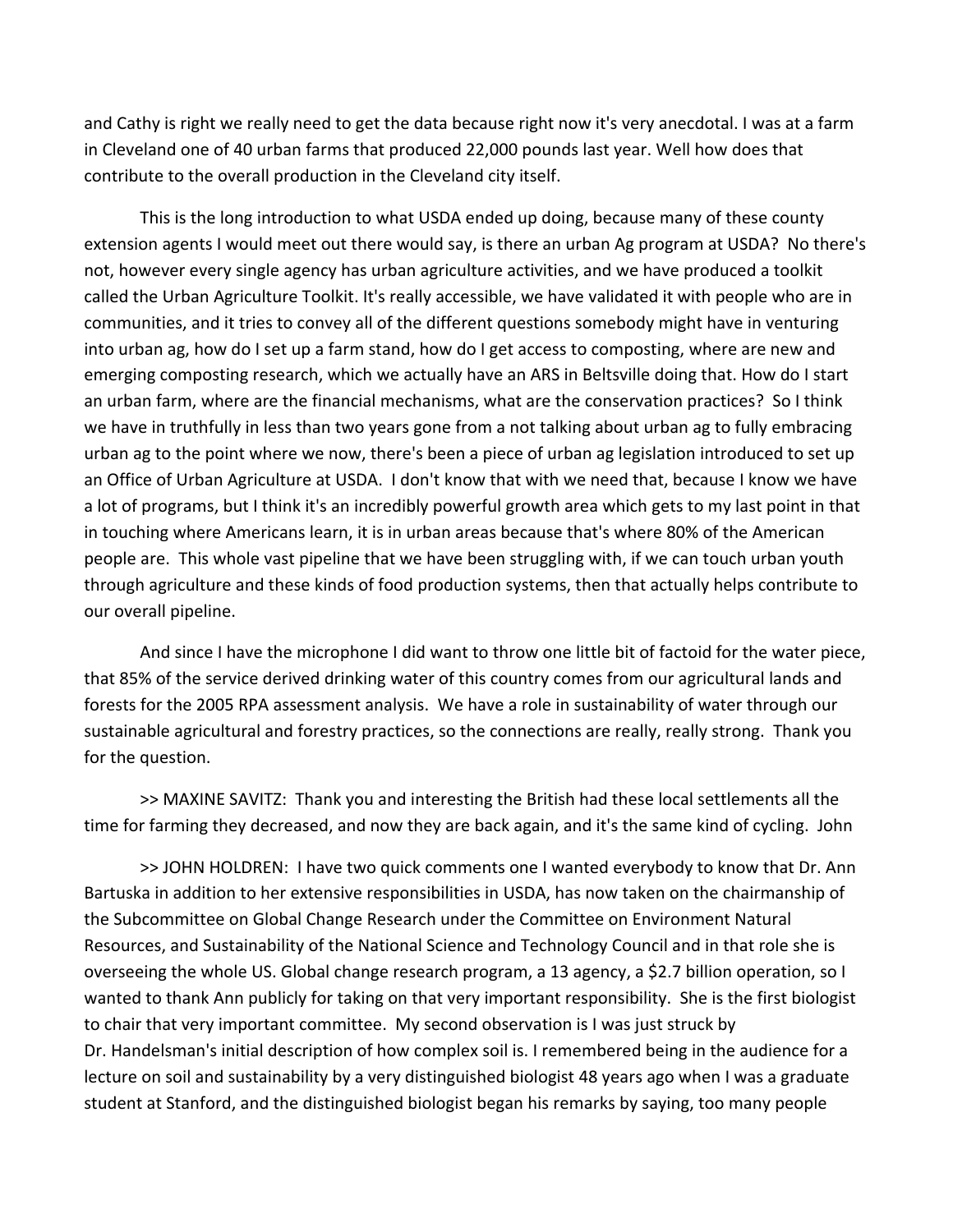imagine that soil is just a collection of crushed rock that keeps plants from blowing away in the wind. And then he said, it is not. And proceeded to give remarks about the complexity and importance of the soil ecosystem, much along the lines of what Jo just delivered, although much less informed by details that soil science has produced in between, so thank you Jo for that very informative presentation

>> MAXINE SAVITZ: How much more erosion in the 50 years since then has occurred since that talk. Barbara?

>> BARBARA SCHAAL: Thank you for the presentation. When we initially worked on the agriculture project for PCAST, we had a number of workshops. And one of the most interesting was something that you touched on, Dr. Woteki. And that was the relationship between basic research and applied research. And the relative roles of the academic sector and extension agents and research stations and the private sector. And one of the most remarkable moments to me at one of those meetings was the statements from folks from some very large corporations. And their comment was that they no longer do basic research. That they rely on the research operations of the Government and of universities.

And of course what they do superbly is some of the breeding studies and some of the applications. We just talked earlier this morning about the challenges of moving basic science through into practice, and of course when you have different actors doing these two different things, that becomes even more of a challenge. So one of the things that we talked about was the public private partnerships. Now we see that in FFAR's work where you have the private sector supporting agriculture research in some very interesting areas. But that doesn't really get at moving the basics, from basic science to practice. So I wonder if you could comment on that.

>> CATHERINE WOTEKI: I certainly can, and as you were talking what I immediately thought about was with respect to agricultural science, the United States traditionally has been where that fundamental science is done by and large. Northern Europe, another major contributor. And if you looked closely at those two big bars that showed the wealthy countries' contributions, the places where that fundamental science and agriculture and it's immediate applications at the beginning of the applied part of the pipeline have been made have been in Europe and in the United States. And that's where the investment has gone down.

About a year ago, OECD asked if we would be, volunteer to be the subjects of a study. They have been doing a series of case studies of agricultural research in different countries. And we agreed to do that. Their report is going to be coming out in November. And this question of fundamental science in agriculture and how it gets applied is one of the things that they have looked at now in six different countries. So U.S., Canada, Australia, China, they are going to be finishing up a couple of other countries. And for me, a big question and going to the really the thrust of your report, is where is that fundamental science for agriculture going to be coming from in the future. Because most of the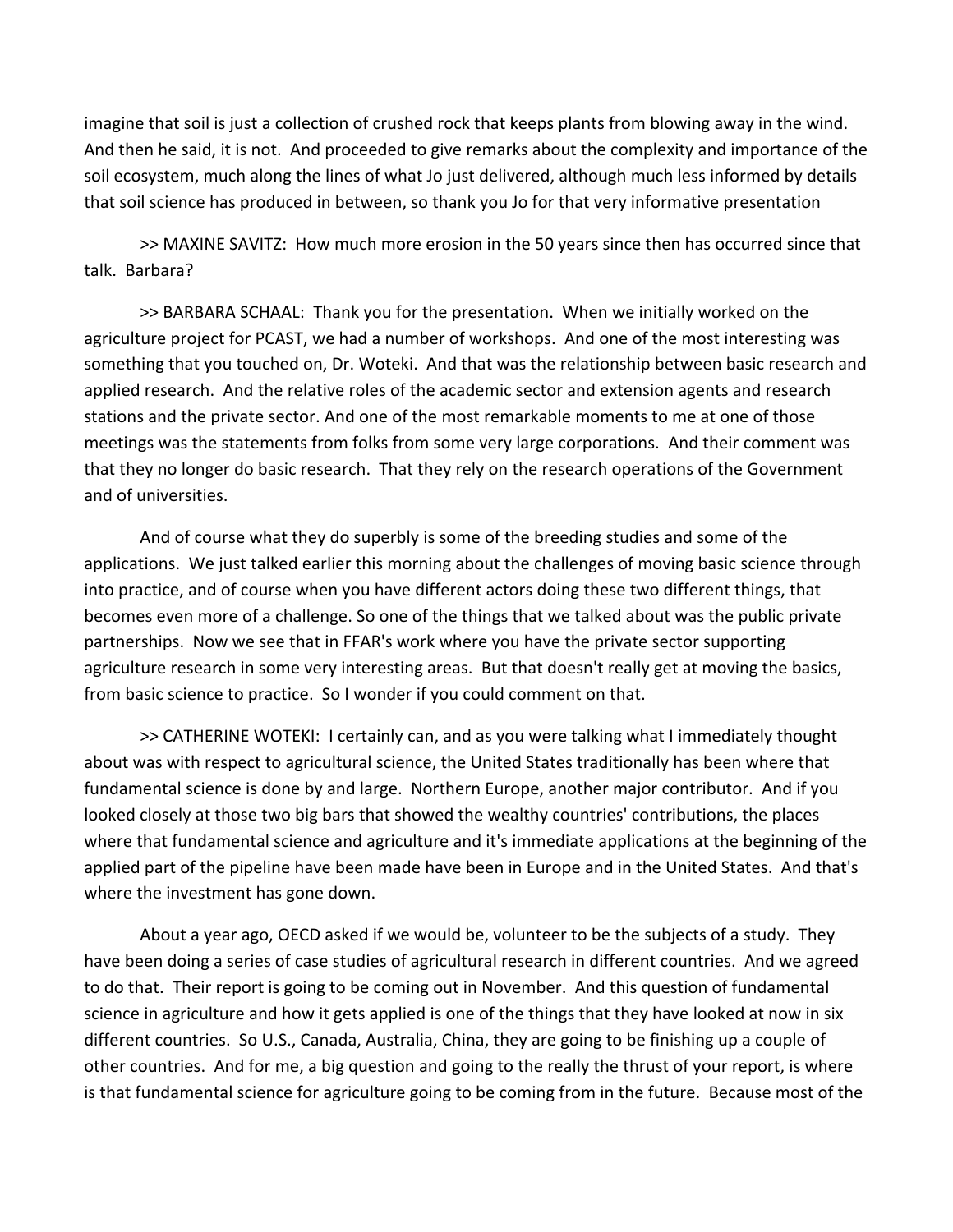other countries are more in the applied locally adapting plants, animals, and systems to their local conditions. So I think that is a challenge for us.

Domestically we have established and really strengthened building on existing working relationships, both with the National Science Foundation and with the Department of Energy on the plant sciences. And with NIH on the animal sciences.

So there's a very strong collaborative research community and a set of programs. And I think that transfer of the fundamental science, like the Department of Energy and ARPA‐E has been funding, and we actually meet with them regularly about the transfer of the findings from that into our own research programs, and then building on those. So I think that's strong.

And ongoing with the private sector, built into our planning programs, both for the competitive side of the house and the intramural side of the house, are regular consultations as those programs are reviewed and evaluated on about a five‐year basis. So I know that that is ongoing. But to the roundtable we're talking about setting up I think the question of where should the Federal USDA research investment on the more fundamental side go is going to be one of those key questions for that further discussion.

>> MAXINE SAVITZ: We have less than five minute, and we have three questions coming so if each of the people would ask their questions quickly and then answer them all at the end. Daniel Schrag?

>> DANIEL SCHRAG: Thank you I just want to quickly follow up on Barbara's question. Cathy, when we worked together, first of all, when we did work together as co-chairs of the agricultural report, I have got to say you were just an incredible partner in that effort and really a model for how PCAST could work effectively with the departments to really figure out how to make the report best perceived by the agricultural community. Because I think you used the word tough love for our report. There were some, you know, there were some, some tough things, wet some carrots but there were some tough recommendations and you really helped us translate to be able to be heard in an effective way.

My question really is about the agricultural research community. One of the challenges we saw was the, what we call the balkanization of agriculture in this country that the agricultural research communities are generally separated from the rest of the science, they are different institutions. Even when they are in the same institutions they are at different parts of campuses, and our hope was among other things we didn't have any specific recommendations for that, although certainly the increase in competitive funding which we thought was critical, could help that provided it didn't all get scuttled to the existing community.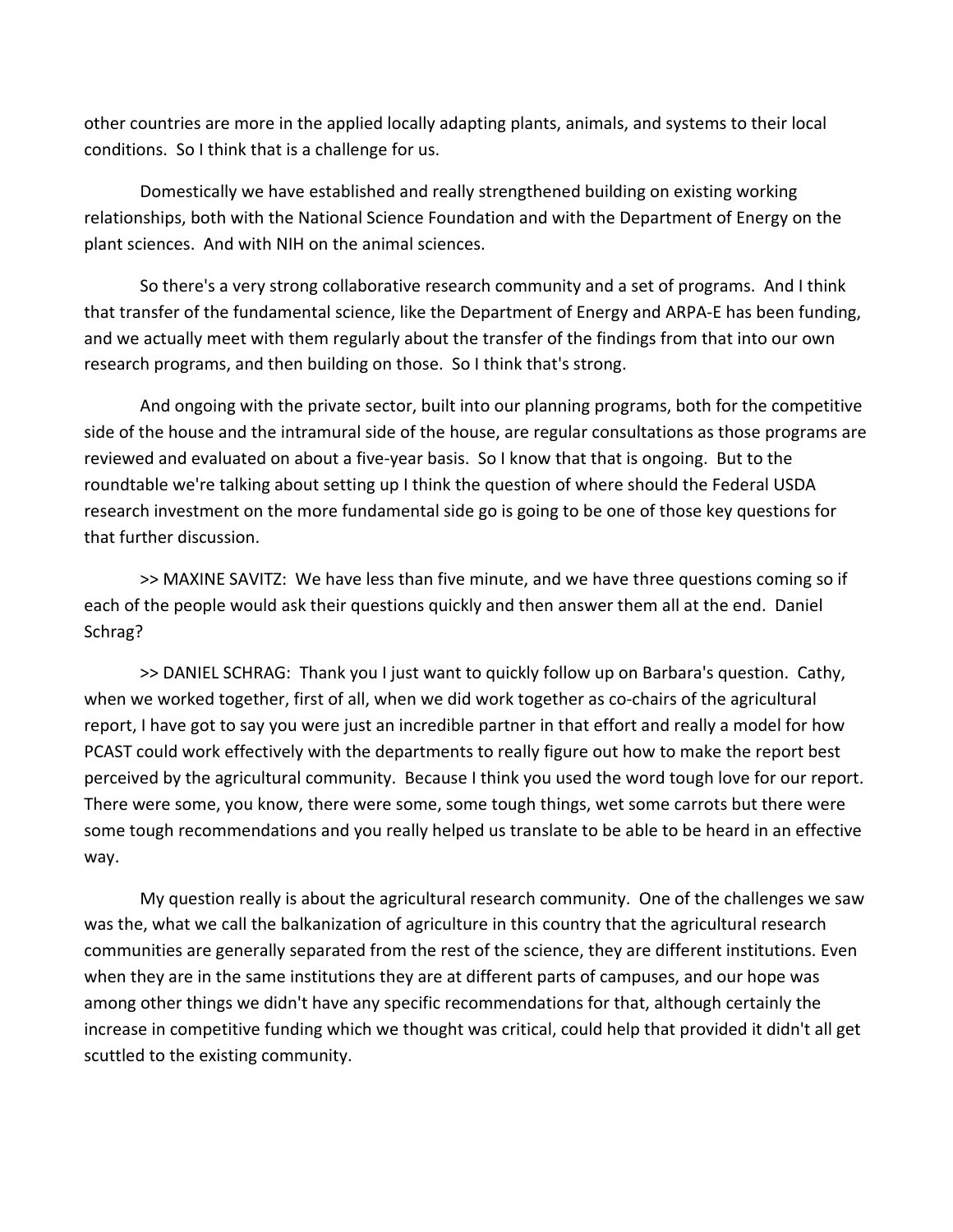The question is, over the last several years now, have you seen any progress in that, in the recognition that the broader chemistry, biology, earth science communities have gotten more engaged in agricultural science, viewing it as a fundamental area?

>> MAXINE SAVITZ: Just hold the question and we'll get the other two.

>> MARIO MOLINA: Thanks a lot for the presentations. My question has to do with a part of Jo's presentation on the effect of climate change on agriculture. But there's the other side, which is the potential for agriculture to capture carbon. And that's something potentially very important. In fact, it came out in the Paris accord as you know last December, and the United States made commitments related to that so my question is to what extent is that really part of the research agenda? Because it's not obvious that the carbon will stay there. But yet the potential is enormous. And a related question is there's another worry with agriculture and climate which is emissions of nitrous oxide which could be also limited quite a bit from excessive use of fertilizers that also have pollute water and so on.

But there are these other connections which I believe are a very important component of the research agenda. So I was just wondering to what extent this is actually happening.

>> DR. MAXINE SAVITZ: Bill, last question.

>> WILLIAM PRESS: So my question is also to Jo. It sounds like soil is in some sense nature's original smart material, and I wonder in that sense has there been any attempt to interest material scientists in interventions in soil that one might make to improve the smart properties of it as you discussed, you know, absorbing, releasing water, erosionbility and so on and so forth.

>> MAXINE SAVITZ: Cathy, John, I assume you made your comment?

>> JOHN HOLDREN: Yes.

>> MAXINE SAVITZ: Cathy do you want to answer Dan.

>> CATHERINE WOTEKI: Yeah so quick response, I think that, yes there has been progress made on breaking down some of those barriers. I can point to specific campuses where that is occurring. And largely it is being driven by the emergence of agriculture and food systems as being critical in long‐ term sustainability of the planet. It just keeps emerging over and over and getting more and more public scrutiny. So I think that is definitely happening.

There remains one key barrier to non‐land grant universities participating in our competitive programs. And that is the cap that's imposed by the Congress on indirect costs, so we have a cap at 30%. And there are many universities, as I understand it, who say that they don't want their faculty applying under those terms.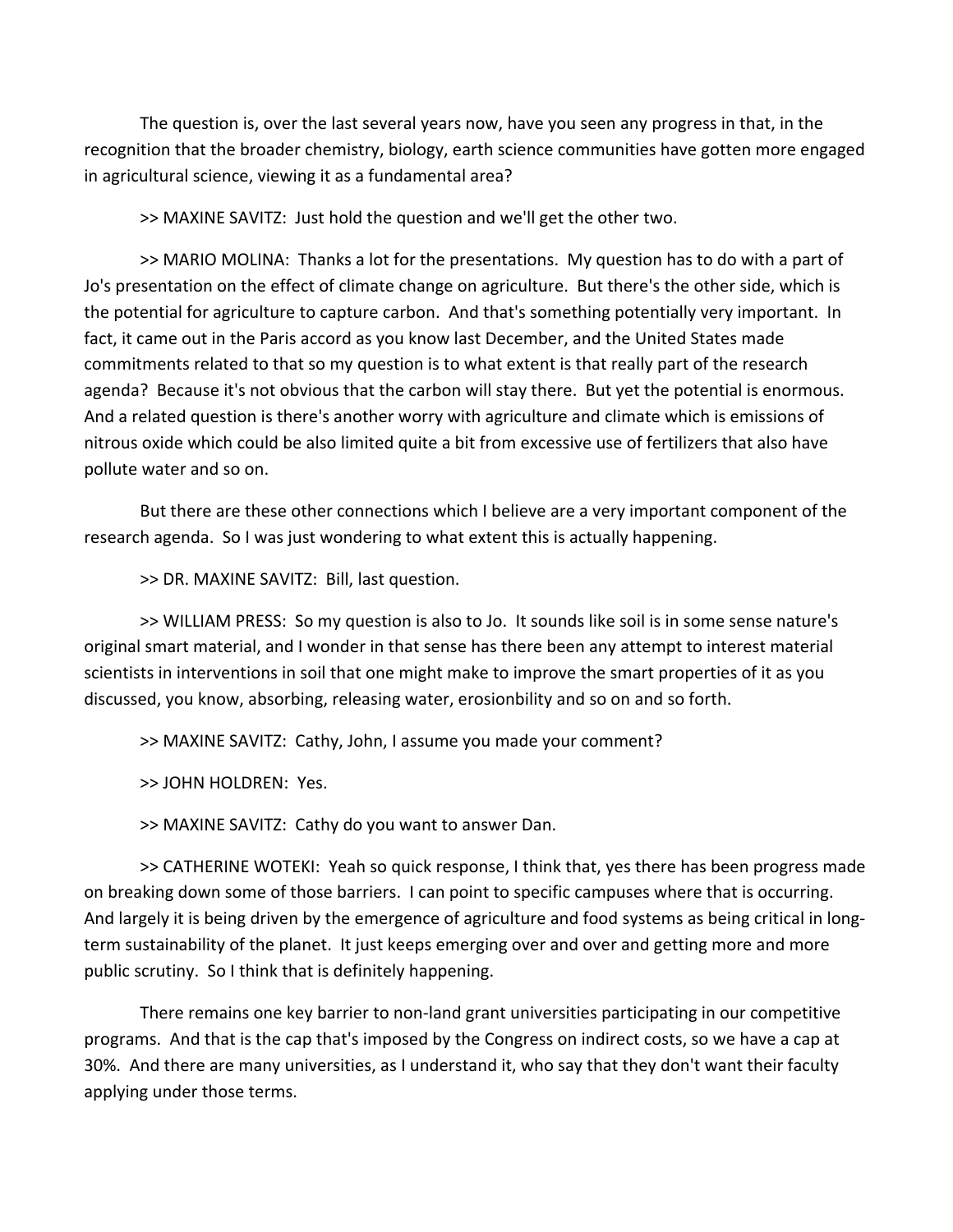>> MAXINE SAVITZ: Interesting. I didn't know that there was a difference among departments.

Jo, on the two.

>> JO HANDELSMAN: So on the COP 21 agreement, as you know France introduced the idea of the 4 per thousand that we all increase the carbon content of soil across the world by .4% which would mitigate all of our emissions, the US. did not sign onto that because there's concern it would not be measurable, we couldn't hold ourselves accountable, and we couldn't study progress but that doesn't mean we're not committed to the basic concept. There's an enormous amount of research going on in that area personally I think of course there should be more but that's an area both the emission of greenhouse gases as well as carbon capture.

One of -- and one of the I think the happy coincidences is that things that help with soil protection are also the very practices that will increase carbon capture such as using cover crops and having more photosynthesis going on overall, so I think that's an area of interest and Ann might want to add something to that. On the material science, I think that's a very rich area, Bill. There's a lot of new nanotechnology looking at how to recreate the best properties of soil more rapidly. And that's one of the goals that we have set in the discussion of our Working Group is how can we, or can we create soil? And is that a reasonable grand challenge for example to speed up the rate of soil production, which can be done with compost and other substances that are much older, but nanotechnology in particular and other material sciences I think are going to be critical.

>> DR. MAXINE SAVITZ: Ann, did you want to add?

>> ANN BARTUSKA: The one thing I might add that answers a couple of the questions or contributes to that is USDA, our secretary charged us to establish the building blocks for greenhouse gas emission mitigation which are ten building blocks a couple of them have to do with science but a lot of it has to do with carbon smart practices in agriculture and forestry. I think the building blocks is actually online at the USDA site but it is stimulating additional research and carbon capture in soils, including biochar and the potential of biochar and there have been some biopolymers that have been looked at from some material scientists as a mechanism to enhance the biochar, so it actually has accumulative processes. So I think we're trying to hit it at various places and of course it comes back to how do we inform the conservation programs to make sure that the users of conservation programs apply those practices which gets to our earlier discussion on this translation.

So, but the building blocks I think gives us a really good framework on greenhouse gas mitigation and that's balanced by our climate change research portfolio.

>> DR. MAXINE SAVITZ: Well I want to thank the three of you for all of the work you're doing and also the excellent presentations.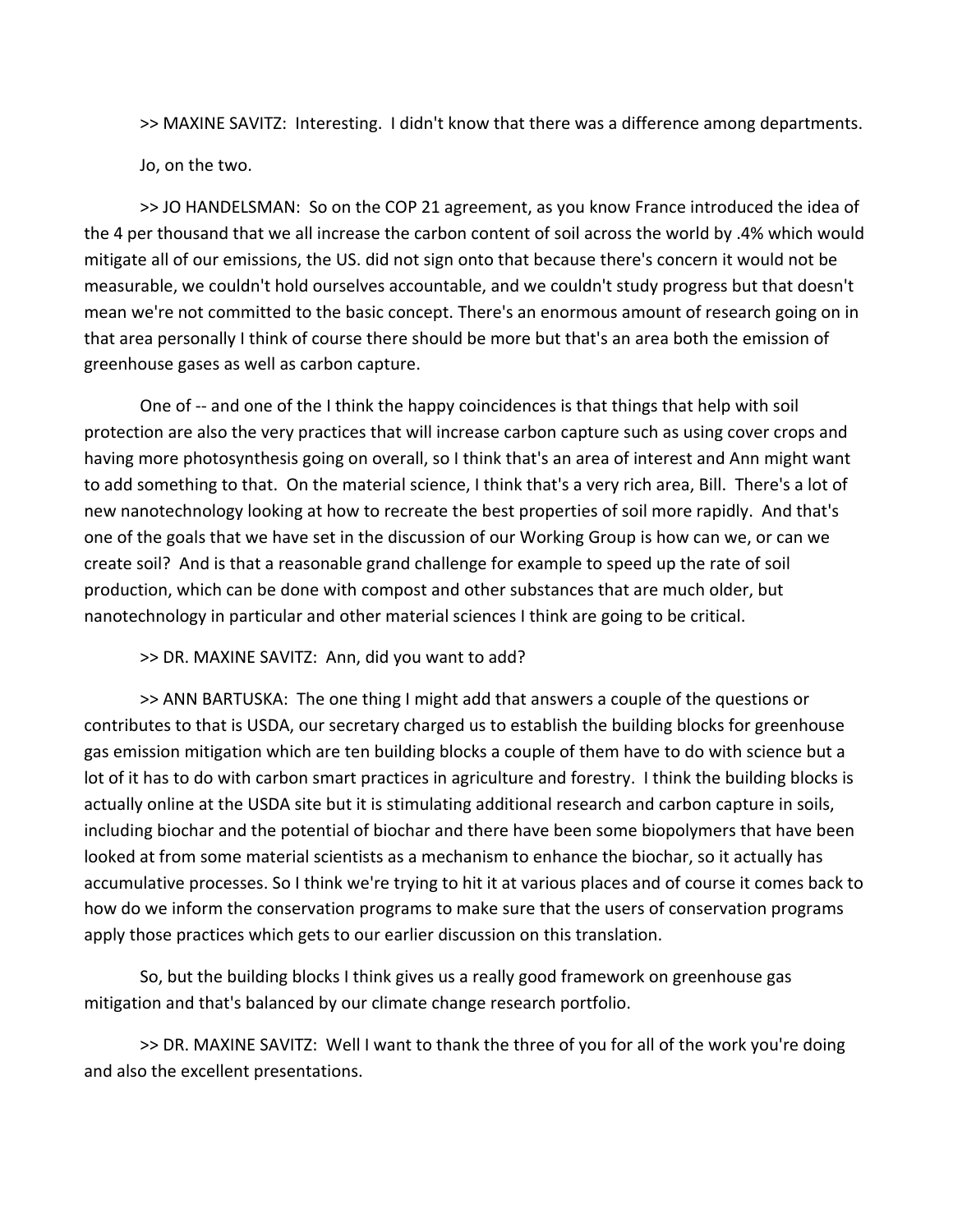### (Applause).

>> ERIC LANDER: We will take a break and we will be back, let's say about 10, 12 minutes and we'll be back for the second part of this meeting.

#### **Biodefense Update**

>> ERIC LANDER: So I'd like to welcome everyone back. The next part of our meeting we are going to address a topic of biodefense, biosecurity. PCAST has had a Working Group addressing this topic, and it's been co‐chaired by Wanda Austin and Christopher Chyba who are ready to bring us some recommendations to PCAST for considerations to PCAST, so I'll turn it over to Wanda and Chris to lead us through a brief reminder, and then tell us about the recommendations coming forward.

>> WANDA AUSTIN: Good morning and thank you Eric Chris and I have divided the labor here so I'll get us started and Chris will back me up. So let me just remind PCAST that we started this Working Group about a year ago with a focus on trying to identify what actions are needed to protect against biological attack, and the Working Group was focused on trying to decrease the probability of or be able to preempt the biological attack, and to understand what we can do from an S & T respect in this area. So our chart shows the formal list of members. There are a lot of covert members who have been extremely helpful on this effort, specifically on PCAST both John Holdren and you, Eric have been extremely helpful as we've been going through this process and understanding what kind of recommendations we could bring forward that could be actionable, and move the ball forward in terms of our accomplishments here. I also want to recognize the PCAST staff members, the White House staff members, Jo Handelsman is another person who really contributed quite a bit to our progress on this.

And there were just many, many people. Over 100 interactions, phone calls, meetings that were held with quite a few different agencies, including DHS, HHS, Department of Agriculture, the Office of the D & I, the DoD, the NSC, in addition to the organizations that you might anticipate. Plus we had a session with the United Kingdom Prime Minister's Council of Science and Technology Advisors so this is a global issue that we are trying to get our arms around.

The specific Working Group members are highlighted here. They did an outstanding job. Even beyond the point where we stopped our formal Working Group meetings they have been actively engaged by email with helping with edits and write ups that have been required so special thanks to Roger Brent, Mark Buller, Tom Inglesby, David Relman and Tim Sterns.

So couldn't have done it without them. And of course Jerry Epstein has done a Yeoman's job for us from a staff perspective. I want to remind PCAST of the study goals. There were two primary goals we focused on; the decrease in probability of an attack and also decrease in the probability of/or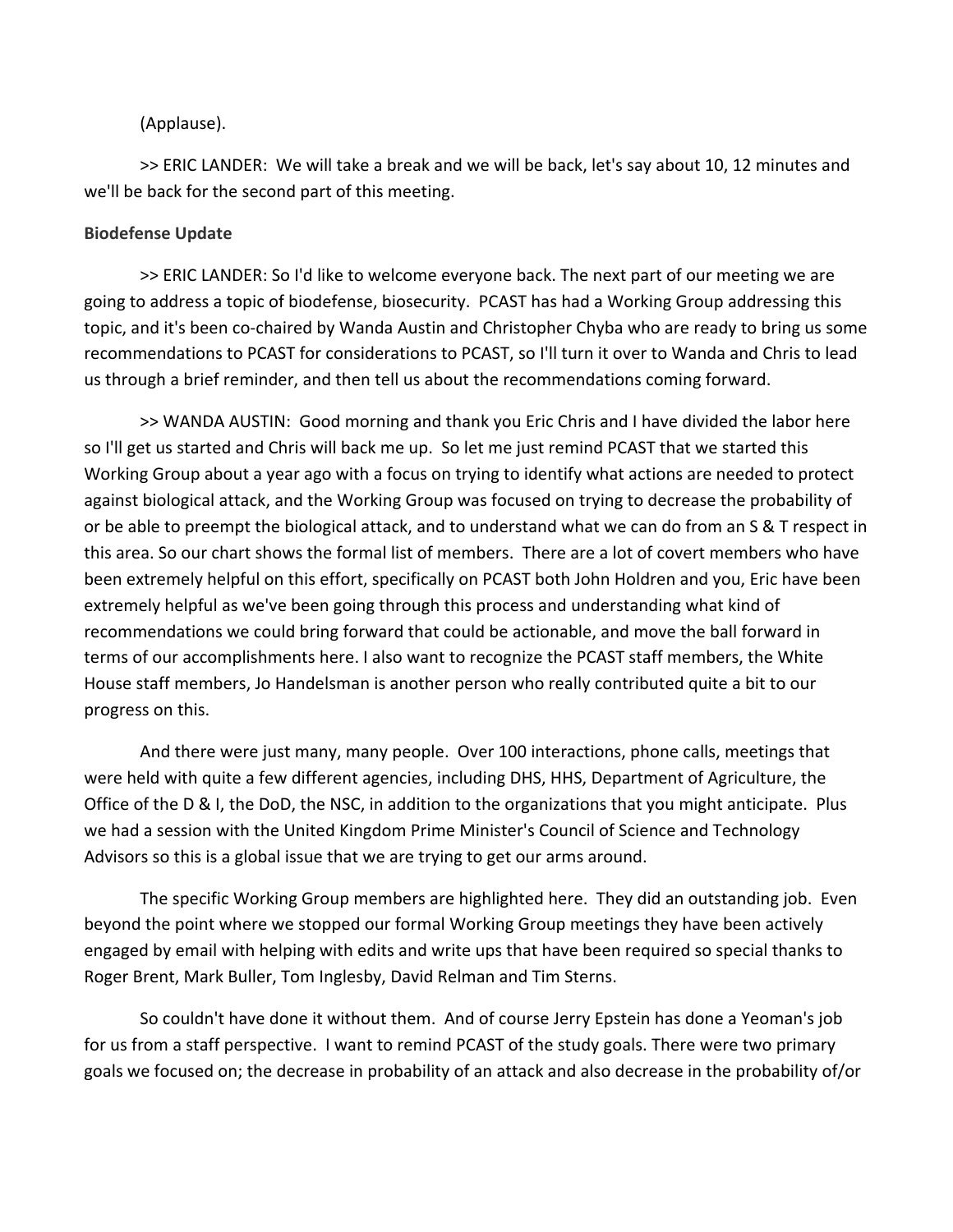preempting a biological attack not only within the US. but worldwide because as I mentioned this is a problem that crosses boundaries very easily.

The challenge here is naturally occurring infectious disease, accidental releases, or intentional attacks. As you think about our current approaches of either stockpiling vaccines given today's technology, we realize this may not continue to be an effective approach. Considering when you look at the technology available in bioengineering for genome editing, there are lots of things that can be done that are beneficial to the country, but there's also the potential for misuse, and so we had a lot of interesting discussions about the range of possibilities there.

We also had the opportunity to observe some recent outbreaks, and how it was addressed, specifically if you look at ebola, influenza, even zika, and the impact it can have and how it can undermine the trust of the public. You can understand why this is a really critical issue at this point today. So what I would like to do now is focus on describing the recommendations. I will describe the first three. Chris is going to describe the subsequent recommendations. And then PCAST will see a full report write up on this before the next meeting. But today we want to focus and ask for approval on the recommendations themselves.

We've had a lot of comment and feedback from the team in the last, I would say couple of months. And we think we have reflected those changes in the words that you see represented on the charts today.

So Recommendation 1 is a near‐term recommendation. And it's focused on the creation of a new interagency entity that would be charged with the planning, coordination and oversight of our national biodefense activities.

This would be across the Intelligence Community and the DoD. Departments of Homeland Security, Health and Human Services and Agriculture.

Other agencies could obviously and would obviously be drawn in as needed. The key thing here is on the leadership of this effort, we would expect and suggest that it be co‐led by the assistant to the President of Homeland Security and Counter Terrorism the Assistant to the President for Science and Technology and the Chair of the Domestic Policy Council. This would be senior level representation that could, would also tap resources from agencies, including HSS, the Center for Disease Control and Prevention, and BARDA, the Biomedical Advanced Research and Development Authority, and the National Institutes of Health.

The things this entity would be charged with doing, first we are asking that within six months they would develop a national biodefense strategy, which would have both short, medium and long‐ term components. To really think forward about how to anticipate, prepare for, and respond to the issues that would arise from the biotechnology that continues to advance.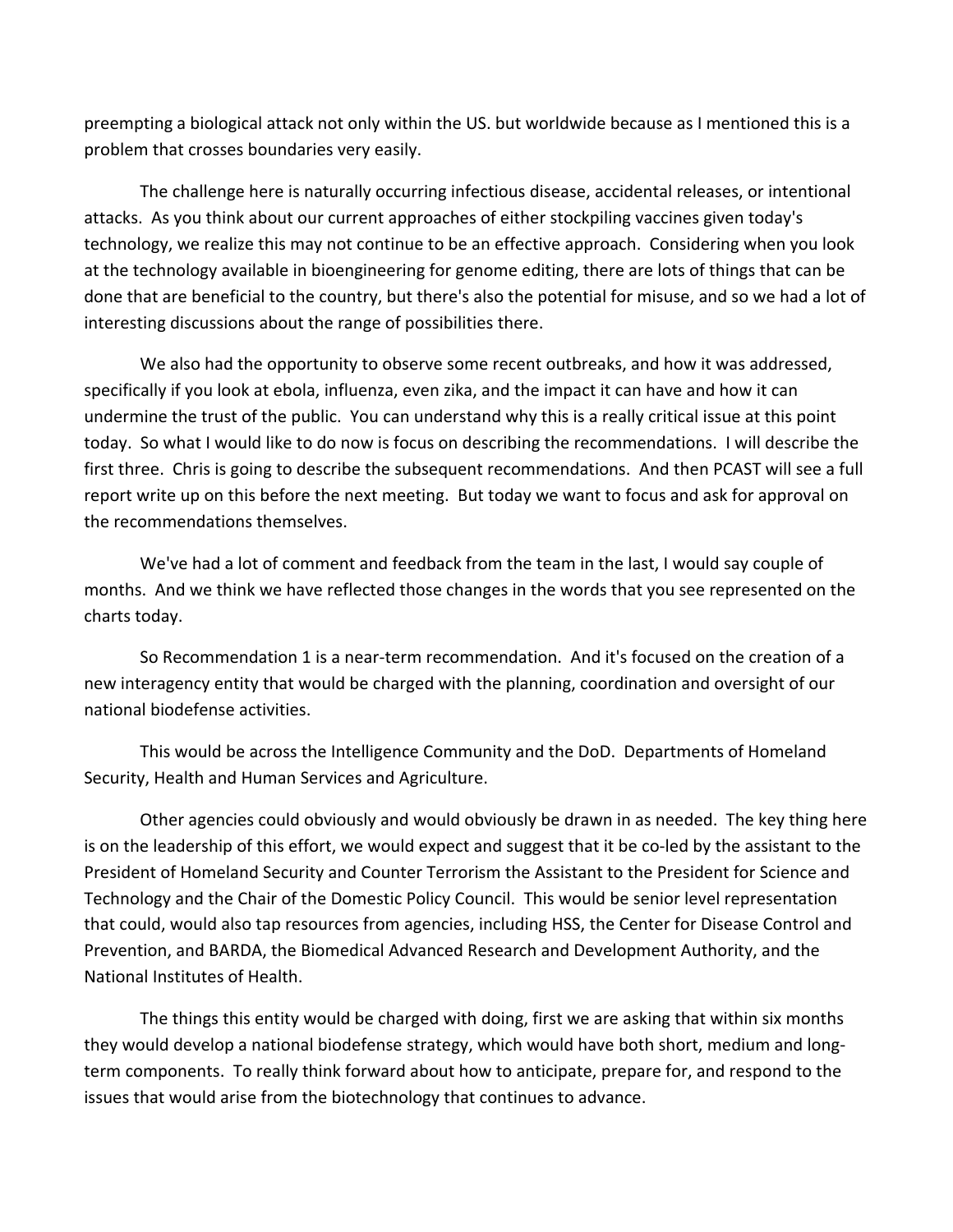One of the things that we really want to stress here is that this landscape is changing dramatically on a very short timeline, so the second option here is to suggest that there be annual public updates, which could be in the form of a report. And that would necessarily include a classified annex because what we didn't want to do is provide a recipe here for someone with nefarious intentions, and the intent would be to give that to the President to track and measure the progress to achieve that strategy and if necessary, update that strategy. Also this entity would be charged with overseeing the execution of the national biodefense strategy and holding all of the agencies accountable for progress.

I would refer to the fact that we did present in a classified form, some classified recommendations that also align with the recommendations that we're presenting today.

Specifically there are some guiding requirements and tasks for the Intelligence Community and they, too, would be held accountable for adequate collection and analysis of the current and future biological threats. And have the right expertise to do that.

And then the final element of this first recommendation is to ensure the coordination of the efforts against new and emerging infectious disease, antibiotic resistance and intentional biothreats, including through the development of biosurveillance systems and new medical countermeasures.

This is something that we recognize that as this entity is formed and coordinates with all of the relevant entities, that they will have some specific suggestions on how to begin to get their arms around this very significant challenge.

So that's Recommendation 1.

Recommendation 2 is focused on the establishment of a public health emergency response fund. At least \$2 billion. And the purpose of the fund would be to support the mobilization of rapid federal responses to serious rapidly emerging natural or intentional disease events. Public health interventions, scientific research, regulatory activities and global response. When I think of this the good analogy is the FEMA Disaster Relief Fund and the expectation would be that these funds carry over across years and can easily be replenished through routine and emergency appropriations.

The access to the funds would be contingent upon the expressed authorization of the President or a joint agreement of the Secretaries of Health and Human Services and the Department of Homeland Security.

So as we have seen and learned from recent outbreaks, one of the challenges that we have as a nation is being able to fund the relief and emergency response efforts in order to get on top of the issue as quickly as we can.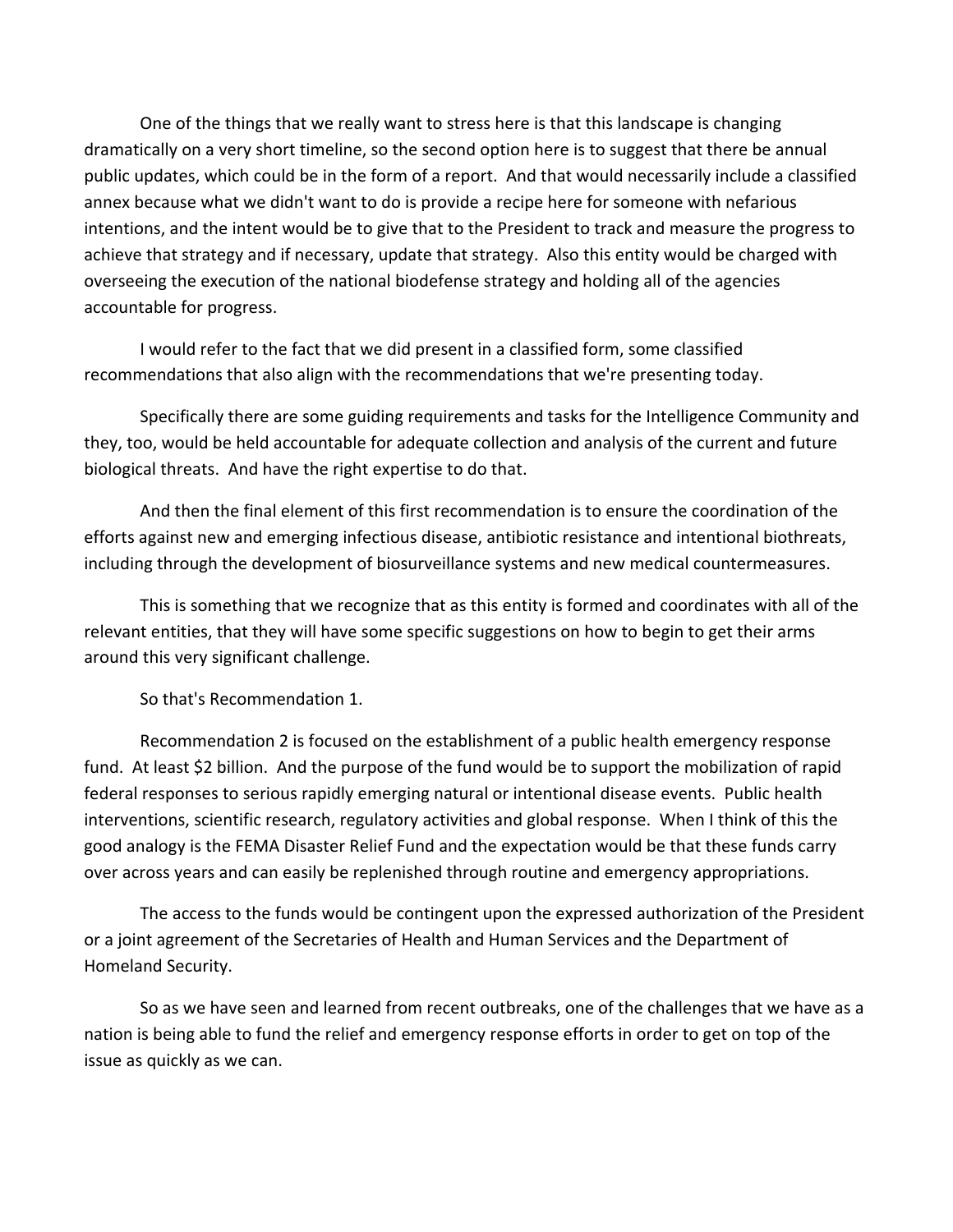And then quickly let me turn to the third recommendation. Now, this recommendation is viewed as something that's more in the medium term in terms of a recommendation where the two earlier ones were more near-term, things that could be accomplished but this is focused on development of the capability for disease surveillance. And what we recommend is that the White House should act to substantially strengthen Federal, state, and local public health infrastructure for disease surveillance, as well as promote a stronger international system of disease surveillance.

So the point here is that when disease spreads, it really doesn't carry a passport. It's free to go wherever it wants to go and can migrate very quickly. In the same sense, if you take the flip side of that, the indications and warning that you have a problem or even something like fevers of unknown origin, that you want to have those sensors out very broadly looking for those indications so you can respond in a timely manner.

So the point here is that disease surveillance and maturing the capability to do that is something that's really important so there's two aspects of this recommendation. One is the laboratory networks in the U.S. and abroad with the capability for early detection and rapid monitoring. Both the man‐made and naturally occurring infectious agents, and the second one is to rapidly be able to employ advanced biological tools. And the details of those recommendations are included. With that let me turn control of the charts over to Chris.

>> CHRISTOPHER CHYBA: Thank you, thank you, Wanda.

Our final three recommendations are medium to long‐term recommendations and all of them have to do with medical countermeasures. What I want to do is describe those last three recommendations and then make a few concluding remarks.

So our fourth recommendation is for the White House to set an ambitious ten‐year goal, and we recognize and the individuals within the agencies with whom we spoke to about this, recognize how ambitious this goal is but we think it's necessary as a ten‐year objective and it's a goal for medical countermeasures preparedness, and it has two parts. One is that for infectious organisms for which there exist effective approaches to creating vaccines, we want to be in a position in a decade to have the ability to complete the development, manufacture, clinical testing, and licensure of a vaccine on a six‐month time scale. A radically different position than the one we're in today.

In the second, and the second objective is for infectious organisms that we can reasonably anticipate could lead to a sudden epidemic spread to the United States, we want to have pretested vaccine candidates up through safety and immunogenicity studies. As a form of accountability, the Secretary of Health and Human Services and the Secretary of Defense should report annually to the White House on progress towards this goal.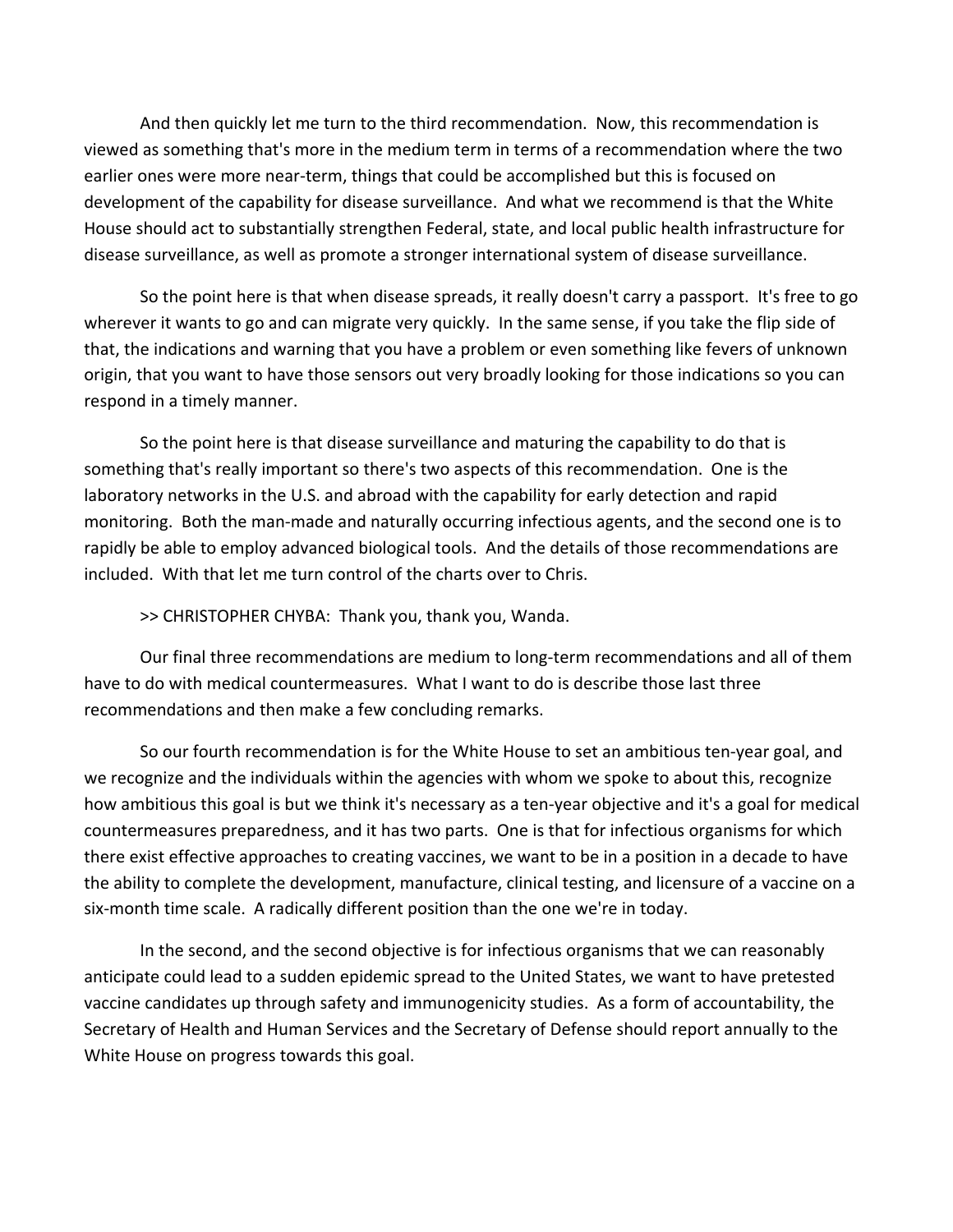Our fifth recommendation is one that reaches back to PCAST 2014 antimicrobial resistance report our report on combating antimicrobial resistance which this group will remember was released along with an Executive Order by the President on combating antibiotic resistant bacteria and a national strategy and ultimately national action plan so the recommendation begins by calling for full implementation of the recommendations PCAST made in that report with respect to combating antimicrobial resistance, in particular for antibiotic development to expand fundamental research, to establish a robust national infrastructure to support clinical trials, to strengthen and expand the existing regulatory efforts, and to significantly increase economic incentives for antibiotics.

In addition to reiterating those goals for antibiotics, there is a kind of parallel set of goals for antivirals that would address the viral part of the problem. That we did not speak to obviously in the antibiotic resistance report that could only enter as bacteria and fungi, but we're now expanding that to look at viruses.

In addition, we call for the United States to support the development of platform technologies that could allow a rapid response to agents of biological attack through a variety of technologies that we identify that should be examined, including, for example, engineered antibodies. So again, an effort towards increasing the rapidity of our response in the event we do face an outbreak.

Recommendation 6 is our single long-term recommendation in the study. And you can think of it as in one sense a kind of call to the scientific community. It's a call for a basic and applied research, for the Government to support basic and applied research and as with Recommendation 4, we have a suggestion on the amount of funds that should be made available to support this work.

But this is really with the intention of taking us into an altogether different realm as a long‐term objective. Maybe this is two decades in the future. But down the road in the future, given what we may be facing both with respect to emerging infectious diseases which seem, it's a drum beat that seems to get ever more insistent but also with respect to the explosion of capabilities for the intentional manipulation with microorganisms, given what may be coming to us down the road, we want to have the ability, we want to put in place new types of countermeasures that will give us the ability to deliver those countermeasures within days of detecting and identifying or characterizing a disease agent.

That's at this point, I don't know that PCAST can even say what the approach would be to take to such a capability. We list a number of approaches that should be explored. But that is after all the point of a basic research program.

Those are our six recommendations. I would like to make a final set of comments and then it may be that other members of the Working Group or PCAST leadership would like to add some remarks and we can open it for questions.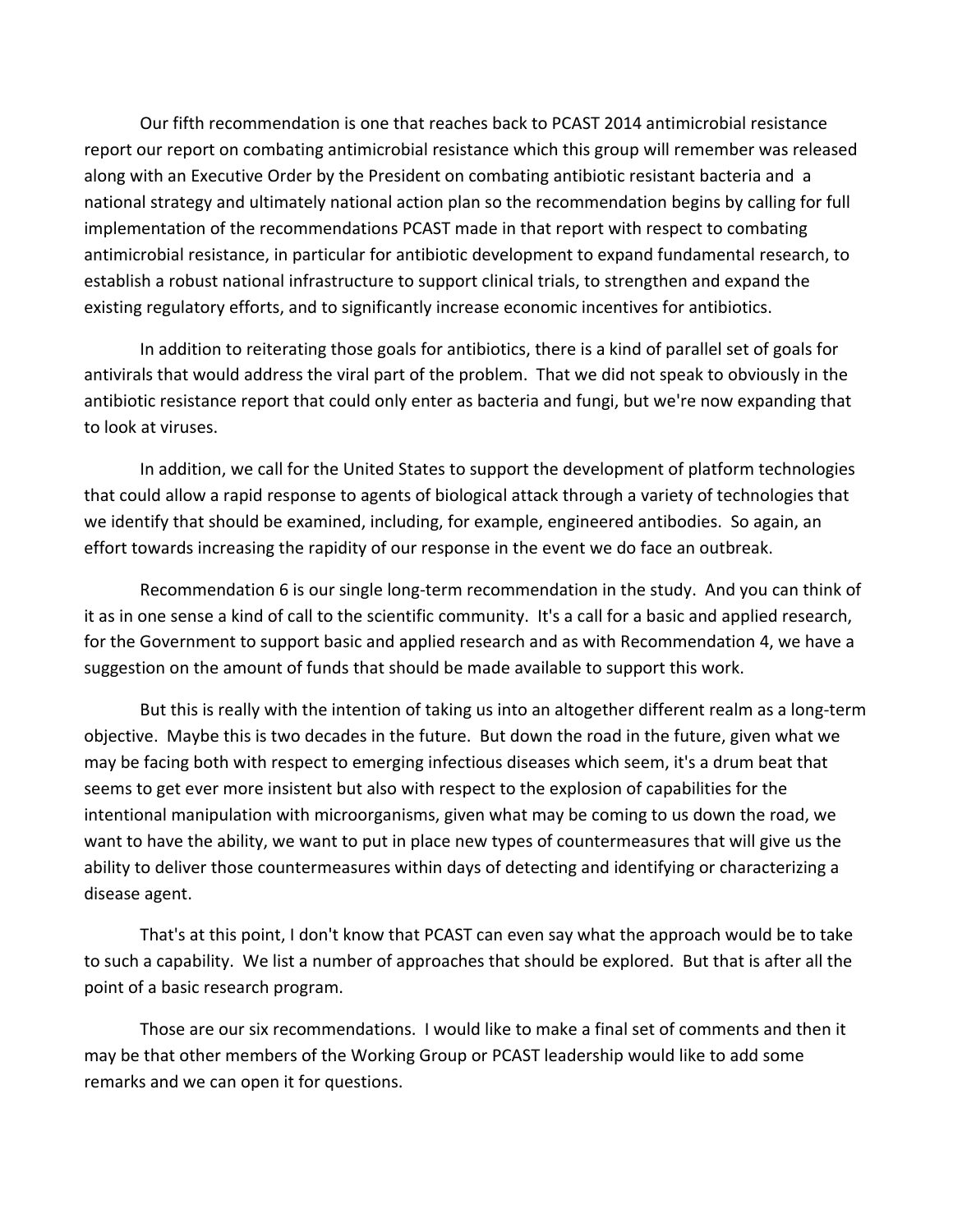Our first recommendation that Wanda highlighted calls for a national biodefense strategy. And that has to be a living document with metrics and accountability. What PCAST report is obviously not meant to be that comprehensive strategy. Our group was too small and our time was too limited. But our report, if you look at our recommendations, you see that our report has the representative elements of such a comprehensive strategy, it has to look at short-term, medium-term and long-term issues. It has to understand the kinds of evolution of biotechnological capabilities that we're facing. And that we might face in the future as those technologies continue to evolve.

It has to look at preventing attack, and understanding what capabilities of adversaries may be what their intentions and motives might be so for the prevention of attack, but also in the event that we do face an attack or a natural disease outbreak, it has to address countermeasures to such an event.

And it has to think seriously about the connection between addressing a natural disease outbreak, and learning from addressing natural disease outbreaks to help us prepare for the next natural disease outbreak, or should it happen dealing with a human engineered attack.

So our recommendations can't be as complete as would need to be those of a comprehensive strategy, but they span what's needed in that strategy. They address threat awareness so that we can improve our ability to see what might be coming. And also that we have a greater opportunity to prevent, interdict, or deter such an attack. They address surveillance so that if an outbreak occurs, natural or human engineered, we're, we detect it as quickly as possible so we can mount as quick a response as possible.

They address, as I've already said learning from infectious disease outbreaks.

And then they address the need for response capability, both this fund so when there's a flood in the United States, FEMA doesn't have to go to Congress and apply for funds to address the flood. We want a comparable capability so the next time there's a serious outbreak, the relevant agencies can move out immediately to address that outbreak.

And what are they going to move out with, well, those will be medical countermeasures, and we list as you just saw a set of areas where we think there's need for improvement, and looking into the future where there's need for substantial improvement if we're going to meet the future that may be coming at us.

Above all, perhaps, though what's needed is leadership. Leadership, accountability, and planning. And that planning needs to take into account the trajectory of the technology. And I think this is the most challenging aspect of it. It needs somehow to maintain focus on this issue. Even if, as we all hope, we continue to move in a future in which attacks keep not happening, in which intentional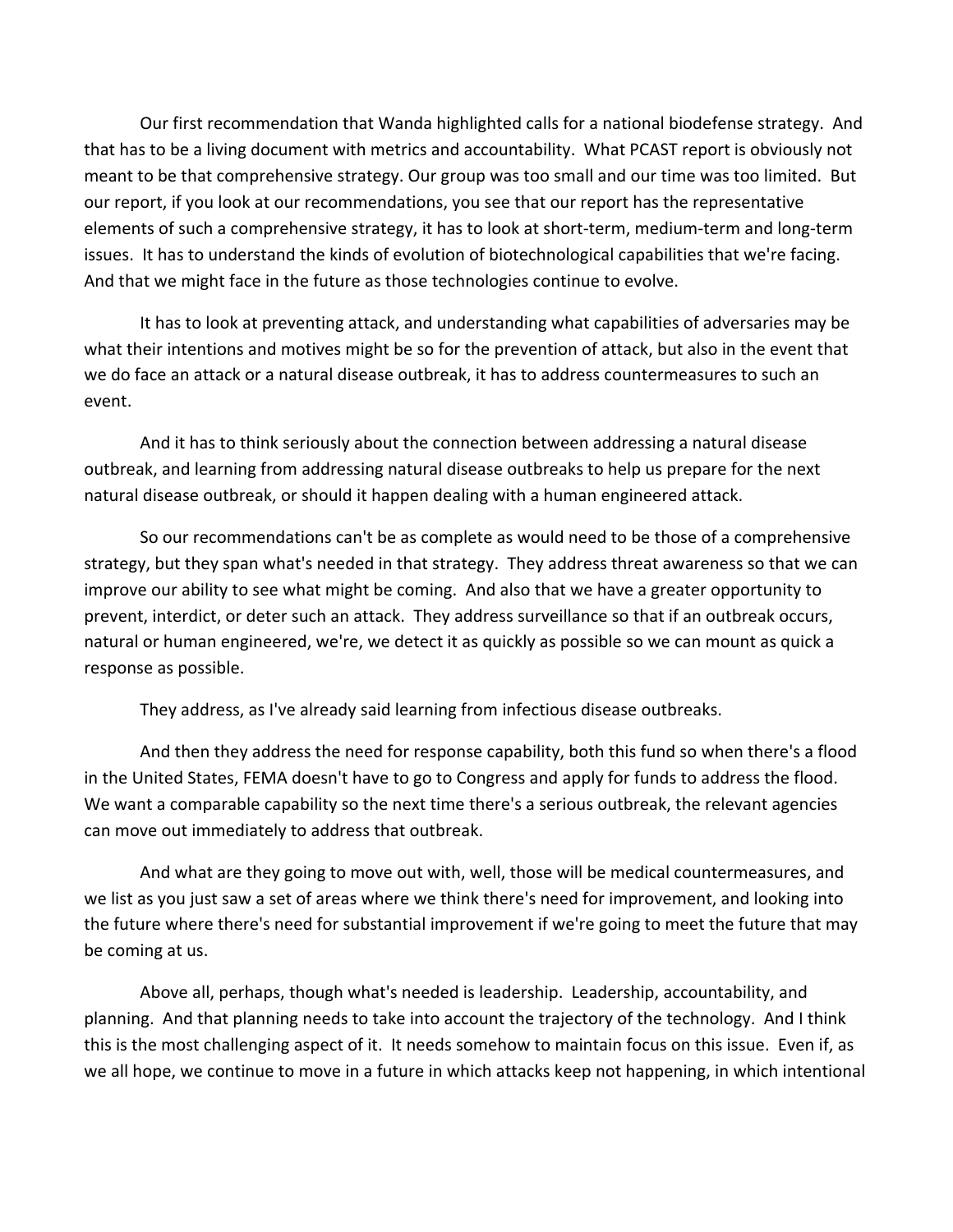attacks don't happen, but nevertheless the focus is maintained because the capabilities have to be advanced and have to be ready.

Those are my final comments in what has been a challenging year and a half, and I would like to ask other members of the Working Group or PCAST members if they have any comments to make.

>> ERIC LANDER: I want to thank both of you, Wanda and Chris for your leadership on this. It's a complex topic. And yes, you haven't laid out a whole national strategy, but what I think you've done is you have really identified that the landscape has continued to develop and that we're going to need to think differently about a national strategy, and provide the elements provided the elements for that and provided a framework for ensuring we do that in a thoughtful and ongoing way, so I think that's a major contribution there.

I would turn to PCAST for questions. I see Bill has his flag up and Susan has her flag up. Bill.

>> WILLIAM PRESS: Thanks, Chris and Wanda especially for your leadership on this. It seems to me the headline, or at least a headline in your recommendations in the sense of what's being unexpected is your recommendation that a strategic plan incorporate both natural outbreaks and attacks against the United States. And I understand that the biology is closely related in the same in that there are synergies there. But it's also true that the way our Government is organized is not along those lines. It's organized so that public health is in one set of stovepipes, and defense is in another set of stovepipes, so I was wondering if you could comment on the difficulties that you could foresee in trying to bring those stovepipes together to reach this kind of unified approach.

>> WANDA AUSTIN: So one aspect of this, Bill, that we had some presentations on, which I thought was very insightful was that one of the things we're charged with is protecting the health of our warfighters who would be logically maybe the first line of attack here in terms of being exposed to some horrible agent.

So I think it's in the interest of being effective on both sides of that ledger that we figure this out. Because it isn't going to be a serial process that we potentially are exposed in. I think that the natural occurring diseases is something we worry about as we send soldiers into harms way in foreign areas and also the fact that if someone were looking to, how could they have a significant impact, again, it might be our Department of Defense that would be front and center on that, so I think there are some forcing functions that would say that everybody needs to come to play and have a vested interest in addressing this issue because it's not going to be compartmentalized in a way that says you get a pass.

>> CHRISTOPHER CHYBA: I might add just a few comments to that. The first is, I think it's important, while clearly this report is informed by a sense that we need to learn everything we can from dealing with infectious disease outbreaks, both for the next outbreak of which there will certainly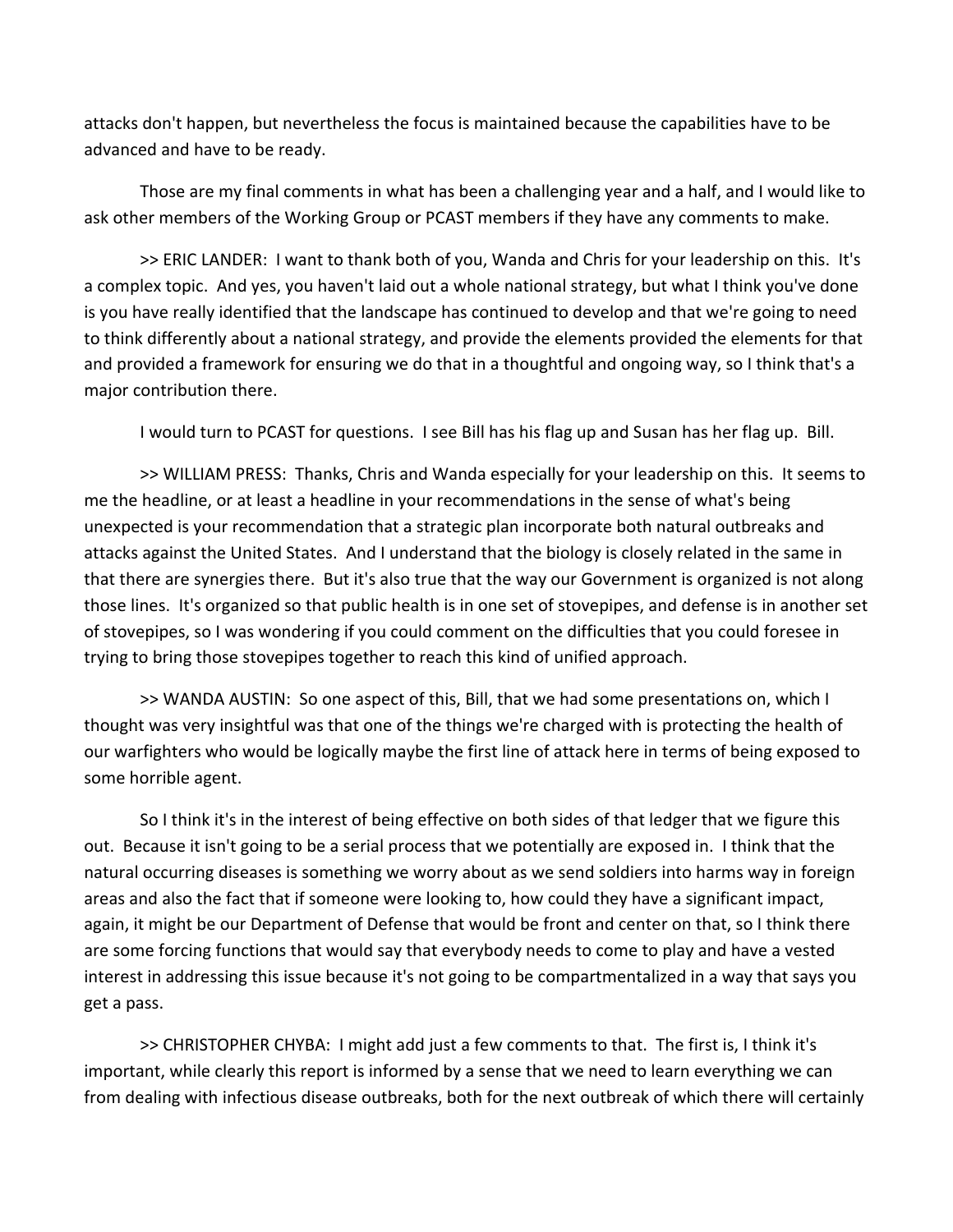be one, or for preparing for a human-made event, I think everyone also recognizes that a human made attack could be very different from a naturally occurring outbreak, and in particular with respect to the rapidity for which it could develop, the ability, the possibility that it could be launched in many locations simultaneously, and frankly the way the disease can progress could be quite different even if it was a natural occurring organism because of the way the disease could be deployed.

So there are important differences but nevertheless as you say all of this has to be brought together somehow into a comprehensive approach and I think that's one of the challenges, the challenge there is one of the reasons that the recommendation, the first recommendation that Dr. Austin presented talks about the need for this entity that combines the need for presence of the assistance of the President for Terrorism and Science and Technology and the Chair of the Policy Council because all three of those prongs have to be well coordinated.

If you go down into the weeds, the coordination continues. Somehow the strategy has to look both towards counter proliferation and also towards counter terrorism. There are many pieces of the security puzzle that have to be brought together, which means there is going to need to be some kind of dedicated staff, this is now me speaking beyond what's in the text of this recommendation. I want to be clear about that. There needs to be a dedicated staff at the White House that spans, that either spans that range or if they are in separate places or in regular frequent communication. And that are primarily committed to this set of studies. Another challenge we face is that because, fortunately intentional attacks don't happen frequently, anyone addressing these issues is naturally going to be pulled off into other crises that are occurring.

And yet that risks removing the ability to maintain a kind of strategic focus to continue the kind of tech awareness and the way the evolution of the technology is proceeding and so on.

So I think that there will also need to be a dedicated staff that supports this triumvirate of people that span the agencies.

>> SUSAN GRAHAM: You've talked so in the report and in the recommendations about the longer term and thinking about ten years out at least, and I'm thinking about the pipeline. Do we have the right educational programs in place so we'll have a continuing supply of people with the expertise we need?

>> CHRISTOPHER CHYBA: Our report did not address pipeline issues, although there are several reports by this body that have looked at significant pipeline issues, and it making that Jim Gates or others around the table should also chime in.

We heard PCAST has had just a recent briefing on the importance of ensuring that our scientific pipeline takes advantage of everyone in the country. Including underrepresented groups and women, and there are some areas in science that do a better job with that than others. But clearly if we're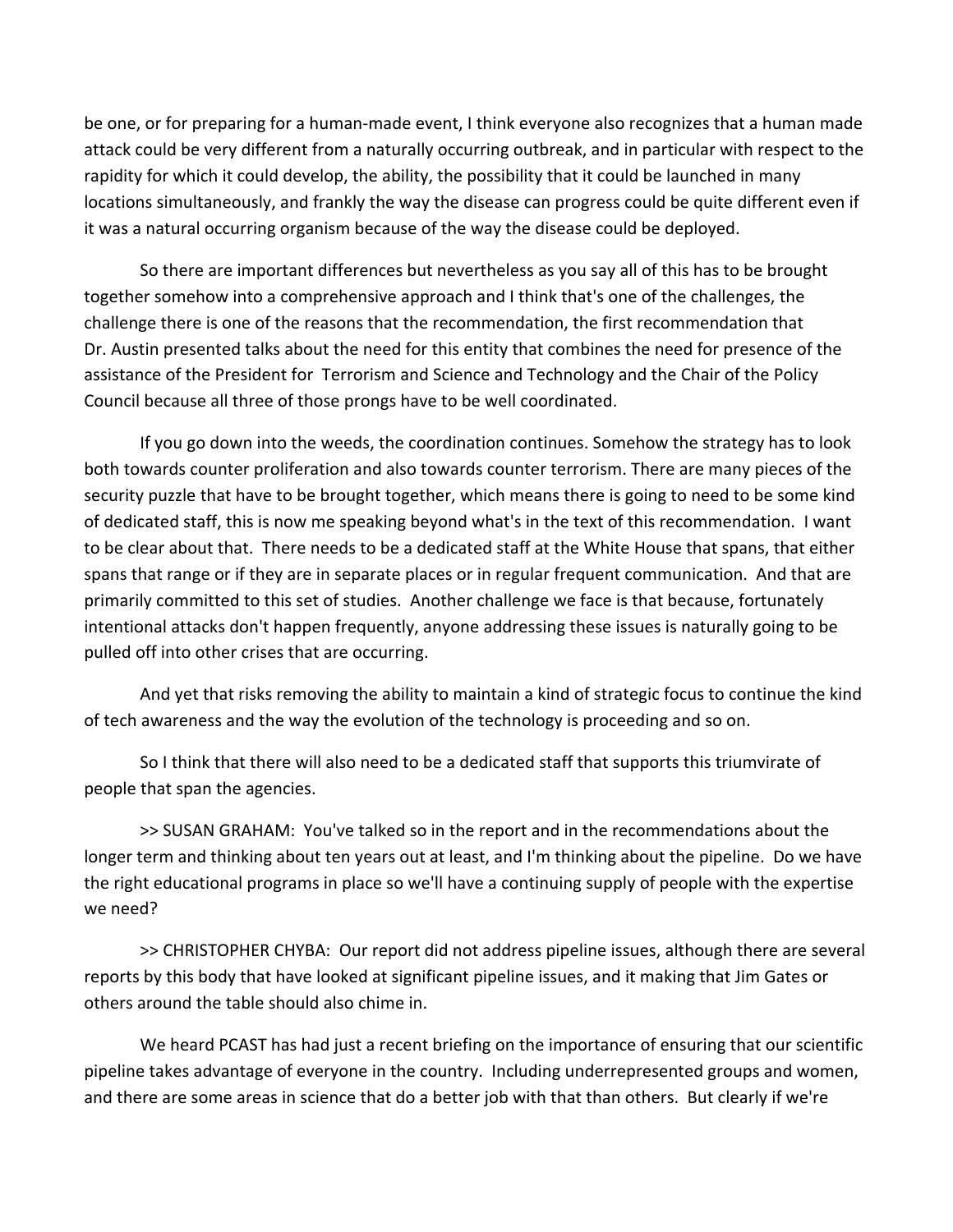going to the most competent national response to this challenge we need to take advantage of everybody in the United States, and ensure we are not leaking out of that pipeline individuals that have every bit as much capability as the more traditional people in those fields, but for some reason or for a variety of reasons, some of which we cannot identify, aren't making it all the way to the end of the pipeline. So that's one topic. If I could, I would expand just a little bit and ask whether people that are coming through a traditional education in molecular biology or microbiology, or any of the associated disciplines, are along the way being tuned in to these issues, or being taught to think about these topics and at least mentally prepare themselves. I think we're doing a bit better for that now than we used to. And I think this is, this is now a personal comment from what I've seen I think there's an enormous hunger for that. When we ran a seminar series at Princeton on these topics we ran it in the genomics building. Every seminar we held was packed, packed out. The room was overflowing, and that started with the undergraduates all the way up. In fact I wound up being invited by the professor who gives the big undergraduate introductory biology course to come and give one of the lectures on this set of topics. There's a clear hunger. I don't know whether it's always broken through to the faculty, though it's clearly broken through to some of them, but the students I think this is my anecdotal impression are seized with some of these issues, they recognize, I think there's a thirst for more knowledge.

>> ERIC LANDER: Jo Handelsman?

>> JO HANDELSMAN: Does your group envision the same office handling agricultural biosecurity as well as medical?

>> CHRISTOPHER CHYBA: So there's not really an office. What we propose in this recommendation is one that's a three‐headed structure. But, it's not as apparent in the recommendations of the report and Barbara Schaal can speak to this, the report does contain some discussion of the agricultural challenge. And agricultural, the potential for an agricultural attack would certainly need to be included in the purview of this group.

>> JOHN HOLDREN: I would jump in and note the recommendation 1 includes specifically the Secretary of Agriculture as a member of the group.

>> WANDA AUSTIN: I think the agricultural challenge, and maybe Barbara is about to chime in here, is really key to biosurveillance as well.

>> BARBARA SCHAAL: If I can comment, yeah, the agriculture is very much represented in the biosurveillance. The nature of an agricultural attack would be quite different and consequences are quite different, and this report focuses a lot on human health but there are some very interesting issues, and I think in a committee where you have the Secretary of Agriculture, those would be very easily brought out.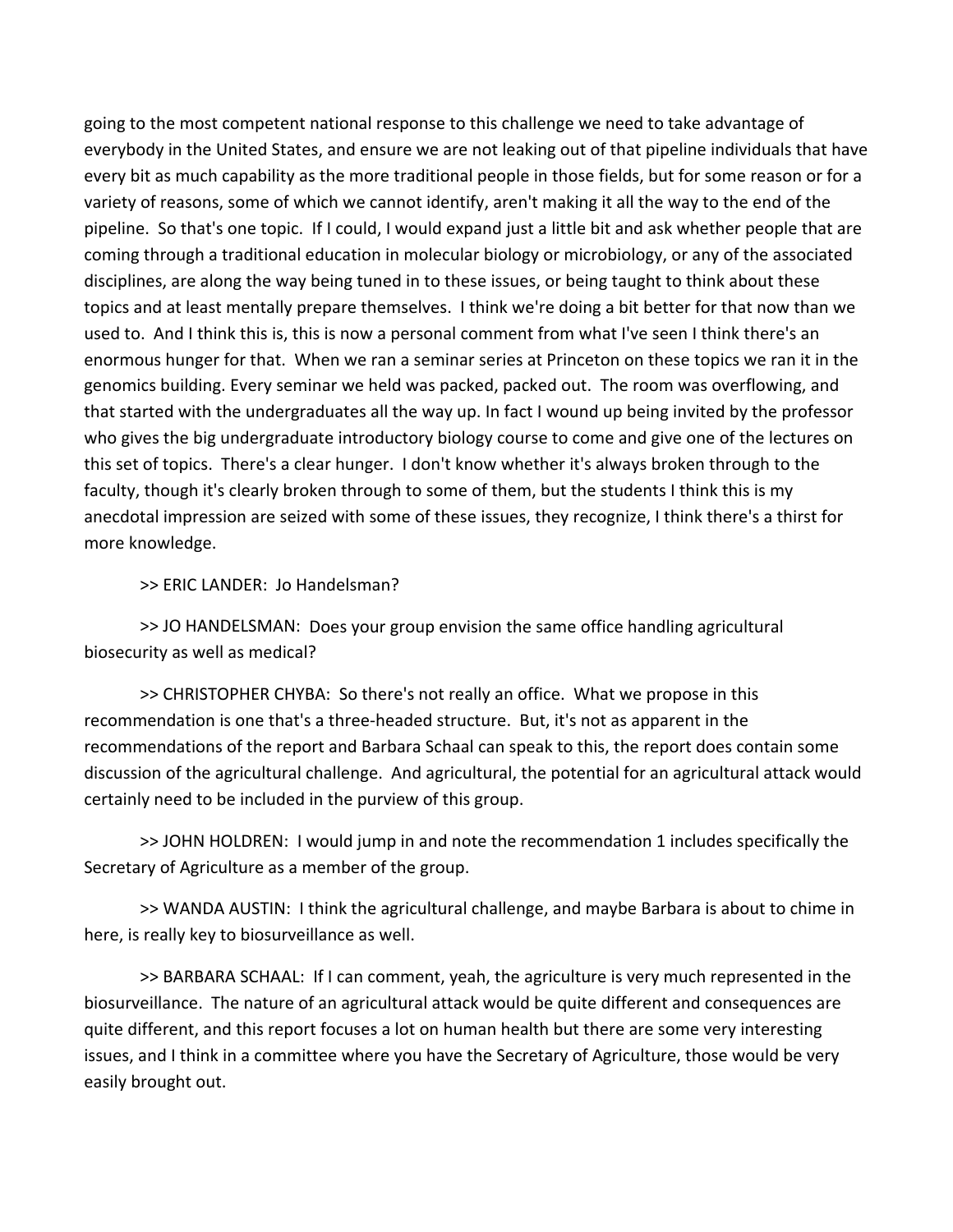>> ERIC LANDER: Indeed I think what you're doing, if I understand the recommendations correctly, is setting us on a course that we'll continue to be able each year to assess how things are changing, see the development of the science, see the spread of ideas and information, see the potential issues that arise in human health, both in disease and intentional uses and agriculture. There's a long future ahead. Most of these technologies have tremendous uses for human benefit for health and food, and you're prudently telling us that we have to have a mechanism in place to continue to watch it as it evolves, and develop clear national strategies to make sure we know what's going on and we can respond if we needed to, and the added benefit will be that in some cases, we'll be able to respond to naturally occurring outbreaks. Some of which may be far more clever than man-made outbreaks because nature tends to have a lot more experience in this game.

>> CHRISTOPHER CHYBA: If I may, I might add to this having metrics to accountability is essential. That is true not only within the Government. It will never be the case that the, that however dedicated that they will be able to stay on top of a field that's moving as fast as molecular biology is by itself. This is also Eric, your comments are also a call to the community. There has to be some element of the community outside the Government that's well plugged in that ways attention to what is happening and helps make sure that the Government is thinking about the evolution of these technologies is wise, prudent, and on track.

>> ERIC LANDER: Indeed it is a call to the rest of the scientific community. All right. I see no further flags up. I'll take it as a sign that we're ready to call the question and ask are we ready to vote on these recommendations and an underlying report in substance as always once we have voted on a report we go back to make sure it's clear and we copy it and it's my guess it will be several weeks of getting the final report out there is completed, but we want to vote on these recommendations today, and on the basic substance of the report.

If there are no objections, I'm going to ask for someone to move the report? And a second? All in favor? Any opposed? It's approved unanimously with our thanks and congratulations to Wanda and to Chris for guiding us through this lengthy process, well done.

(Applause)

### **Data, Technology, and Justice**

>> ERIC LANDER: We are going to move very briskly to the last main section of our meeting today on data, technology, and justice. I'm going to invite the panel members to come up if they would right now and flags at the front to be changed to reflect the new panel members.

So in all areas of human life, it's important to be able to use data to improve outcomes. We think about it in medicine, we'll think about it in aspects of our economy. Obviously there are many, many places. I think we don't think about it with respect to justice as much as we should. The role of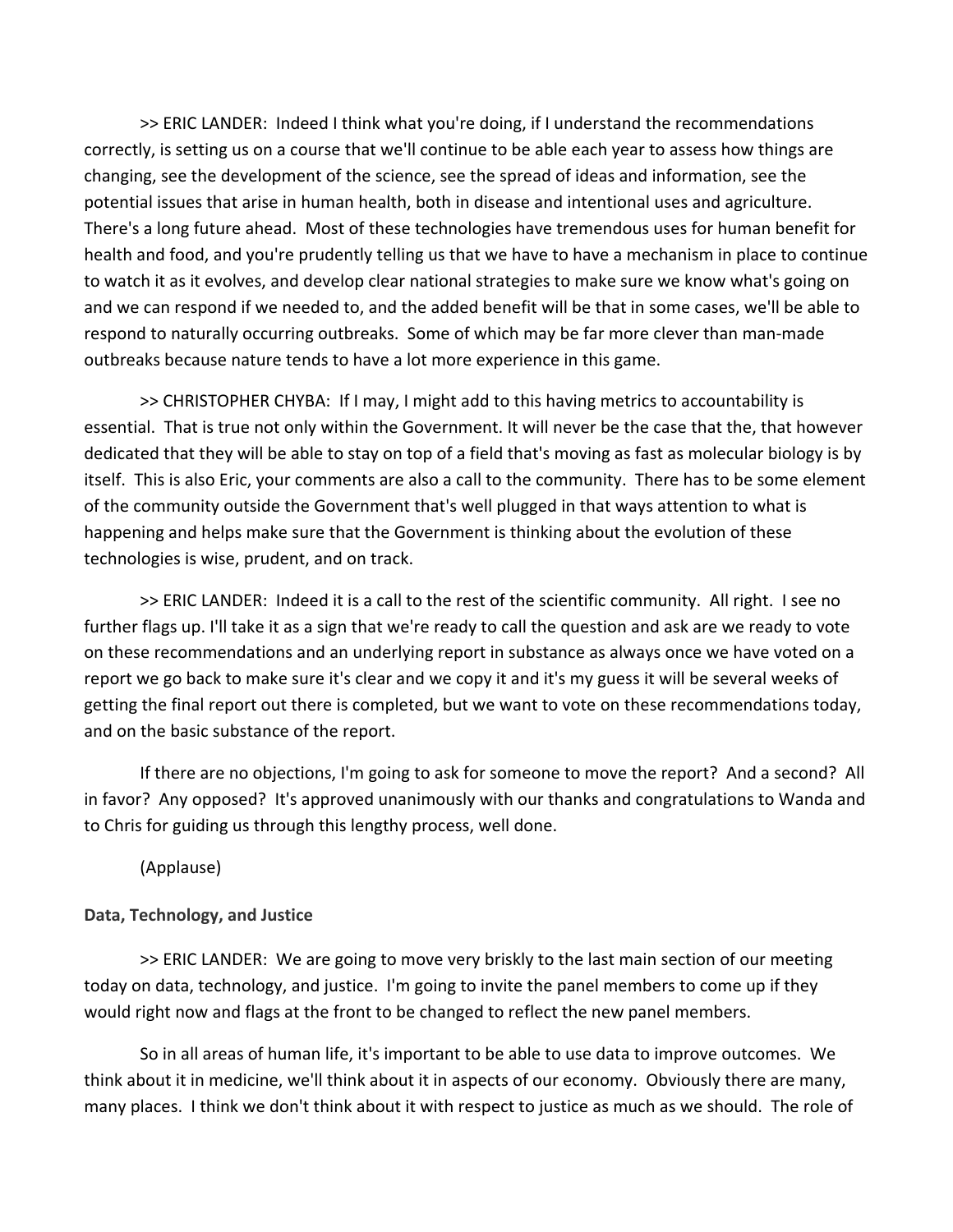data and technology in justice. To gather information. To make more perfect our process of protecting the safety of the American people, and along the way respecting the American people.

Balancing all of that with information that can be gathered by police departments is a very important thing, so that one can learn what works, one can learn how to be effective in protecting communities.

So I'm thrilled that we have three speakers today who are different than the speakers we usually get. We have Brandon Bouier, if you haven't read his bio sketch, you should. I won't read the whole thing. But it does talk about driving all the way across the country to work with this awesome group of extremely smart and motivated people here at the US Digital Service. And the other end of the country from which he was driving was Seattle where he was the lead GIS analyst for the Seattle Police Department. We have Maggie Goodrich who is the Chief Information Officer of the Los Angeles Police Department which is a very large Police Department. And I bet most of us don't think about it's Chief Information Officer. We always have other faces that we may attach to police departments and it's going to be very exciting to hear about the way that you're thinking about using information. And we have Luke Larson, the president of TASER. I think we all do think about TASER because everybody knows the word taser. But I don't think that's what Luke is going to talk about. I think he's going to talk about other things that a technology‐based company that works with the policing function in the United States is thinking about in terms of being able to capture and provide information that will help us improve the function of protecting public safety.

I don't know the order in which you guys have chosen to go but our usual process is to have some brief presentations and then really throw it open to a discussion so I'll ask you to keep it brisk because I think the discussion will be very good. Are we going to go starting from the left, my left and moving to the right? So I'll ask Luke Larson to start us off.

>> LUKE LARSON: Great, good morning, my name is Luke Larson. I'm the President of TASER International. TASER is most well known for our smart weapons, we're in 95% of the police agencies but over the last eight years we've been become the market leader in wearable video cameras and digital evidence management software that I'm going to talk about today.

A few weeks ago we started a discussion with some of the folks at PCAST and specifically with Dr. Gates. Shared some of his personal experiences growing up. And his interactions with law enforcement. And he tied that to what's going on in society today. And you cannot open up a newspaper and see some of the events that have been happening over the last weeks, and really the last two years since Ferguson. And we see a couple of key themes that's going on. The first is we've got this societal distrust of police and communities. And that's something that we need to address.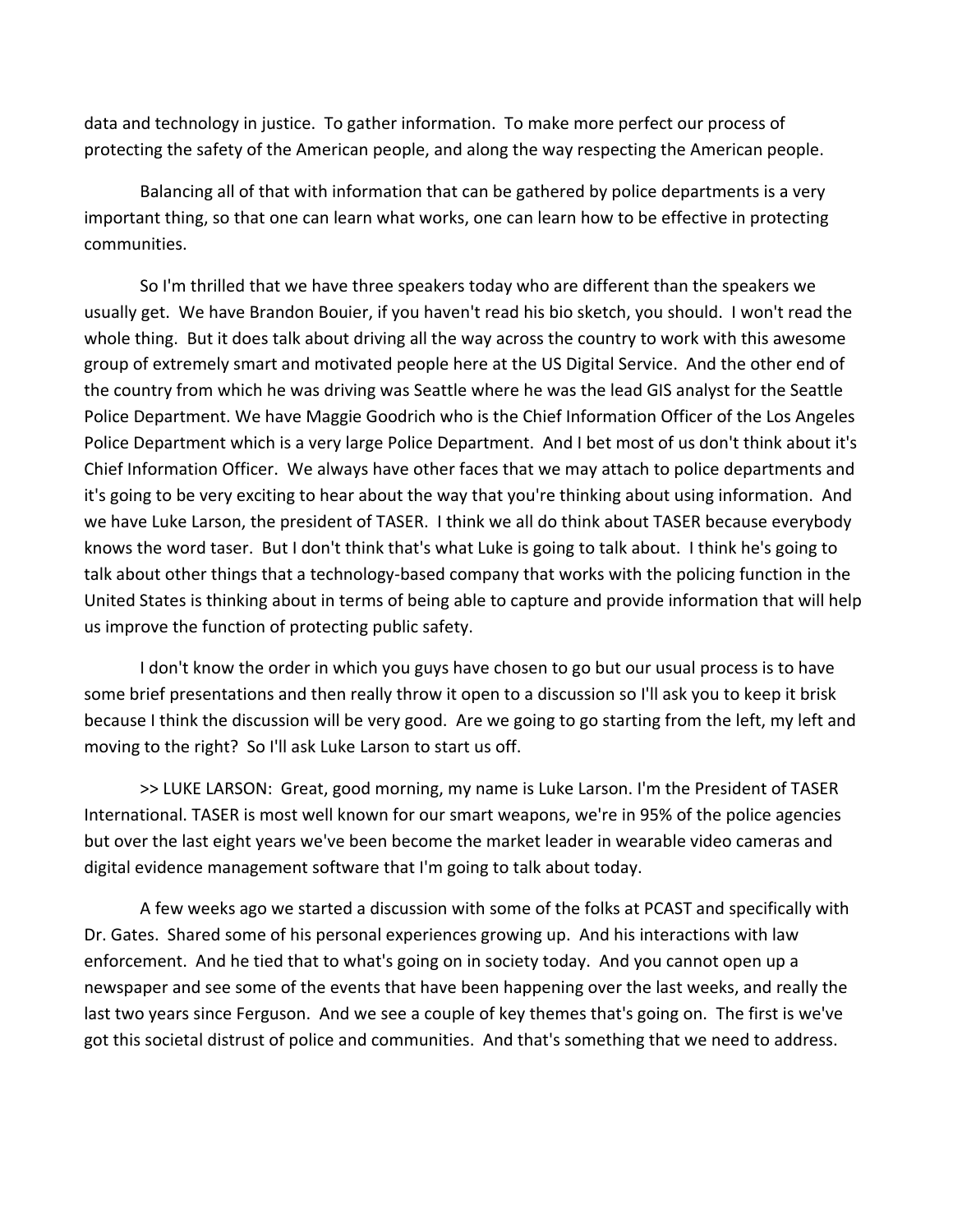And underneath that, we have the police community are being very, very underserved from a technology perspective. They have extremely antiquated systems. One of the largest police agencies in the country up to two years ago was still using typewriters.

So when we look at the scenario, we ask ourselves, what can we do. And at TASER and Axon, we think we can do much better, and the question is how can technology affect this? Eric Schmidt who sits on the PCAST with you, in his book, "How Google Works" identifies three technology trends that have driven transformational change in a lot of industries, and he talks about the convergence of the Internet where you have ubiquitous access to information. Mobile, you now have this on your fingertips on a handheld device, and cloud computing where you have massive computational and storage power, and when you bring all of these things together, you give humans also superpowers that they didn't have before. If I'm on my way to the airport I can get an update on what seat I'm in, what is the weather like in the city I'm going to go to. If I hear a song I like I can hear the mobile phone and identify it, and these are literally things that probably six, seven years ago would have been unthinkable, and we have seen these massively transform our personal lives as well as enterprise software, but we haven't seen that same adoption of technology in the Government space, so what we have focused on at TASER and Axon in the last, 8 years or so, really in the last 20 years with our smart weapons and in the last eight years with our newest division, is how can we use technology to solve this problem and it's something we're extremely passionate about. So over the last eight years we have built up a network that we call Axon and Axon is a network where we connect smart devices, cameras and smart weapons gathering information to applications, mobile and cloud based application systems, and really we want to use this information and serve it back to both police officers and communities so they can create safer communities.

On our devices, we have really, really intelligent wearable cameras these actually have microprocessors inside of them, they are capturing lots of information. It's a closed loop where we're updating the firmware on a regular basis, and to date we have over 100,000 cameras in the field, and I'll talk about the results of that a little later. And we have built up a great team. One of the questions that Dr. Gates asked us on the call is how do you get the best minds in tech working on this? And we have really built a phenomenal team at Axon. We have top grads from Stanford. Andy Peabody is one of the project managers working on the devices. Axon fleet is a new product we launched where we are really focused on how do we make the police car smarter. We have a great engineer Ray Farthna who comes from the consumer tech space helping us on that, and on the smart weapons we have Max Nerheim that came to us from Intel, and I say the names because we're proud of the team we assemble, but I also want to highlight we are bringing the best minds in tech to tackle these challenges. And on the software side, we have built an incredible team in Seattle led by Markus Womack and Jay Wright who come from consumer tech backgrounds, and to date we have collected over 4.6 petabytes of data on Evidence.com which is a massive amount of information and to put that on perspective Netflix today we have more data on evidence.com than Netflix has on their entire streaming catalog,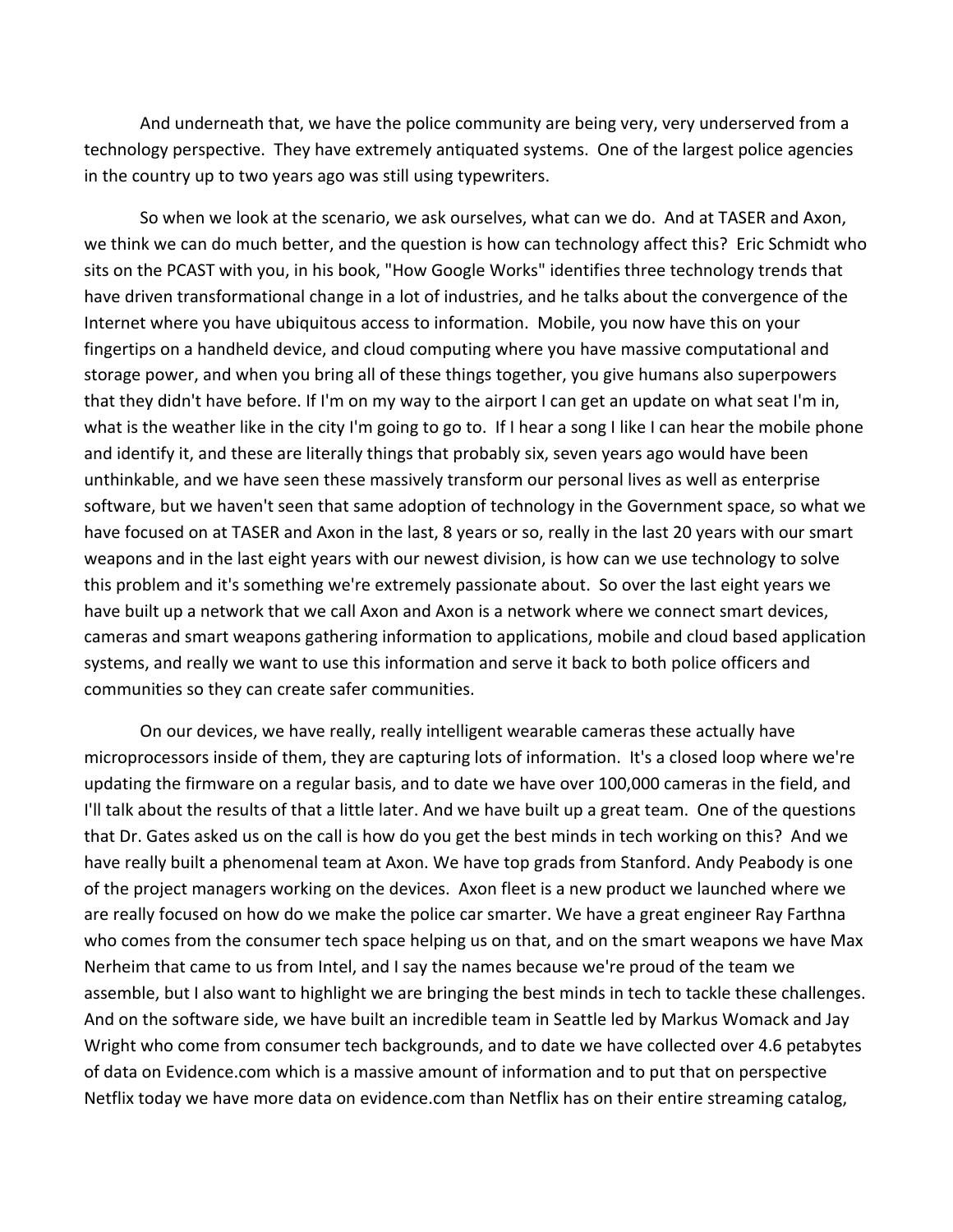so I think today we're just accessing the veneer of what's capable with all of that information. We also have millions of videos and photos. And then finally, the whole purpose of using this technology is to bring it back to the frontline officers and the communities so they can use it in intelligent ways.

We have got over 50% of the major cities, 34 of the major cities think major metropolitan areas in the United States, the majority of them that have adopted the technology like LAPD with our friend Maggie Goodrich, have gone with the Axon network, and the reason that they have is with the network, you can imagine the value that families get being on Facebook and Twitter, being able to share photos of their children to family and friends, that same power of technology can be used in a secure way in law enforcement to move around secure digital information.

So the results to date have just been really phenomenal. Just yesterday, the University of Cambridge released the most comprehensive scientific study on the impact of body cameras to date. They studied thousands of police officers wearing the cameras in a controlled study and they found 93% fewer complaints when officers wear the camera, which is a great statistic, and even more statistic out of 2012 University of Cambridge study done with Realto PD where they found a 60% drop in use of force. A 60% drop in use of force and we know when video is present, it improves behavior on both sides. And then with smart weapons, this is the most effective use of force that's out there, and actually our long-term vision at TASER is we want to make the bullet obsolete, and we're not antigun and we're not anti‐NRA but we think we can make a device that's so good, that's so effective that law enforcement would say, why would I ever go for a lethal device? When we say that, people usually think we're crazy but I use an analogy and our CEO and founder, who is actually here via robotic if you want to talk with him later, talks about 5, 600 years ago if we were in a bar in London you might see somebody, most of the men would be carrying swords, and technology pushes these weapons and everything we do it advances and we believe in the next 50, 100 years, the thought of using a lead bullet to kill somebody will seem barbaric and archaic and we want to be the company to push that technology forward.

So where is the future going? We believe these devices will help us collect information. The software will help us analyze that and serve it back to communities. And the future possibilities are really, there's a lot of low hanging fruit in law enforcement today. Because of the amount of paperwork that they do. And so if you ask police officers around the country, and there's data that shows they spend more time doing paperwork than they do doing police work. And we think with these new technology advancements in wearable sensors and machine learning, we can reduce that paperwork by 35%.

Now, if you think about that, that's going to double the amount of police that we can put on the street. And you heard one of the speakers talk earlier about the moon shot, a ten year bold vision, our bold vision in the next ten years to reduce that paperwork is by 80%. And it might sound like a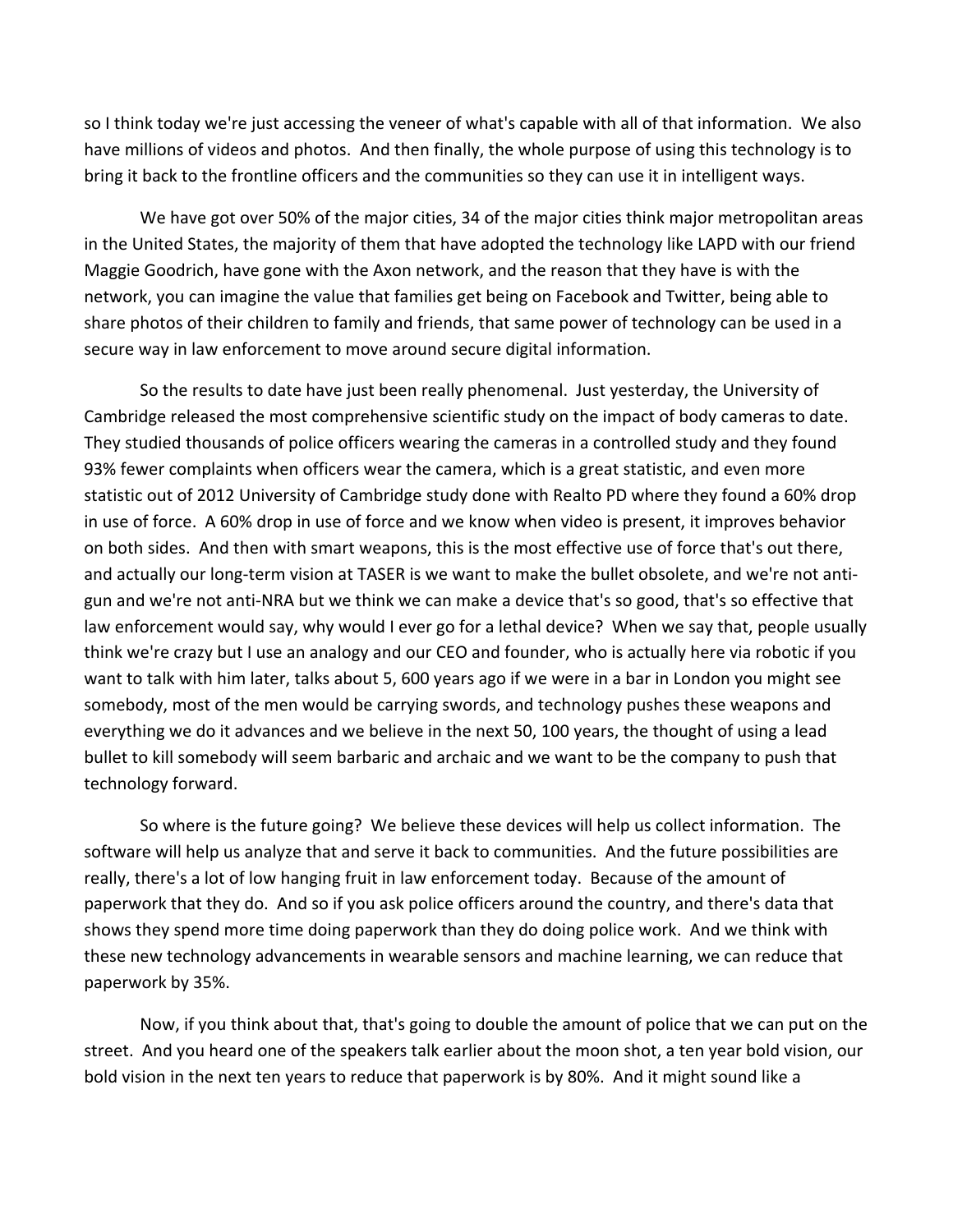mundane task. Until you start to think about what can be freed up when we give these officers more time.

And the White House issued a paper where the 21st century policing committee said, we really need to shift the mindset of law enforcement from warriors to guardians, and one of the key themes is technology. Technology is not a silver bullet, it's not going to solve everything, it's technology combined with training so if we can free up these officers from doing paperwork, we'll give them more time to do training in things like unconscious bias and how to deescalate situations, and also be out in the streets interacting with their communities, which is something that technology is not going to solve. But it can help them enable that.

So this is a topic that we're really passionate about today. And look forward to having a great discussion with you all. Thank you.

>> ERIC LANDER: Thank you. That was very interesting indeed and I'm sure there will be a lot of questions on that. Let's though hear from each of the panelists and we'll do one discussion together and I turn to Brandon Bouier.

>> BRANDON BOUIER: Hi, can everyone hear me? Thank you for having me here. I really appreciate you guys giving me the opportunity to speak. I'm Brandon Bouier. I'm currently an engineer with the Defense Digital Service which is an offshoot of the United States Digital Service. Prior to that I was the lead GS analyst for the Seattle Police Department for almost seven years I have a bit of unique perspective on police and technology and I'm glad to be able to share some of it with you. So I want to talk to you a little bit about technology and public safety specifically the Police Department and some of the technology tools that we have looked at and used, and some that we would like to be able to use if available going forward in the Seattle Police Department.

 As a GIS analyst and a data analyst, I've had the opportunity to look at a lot of data related to police interactions with the public and how that data gets back out to officers and how that circle of data collection and use of the data works. And one of the things I can definitely say is that while the data itself, and by data I also include the transparency of that data to the public is very important, the context in which that data is sits in is even more important. I can't tell you the number of times I've seen instances where advanced tools or algorithms for processing data have been used, yet the simple context of how the data was collected or what it's being used for was lost. And I can tell you as someone who has done this work, the best tool sets in the world won't help you if you don't understand the data you're working with.

So as far as dealing with technology in relation to patrol officers themselves, I put together what I consider to be the core four things that patrol officers are really looking for. Obviously the devil is in the details, but when you break it out to a high level these are four main things. No 1, an officer typically want to be where do they need to go and when do they need to be there, because they have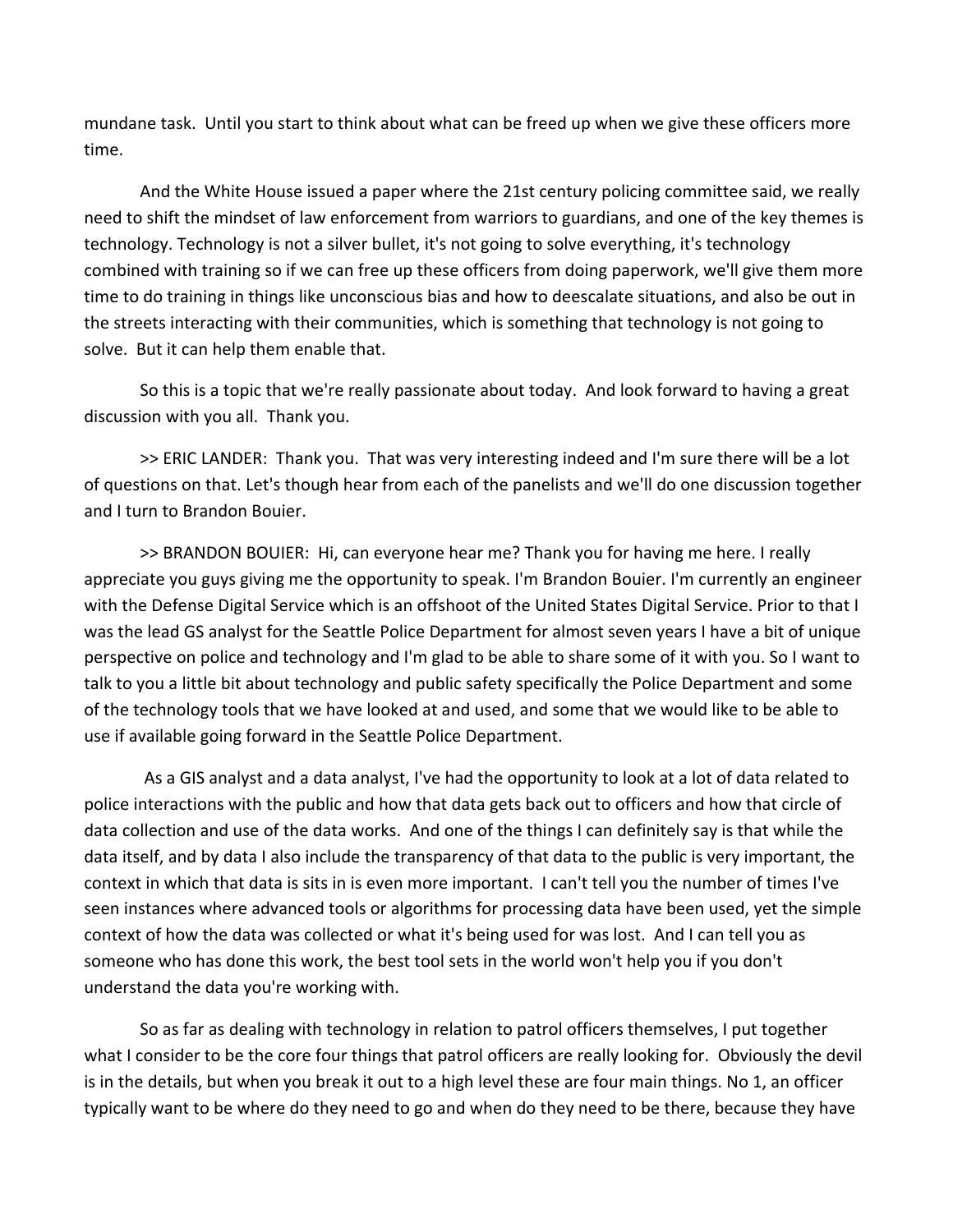an area to patrol, so if you say you have to go to a specific area they want to know when. When they get there, who do they want to look for victim, potential suspect, a witness, anything, they need to know who they are looking for. And additionally, which has become more and more prevalent in recent years, what precautions do I need to take.

Each one of these core four have technology and tools that can be used to aid in effectively and efficiently answering each one of these particular questions. For example, with where to go, it really starts with the 911 call takers and dispatchers who receive the 911 calls and dispatching that information out to officers. They are the true first line so to speak as far as collecting the information and making sure it's out to the officers and they usually dispatch to the officers, this is where the call came from, this is where you need to go and they are crucial. So the technology for their computer aided dispatch systems, CAD systems for example is extremely necessary and extremely useful. It's also in most police departments relatively archaic and is in need of upgrades in many instances.

In addition to that, there are additional tools that have been making their way into police departments over the years, such as advanced analytical tools and real‐time tools using places like real‐ time crime centers and things like that, that can help detectives, crime analyst units, commanders, identify where things are occurring and where they need to be in a near real-time basis without having to go through the 911 call dispatchers who are already busy answering 911 calls. So for example on the left side you have an interactive mapping tool that's showing updates of locations as they come in in real-time. In the upper right you have a social media tool that's used to allow the public, through social media, to be able to identify and communicate with the Police Departments as to what's going on in their particular neighborhood. And if you have public media relations folks within the Police Department, which Seattle was fortunate to have, they can identify that and get that information out to officers, as well.

On the bottom right there you have an application that's used in Seattle that identifies locations of where calls and incidents took place. So that the public themselves now have awareness of what was going on in their area. It's been very useful and very well received by the public. It provides brief information to allow the public to have that context as needed. Not just scaring everyone saying there's a lot of stuff going, on but here are exact things going on and when they occurred. As far as when to go there, that's when the stronger analytical tools start to come into play, and Seattle and most other major cities are usually fortunate to have dedicated analysts on staff that can analyze historical information and records management systems to deduce patterns and identify trends over time to help aid the question of when they need to be there, especially when officers are patrolling in between calls, so you have a combination of commercial off the shelf and also homegrown systems that are used to analyze and provide visualizations that range from technical visualizations for crime analysts themselves, all the way up to more user specific visualizations for officers out in the field, that can help officers and the detectives from tactical up to a strategic level when they need to be available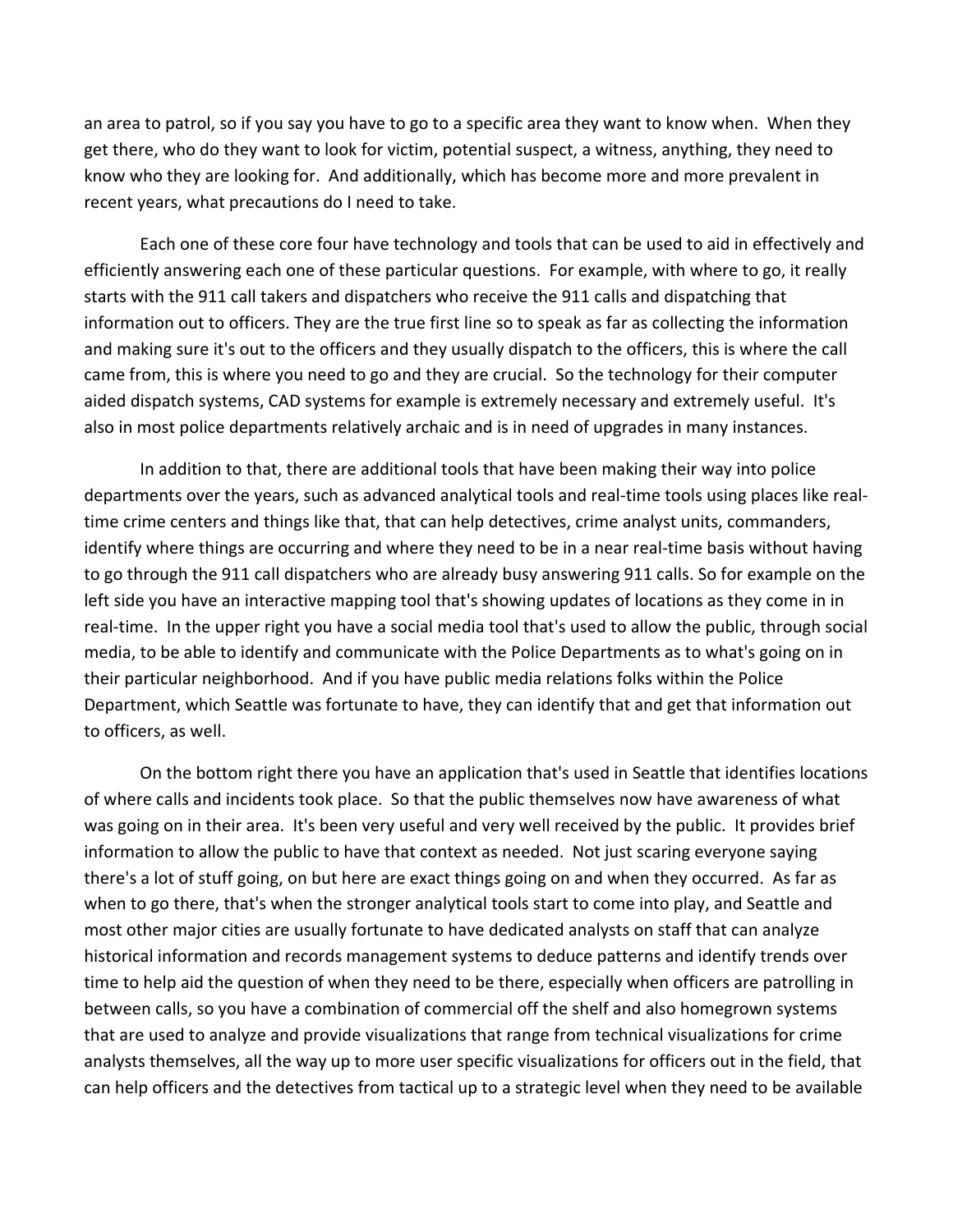when does an officer himself need to be in a certain area or around a certain area and when does the department as a whole need to staff up their staff or reduce the staff when things are going on.

Now as far as who to look for, that's the magic bullet. That's what really kind of separates reality from say minority report for example.

Who to look for is who to look for is a situation where you usually start delving into the records management systems. When you've made contacts with individuals and that information gets stored in the record management systems. Having an easy ability whether it's through records management system itself or through additional systems that hook into that data having the ability to refer back to that information to provide that context preferably to real‐time to officers while they are in the field is crucial, that's a large part of the reason why if you ever see a patrol car, officers have mobile data terminals if those units to retrieve information to give them a better understanding of who it is they need to contact and provides that additional context.

This is where in some instances the technology that currently exists still has a lot of room for improvement.

Because most of the technology that makes it really easy and effective to do that, like for example the bottom picture it shows the type of link analysis, id to a large degree is outside the grasps of a lot of police departments for various reasons, not the least of which being usually there aren't that many people with the expertise and the time to go in and do that type of work because it takes work to do so.

And in Seattle and in other places, the ideal scenario would be what you see on the far right there where you have that information at a fingertip, easy interface, easy to use out there for the officers out in the field.

There are in places like Seattle and other places technology like that is in place. Whether it's exactly like you see there or in some form. But the idea of making it more ubiquitous and what it takes on the backend to get that working is an undertaking to say the least.

Now, here is where things get interesting, when it comes to, okay, if I know where to go, when to be there, who to look for, what precautions do I need to take. There's a difference for example between telling an officer to go to a certain location, a certain residence at say 11 a.m. on a Tuesday and look for a person named Steve, well the officer would like to know is Steve say a witness, or is Steve a single person who is just there to provide some basic information, or does Steve have a known history of being very antagonistic towards police officers. That type of information can deescalate a situation well before an officer even gets to the location. And the technology that can allow things like that to happen would be very useful. And it's great to see that there are inroads towards that type of technology being made available. It can be as simple as just making the basic records management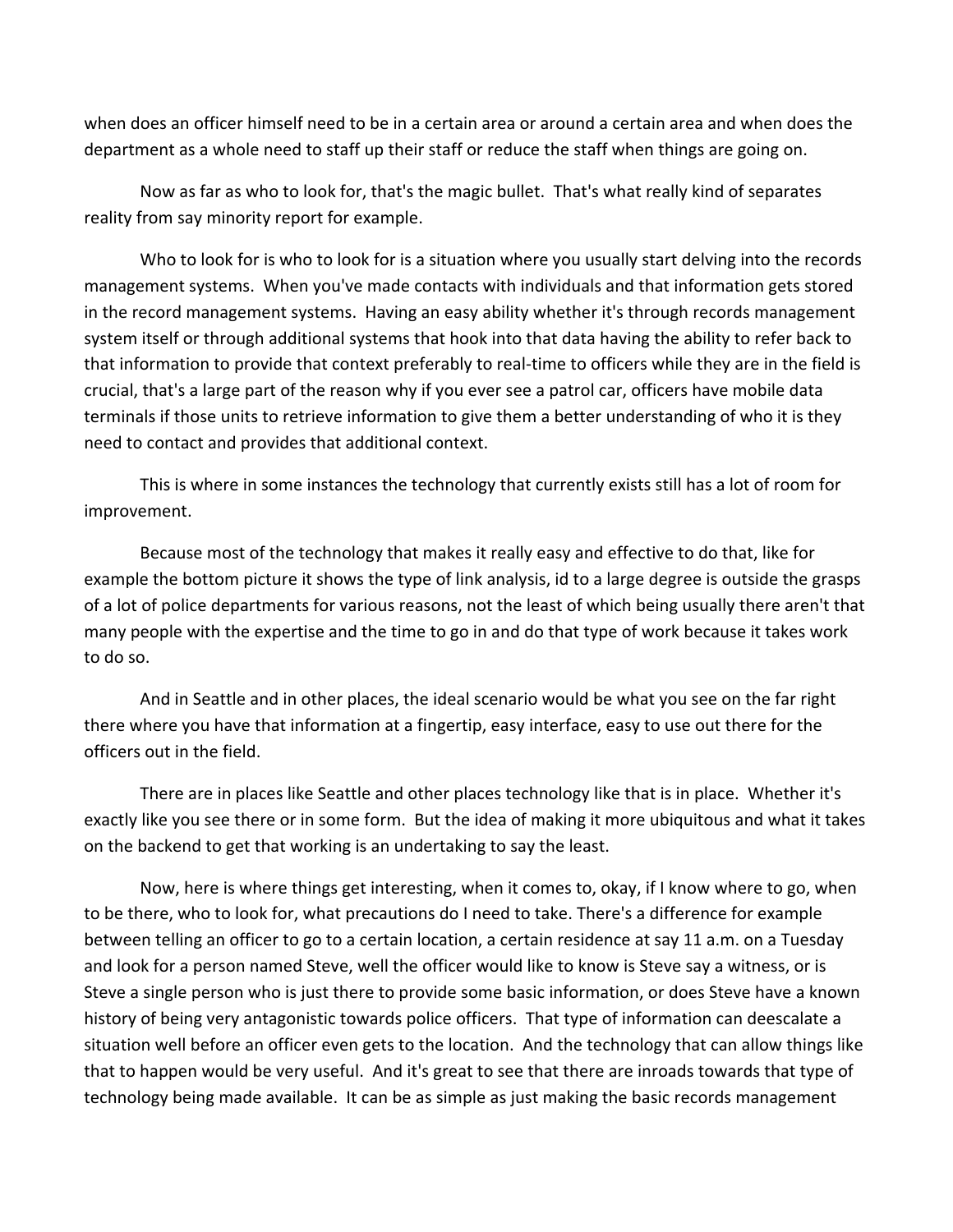information available like what you see in the upper right there available to the officer in a mobile data terminals, to more advanced tools, taking advantage of things like machine learning and other things that can provide that kind of trend, especially towards relatively newer encounters with people that can make it easier for an officer to recognize whether or not should, I knock on his door myself or wait for backup to arrive, or so on and so forth, or should I not show up with three or four police vehicles or just with a single public information officer to diffuse the situation earlier. That type of information is critical, and to a large degree a lot of that in most police agencies is still being performed as you see in the upper left there, by the 911 dispatchers who have access to a good chunk of this information when it's available to them, and try to make that available to the officers over the radio.

What you see in the bottom left there is a situation whereby by increasing community engagement, officers being in communities, just to engage with the public and in non‐legal situations so to speak, can go a long way towards building up that trust to make it easier for an officer to understand when they arrive in a situation what they are arriving into.

In addition, the use of body worn video cameras has been from my standpoint at least a double edge sword. On one hand it's been huge towards, as was explained earlier, reducing complaints and issues over time. However, on the other hand, from a technological standpoint in many agencies Seattle being one of them, it's been a bit of a nightmare trying to handle and deal with this data and figure out how to handle it, especially and I've been involved with this when I was there how do you manage privacy when you're dealing with this video. There was a strong push to make this available on all officers, it still is, but when an officer has a video camera and he shows up to a home and he walks inside, he now has video of the home and everyone in it, those are privacy concerns.

So of course the natural reaction is, let's redact the video blur faces of video the officer example like that but when you are dealing with as much video as we're talking about and you're dealing with police departments, not huge I.T. organizations, how do you make that work? Who is going to watch all of this video? And who is going to redact all of this video? That's a lot of work.

And in Seattle alone, there's approximately 2 million videos that's Seattle alone is dealing with. Over a petabyte just in Seattle. I bet LAPD and other agencies have even more and growing. In Seattle, through the technology that we currently have in place, it takes roughly four hours to redact every single hour of video, and that's with dedicated staff and technology currently in place. And we're fortunate we have dedicated staff to work on this most police departments do not. And oftentimes the body worn video system, and I know this is improving, but oftentimes the body worn video systems are not tied very easily with the current CAD and RMS systems, and that's usually due to the fact that CAD and RMS systems are legacy and out of date before body worn tying those two together is key but also very hard. And the process of automatically redacting video quite frankly is hard. It's not really a solved problem yet. It's been easier to do with steady cam videos like the cameras you see here are steady and identifying faces and pictures and video and blurring that, but when the camera itself is also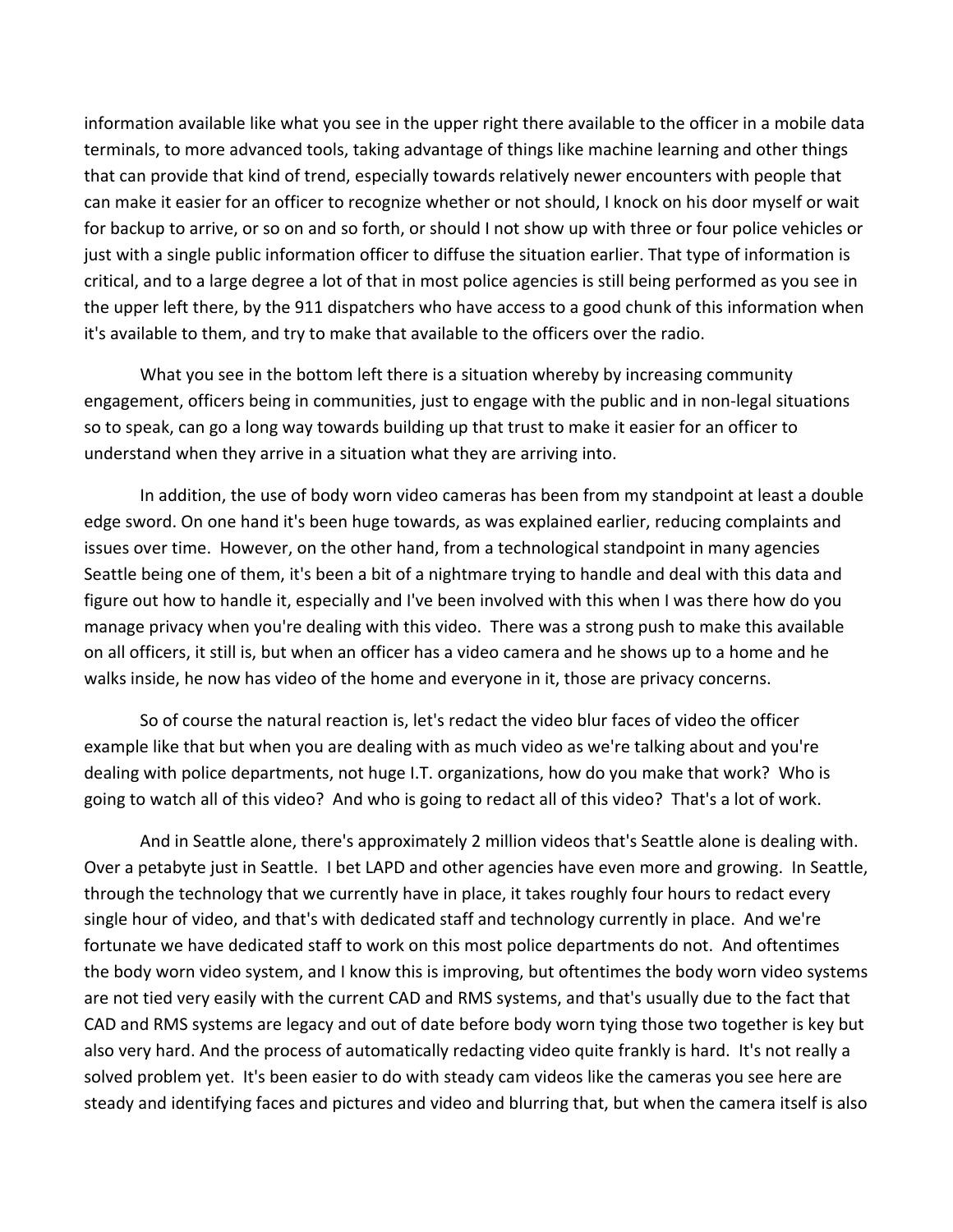moving so now you have a moving frame of reference with moving people in it you have just exponentially increased the difficulty of the problem and I know this firsthand.

So in addition to all of this, how can you go about bringing more tech talent into the justice space? How do you convince the people who work at the high tech organizations that are so easily going to places like TASER and everything which is fantastic, but how do you also convince them to make a commitment to work in the public sector.

I have a few recommendations. First, work to strengthen connections between the public sector and the academic institutions. Oftentimes people in my generation, people who do this tech stuff for a living, are simply unaware of the opportunities that present themselves in the public space. That's one of the things that makes the work I'm currently doing with Defense Digital Service is so engaging, I work with people in the public sector who literally come to me and literally say I didn't know this stuff was available to us and it's great. Have interesting challenges to work on. Oftentimes, people in the private sector and the tech world don't think that cool technology problems exist in the public sector they think it's boring bureaucratic stuff I have to upgrade this HR system for example instead of creating the next great app. I know from personal experience that nothing could be further from the truth. There are serious challenges all over the public sector that can make this really available.

The third thing which is difficult, but very important, is to provide autonomy when you get that tech talent if you're lucky enough to get the tech talent in place to come work on your public sector and public environment work, give them the autonomy to get the work done. Don't layer them in bureaucracy which they are not accustomed to, trust me, and expect that to be super effective. Tell them what you need and let them tell you how it's going to be done. You will be surprised and amazed at the results you get.

And meet the tech community on their terms. I mean this from basic technical standpoint. If the technical community at large is using certain technologies or certain communication systems to get their work done, maybe Open Source tools, things like that, allow that to happen. If they have comfortable tool sets that they are familiar with in the public sector environment they are much more likely to get great work out very fast. And the last one and it's the biggest, figure out how you're going to be able to change the culture. Not just the culture itself but the perception of that culture, and outside looking in, the perception of the culture is that governments are big, stuffy, and bureaucratic and that's culture and the perception needs to change, so I want to leave you with one last thing. HackAThons don't hurt. They are actually pretty awesome. In Seattle in 2014 we had a Hackathon to try to solve the very problem of redacting video. We got very good responses there, and we continue to work with some of those people to those very day, and here at Defense Digital Services we're also working with not necessarily a Hackathon, more of a bug bounty with half of the Pentagon, the first bug bounty in the U.S. Government where we actually allow the public sector to authorize them to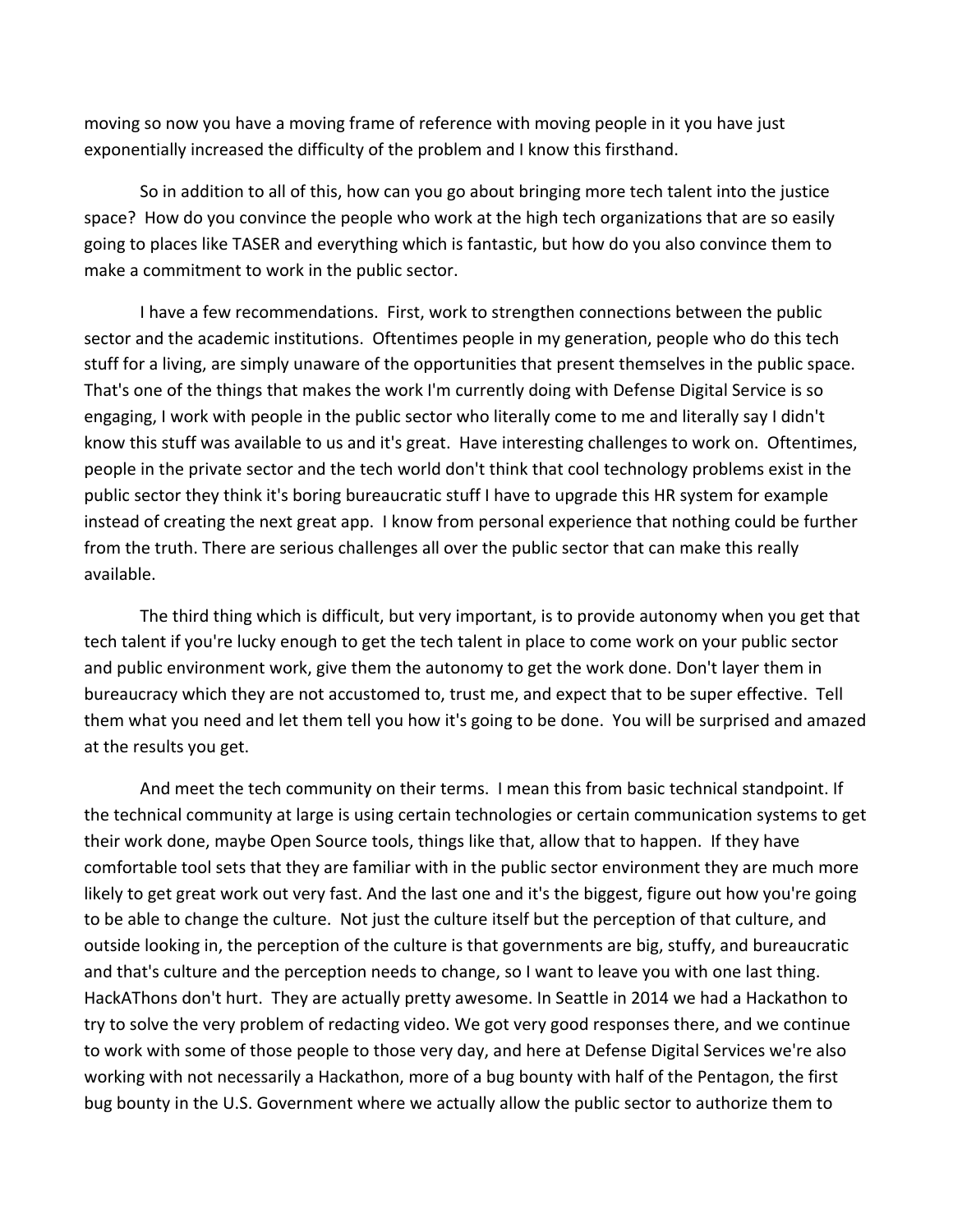hack and find vulnerabilities in certain Government Web sites, including DOD.gov, and they found more vulnerabilities in a shorter period of time than professional organizations did that took a lot more money.

So don't be afraid to reach out. This is also a great way to reach out to the tech community and meet them on their terms. So I really want to leave you with that last question. How do you change a culture, because one of the interesting things I've found is someone who delves into the tech and data, the most important thing to make these changes persist is the cultural change. How do you convince these organizations, especially police departments, that this is the direction to go and this will be beneficial in the longer term. So thank you all for letting me speak.

>> ERIC LANDER: Great if we can turn finally to Maggie Goodrich. We look forward to your comments.

>> MAGGIE GOODRICH: Thank you for having me. I'm Maggie Goodrich I'm Chief Information Officer for the Los Angeles Police Department. I'll give you a little bit of perspective of technology, the use of data, and where we would like to see it go in terms of our experiences at the LAPD.

First and foremost, I think we all have to recognize that policing is changing. We're at a critical juncture I think. Where the idea of what a police officer is responsible for is transforming. And police officers are not really seeing justice seen as just first responders any more as they were many years ago. They are providing a service to the community. They are often responsible for engaging in other services that you wouldn't necessarily have thought of maybe 20 or 30 years ago in policing when you were just responding to those calls for service.

And the technology, the hope is that technology can really serve as a force multiplier for officers who have limited resources, but you know we have to recognize the challenges of implementing technology. And I think Brandon just articulated them very well. The focus for us at LAPD, No. 1, is about going digital. Luke mentioned a large agency using typewriters. I'm proud to say that's not the LAPD, but we are using a 30 year old mainframe as a records management system today. And it's been years in the making to get us to the point where we're just to the point where we can start implementing some modern technology in that regard, and there are a lot of challenges that have basically led us to where we are today. Which I will get to. But the reality is is that more and more data is coming in every day. I have a good friend who likes to joke that I actually work for a Big Data company that's disguised as a law enforcement agency. The amount of data that we collect is really incredible on a daily basis. And you know, video and the advent of the body camera has really just multiplied that by X. But the amount of data coming in, and how we handle it and how we leverage it is really a challenge for us, and the other challenge is we're doing this in a mobile environment.

On horseback, and on foot. So how do you make technology available to an officer, how do you not only collect the data that is out there as an officer does his or her job, but how do you also get data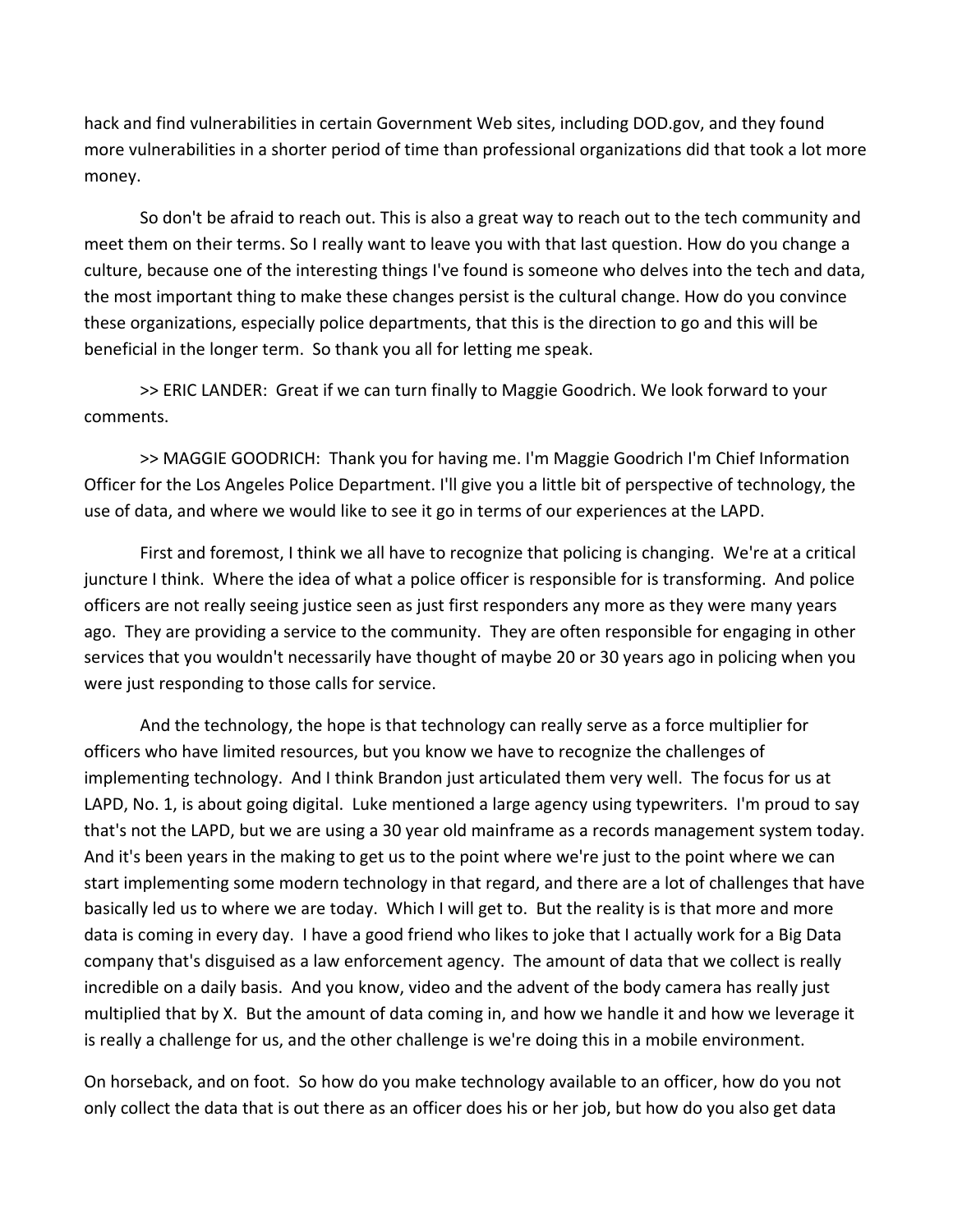into the officer's hands. And Brandon spoke to that very well in terms of officers want that information on what they are coming upon. And they need the right data at the right time. We don't want to flood them with data. We don't want to turn it into white noise. We need to figure out how to get them the right data at the right time to help them do their job, and to help them serve the community.

Here is a little bit of information on data in the LAPD. We have had in‐car video since 2010. We've got 18 million videos stored today. Body cameras, we've got about 1100 cameras out. They have been for about a year. That's 83 terabytes of data. We're about to begin in another week the deployment of another 6,000 cameras, so this issue is only going to grow. We're talking about all of the CCTV out there, license plate recognition systems. And then something else we're diving into is Telematics on the police vehicles. There's a lot of information stored in that black box in the car, in the computer in the car, that can tell us a lot about how an officer is driving that can lead us to things like how can we improve driving so we can improve officer safety. More officers die in vehicle crashes than they do from bullet wounds. How can we make it safer for the officer as they do their job in that mobile environment? That's one of the things we've struggled with.

And are really tackling today.

And then how can we make the data available to the public in a useful way. And again, in context.

We've been an early adopter of the White House Police Data Initiative. We've made our data available via an open data portal. Keeping that up, putting it in context, and making it public we think is really important, to have individuals out there who are not necessarily in public safety participating, as well.

The other thing we have really looked toward is the analytics models out there. Machine learning, predictive analytics. How can we take what's happening in tech out there in areas such as media with Netflix or whomever it may be and apply it in public safety, and I think one of the struggles is is that so many times the leaders in technology out there are focused on sort of a commercial market and don't have an understanding of how their technology may apply in a public safety environment.

The challenges of all of this are pretty apparent I think, but I'll hit on a few of them. I also refer to the confines of the Government and how we innovate within it. Dealing with acceptance and adoption of the technology. We're talking about officers who range in years of experience. We're talking about officers who are 21 years old and expect to have that mobile device in their hand and expect it to do everything for them because that's what they have grown up with, and they are coming into what is then a very antiquated environment in terms of technology, and you're dealing with officers who have 30 plus years on and maybe wondering why you're handing them that mobile device. So our audience is very wide. The other thing I'll hit on, and it's not necessarily a technological issue, but it is a huge barrier to implementing modern technology, and that's just the procurement process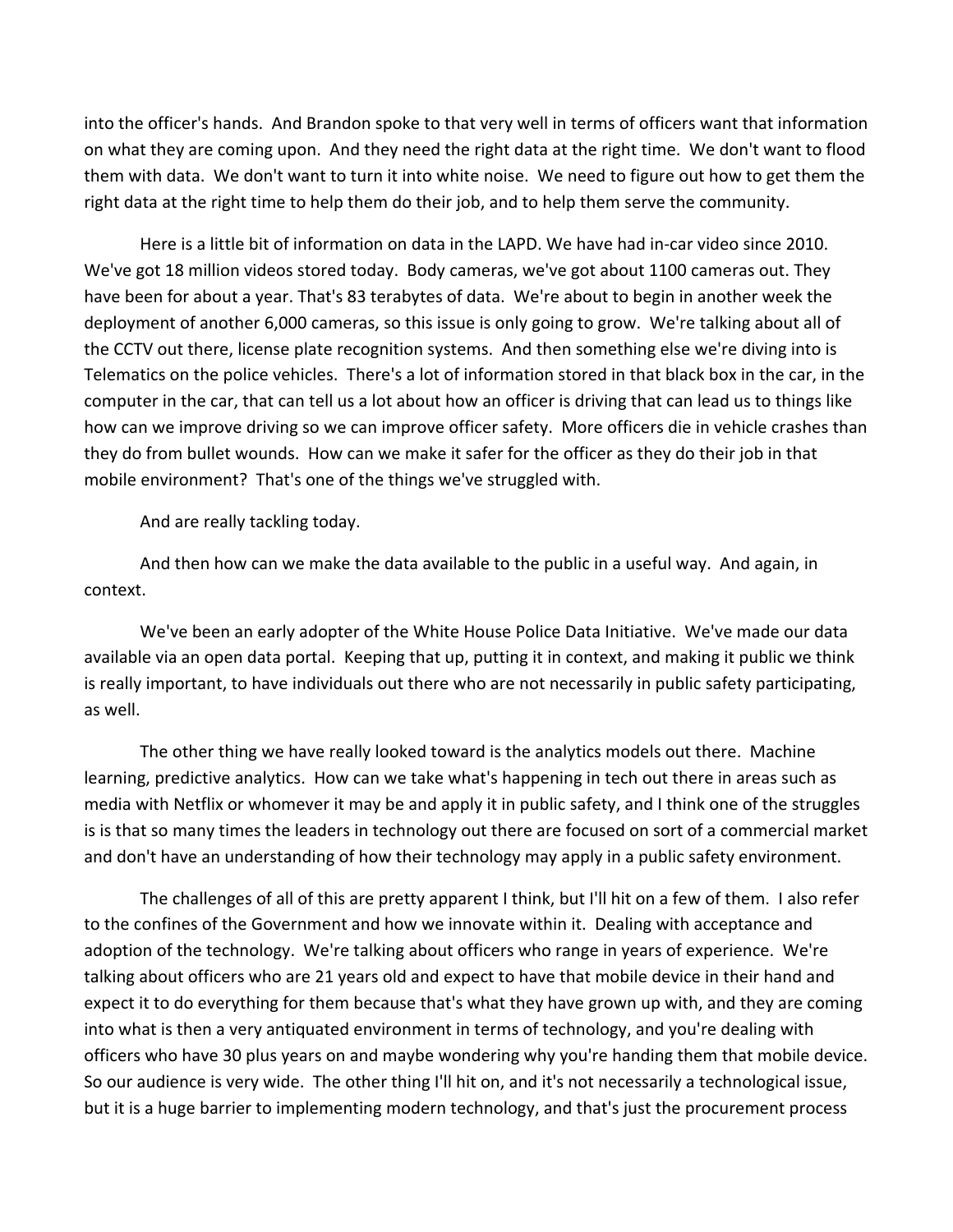itself. The procurement process, as it stands today in Government, effectively takes a good 12 months to get through from RFP, to selection, to contract negotiation, to actually getting approvals through the various Government entities that have to make those approvals. By the time we're implementing, we're talking about an RFP that was issued a year ago and was probably soliciting technology that was created a couple years before that.

So many times we're implementing the last great version. Not today's great version unfortunately.

Coming up with a better way to procure that allows the leaders in the market to come in and prove it. Not on paper with written, we always start with written specs. And I completely agree that that's where you start. But they've got to come in and show us that the technology works. And I'm a big believer in bringing them in and doing proof of concepts and letting the market really compete against each other and walk the walk. And that's just a huge challenge for us.

And then the other thing is with the advent of new technology, the discussion we don't always have is what about the resources to support it? And Brandon mentioned redaction. And the privacy issues. And I'll go back to something even more fundamental before we get there. And that is who is watching the video on a regular basis? When it's a routine public encounter. If it's a use of force, if it's a complaint against an officer, someone watches that video. Someone is doing an investigation and that video is being looked at but think about all of the other routine vehicle stops or interactions with the community that just aren't being watched because the resources aren't there. Luke mentioned intelligence in the camera, and I agree, there's intelligence in the camera. But what I want is a smart camera. I want a camera that knows when to turn itself on so the officer doesn't have to worry about when to turn it on. I want a camera that can tell me when a use of force happens in front of it, when a pursuit happens in front of it, and I know we're not there yet but I think we should be pushing the technology providers out there to think about those analytics. Today let's call it a routine vehicle pursuit with, and a routine say use of cameras would be an officer goes to pull over a vehicle. That vehicle decides it's not going to stop. A routine pursuit means you've got that vehicle, that police officer that's trying to stop the car, you've got probably one more in backup following that patrol car, so you've got two patrol units now, and then you have a supervisor that typically comes on, as well.

So in those three patrol vehicles that are now in pursuit, you have an in car camera in each of those cars. And you have a body camera on each of those officers. And we patrol with two to a vehicle. So you can see very quickly that even in a routine instance, and I'm using a real life example where we just had in car video, we didn't even have body cameras on everybody yet, we had 100 hours of video in a routine pursuit that had to be reviewed, and that was a pursuit that was reported and we know about and we have to investigate it. The routine just average community interaction that is maybe 15 minutes and thank you, ma'am or sir and move on with your day, that video has to be watched, as well because we have to ensure that officers are complying with the policy, they are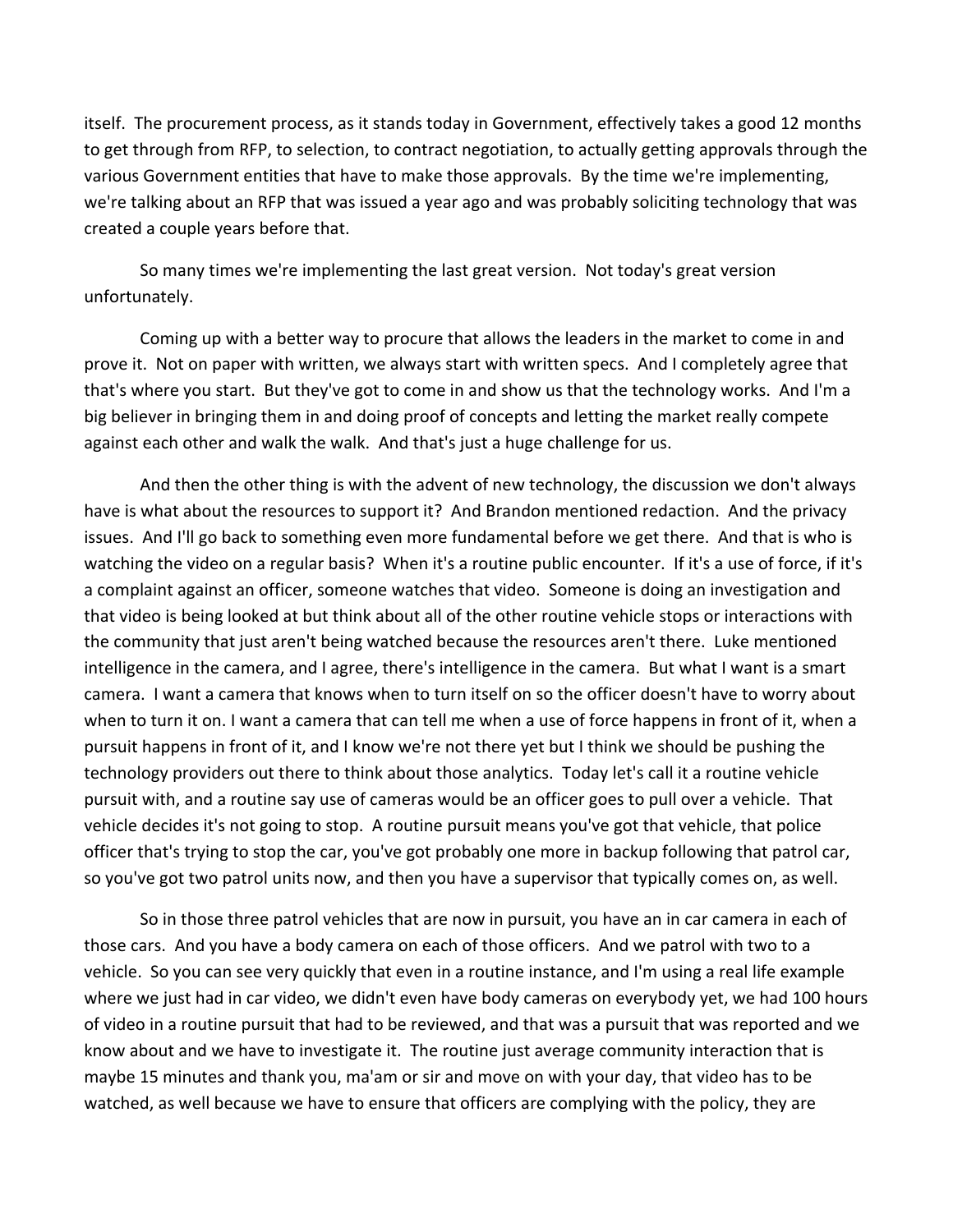turning the cameras on when they are supposed to be. That they are turning them off when they are supposed to be. And they are behaving appropriately in between. And the person power it takes just to watch that routine video outside of all of those specialized investigations where you have 100 hours of video to watch is really, you know just tasking on resources.

The other thing that I'll mention is that, particularly at LAPD, but I think really across the country now the push is to not only implement technology but then to measure the outcomes. We feel strongly that any time we implement a new technology, we involve a third party research partner who can help us study this properly. Do some sort of controlled implementation and controlled test so that we understand those results. We're doing that now with body cameras. We'll have results out probably in the early part of 2017 to understand the impact of those body cameras on our officers on the department and also on the community.

We are doing that, as well, in terms of risk data. All of the data that presents risk and liability to the city, whether it be a use of force or pursuit or complaint or claim or lawsuit, understanding what that data means and how that technology we have implemented to mitigate some of that is going to help us is really important. And I think, also bringing in third party researchers to help us do that. I think brings credibility to the message and the outcome provides another voice to the community that isn't just from the law enforcement agency, so I think that's important, as well. Thank you for having me today.

>> ERIC LANDER: Great. All right. We are really grateful to the three of you for just an eyeopening set of presentations. We have not heard about any of this in the course of our PCAST work before. And it's just great to hear about the depth with which these ideas are penetrating within police departments. We don't have that much time for questions. But I do want to make sure we get some time for discussion with PCAST. We have James Gates with his flag up and William Press is putting his flag up, I think this is really interesting to get into, thank you, Jim.

>> JAMES GATES: Thank you, Eric and thank you Luke and Brandon and Maggie for being willing to come before our group and inform the rest of the group of the things that I heard about on our call on September 20th. As our briefers have indicated, there are I think a lot of opportunities in this space for using data to reach better outcomes in law enforcement. And so I'm very enthusiastic.

Now, we have a constraint, and I have to tell you folks about our constraint, it's called time. This Administration will run out shortly. So what I have suggested to PCAST, and what we haven't actually decided is that the most effective way for us to leverage the expertise that you represent and of course I don't know if you've met our colleague Megan Smith who is sitting here, but the most effective way that I think we might proceed which I suggested yesterday is to model this after a report that we did earlier on Big Data and privacy which some of you folks mentioned because there were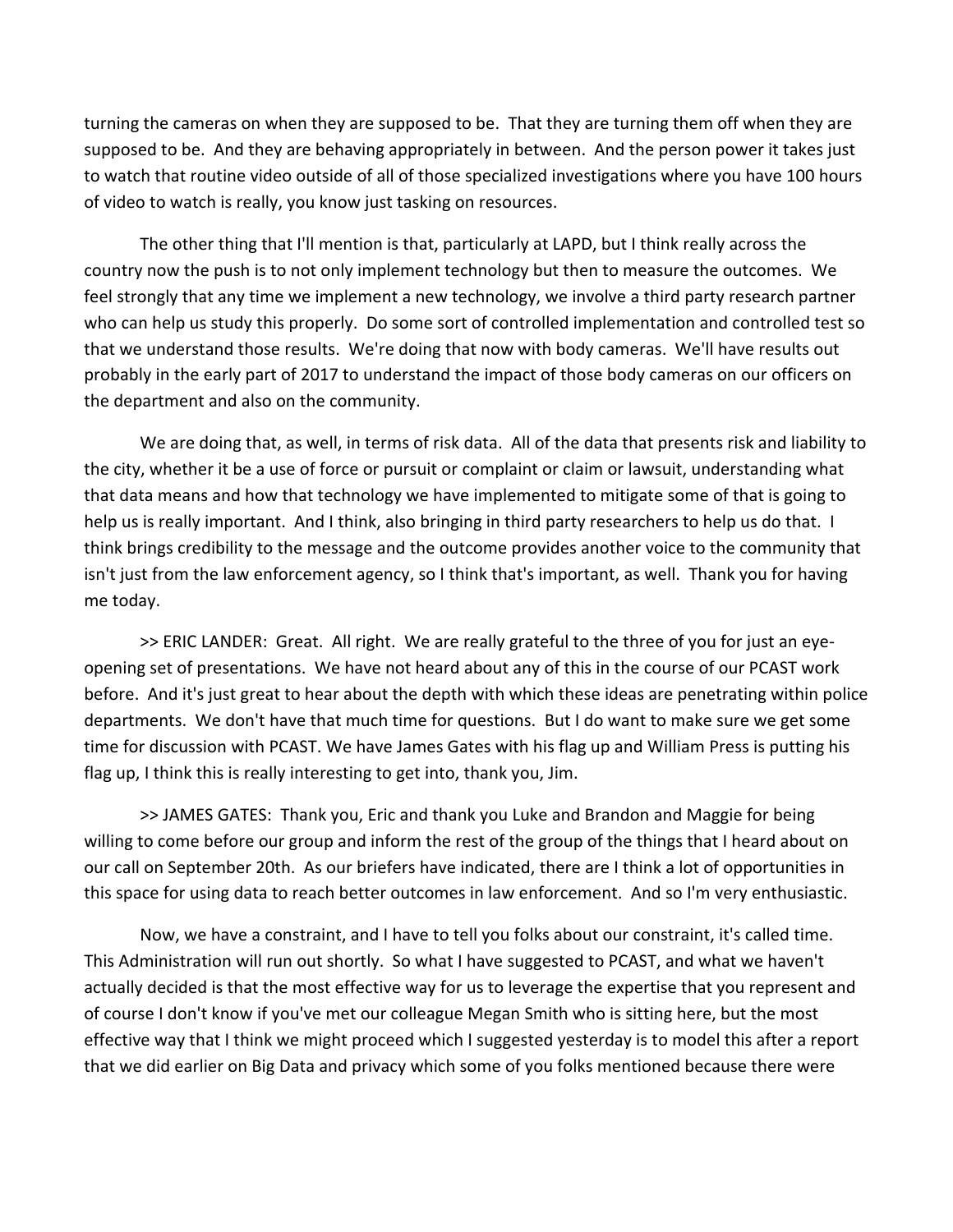actually two such reports, and PCAST provided the technical sort of foundation to the other report which was non-technical.

So I think that that may be a model that we might be able to squeeze in under the finish line as it's rapidly approaching us, so I just wanted to again thank you. And also wanted to ask you, well, let me make a statement. On the call I explained to you how we got here, namely that I had an encounter with a police officer many years ago that could mean I would not be here today. But I also have a brother‐in‐law who has been in law enforcement for about 15 years. So I understand the duality of this from a very personal viewpoint about I don't want anything to happen to my brother‐in‐law, but thank goodness I'm here to say this. So these are things I'm rather passionate about, and my colleagues have empowered us to go into this domain and I'm very hopeful that even though time is short and resources are short and bandwidth is limited, that we can get a very good short report that will try to move this issue forward. So that's my comment, thank you.

>> ERIC LANDER: Bill Press.

>> WILLIAM PRESS: Thanks. Let me just repeat the thanks that you've already heard. I think it was a very interesting set of talks.

My question I guess is about procurement. But more generally it's about the marketplace for this kind of technology for law enforcement.

A good friend of mine, I live in Austin, Texas, did the 60 hour civilian police academy training, which is really an outreach of the Austin police so people in the community really knows what it is they do really at some level of detail. And she was struck in many different presentations about technology that either they have or they would like to have, that it's very hard for them and they admit this, it's very hard for them to be smart consumers, and at the sort of shady end, it's consumer electronics that somebody slaps a law enforcement label on and sells for 10 times what you could buy it for in the consumer marketplace, and they know they are getting taken. Now we're hearing from TASER which is the elite highest end tech in law enforcement, but I wonder if there are things that could be taken for the benefit of law enforcement to make that a more informed marketplace with less shady stuff and more real stuff in it.

>> MAGGIE GOODRICH: Absolutely I call it the shiny object syndrome. There are a lot of vendors out there that are good at coming up with something that looks and sounds like magic and it is going to work for you, and they have slapped something related to public safety on top of it, and when you get it into the hands of the officers, it's practically not going to work or it may get you 75% of the way there, but how do you close that gap. One of the things we do in LA, is I have a group that are sworn who are responsible nothing but research and evaluation of new technology, we do outreach to the vendors on a regular basis in various areas of technology not necessarily in public safety. We look at the financial industries, we look at health care industries, any industries that have security concerns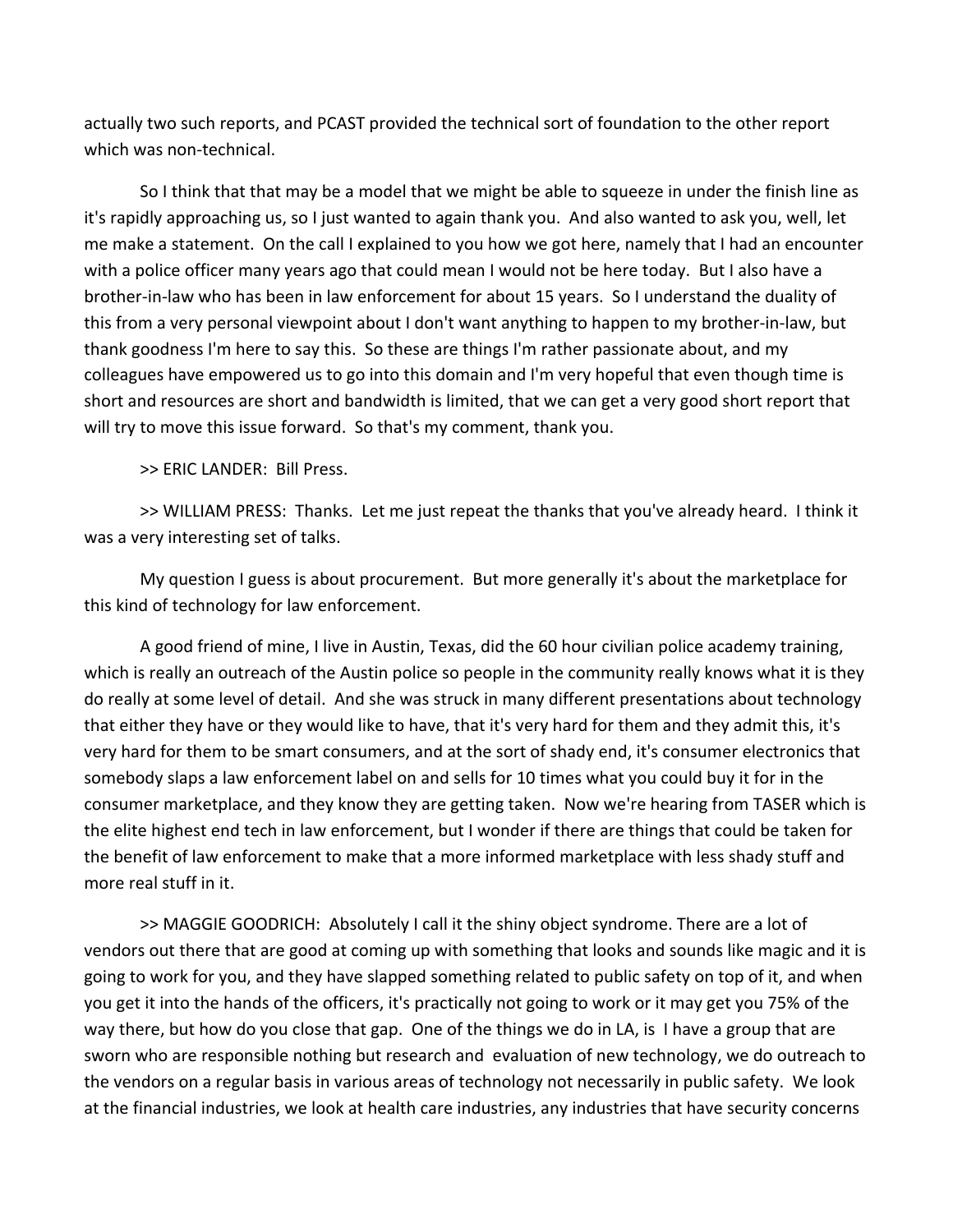that wrap around technology as well, and see what they are doing. And we really encourage vendors to come in early before they have produced whatever it is that they are going to sell us, and not just drop it on the table saying hey you can use it, but talk to us very early on about how we would use it, what are the use cases, practically how it would work. UI is very important when you're talking about an officer in the vehicle they don't have a lot of time to be looking at something or grabbing at something, pushing buttons whatever it may be so we have those conversations very early on. In fact our first meeting with TASER on the body camera, the body camera was essentially a paperweight. They put a plastic box on the table and said would you wear that, and our response was no. With the first version, sorry Luke, but it came a long way in a quick time because TASER and there are a number of other vendors who are very willing to participate very early on with us in those conversations, so we get something ultimately that works for us, and we have sworn officers participate in that process very early on, and I think at LAPD, I'm fortunate enough to have a dozen or so individuals who participate in that process really in a full‐time capacity. Other agencies not as large as LAPD are not going to have those type of resources and those type of capabilities, so coming up with maybe a national model that could look at technology and participate in these partnerships with vendors early on, so that even the small agencies out there that were mid size that don't have the resources to partner with those in the private sector have the opportunity of a voice in that.

>> BRANDON BOUIER: I want to second what Maggie is saying because I dealt with this as well at the Seattle Police Department. One of the things I kept trying to stress and we did to an extent, was to make sure when we are looking at procuring a piece of software let me walk you through the basics of how it usually happens, the Police Chief goes to a conference and comes back and says we're going to use this software. So we have to figure out how to make it work. What usually ends up happening is we ask that the vendors not only demonstrate their software ahead of time, but what we have tried to do in recent years is give them a sample of our actual data because we have seen many cases in the past where the vendors show their software using this perfectly, absolutely immaculate set of data in a perfect system where everything is just perfect, and it's not like that at all in the real world, when we go to implement it you end up with issues. So we usually have them use a sample of our actual data and we give them some context and we say, now show us in a certain amount of time come back and demonstrate your software working with this stuff and we have prepared questions. We have dedicated I.T. staff, and we will sit there in a demo and actually evaluate them because to try to mitigate that whole shiny object syndrome that Maggie was talking about. It's worked out very well. You get to quickly separate the wheat from the chaff and we do those processes. For the agencies not fortunate to have dedicated staff that we do, partnering with local universities or colleges to bring in their technical expertise, or maybe even students for example can go a long way and getting more hands-on with those members of the civic tech community can also be very useful in these regards.

>> LUKE LARSON: One final comment from me on that, with advancements in technology like cloud computing, what we've seen in the enterprise space as a large corporation, we're buying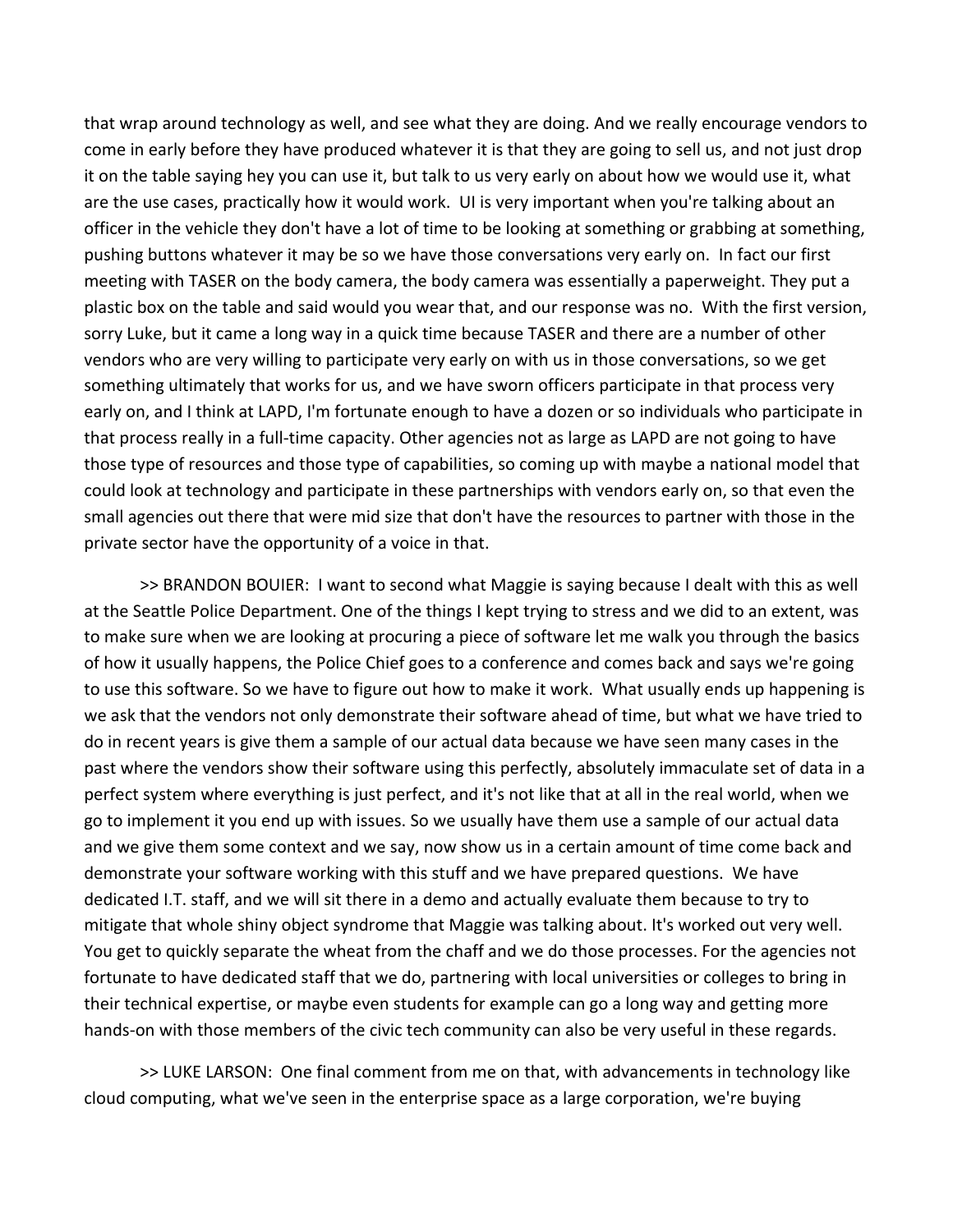software from large companies like Salesforce and Marketo and others, and we basically adopt some of those best practices from enterprise, and try to introduce them into the Government space, so with the cloud application, you don't have to do a huge implementation on Day 1 with a smaller subset maybe five, ten officers, you can go live on a trial much quicker and that way the agency can agency see is it there, is the technology actually working the way that they say.

>> ERIC LANDER: Great, we have really come to the end of our time so I'm going to ask Dan and Megan if they can very quickly if they want to say something, and we'll get very quick answers.

>> DANIEL SCHRAG: Very quickly I want to drill down following Jim's question and Jim's experience. A lot of the work on body cameras and monitoring has been really important unfortunately what we have learned is people without monitoring don't always behave the way we hoped they would. We wish everyone would always behave the same whether they were being monitored or not and we have discovered that's not true and that's a shame. But what about on the weapons side? We have the gun, the taser, which is, it's been improved but it's old technology, and we have a night stick, and the reality is most officers, and when we read about these descriptions of these terrible situations that are occurring all over the country, there's the officer feels threatened and their only choice is to then shoot with lethal force and they empty their revolver into the suspect. Surely it's not clear that technology is coming to bear on the non‐lethal weapon development side, and the question is, how do you increase the market forces that encourage investment in R&D in that space, because it seems like that would change the nature of this problem profoundly.

>> MAGGIE GOODRICH: I certainly agree. I don't think there's any officer in this country that wakes up in the morning thinking, I'm going to take a life today. And I think the officers welcome the introduction of less lethal weapons. I think the reality is, is that there aren't many others in the market that are focused on this. We evaluate tasers on a regular basis. The taser weapon itself. And TASER International comes out ahead because they really are the product out there.

And so I think there has to be a call nationally to push the technology industry out there to understand that this is important. That there's a large market for it. And get some talent on it maybe out of other industries to help us start focusing on how we could develop other solutions.

>> LUKE LARSON: I would just comment, at TASER has introduced different variations of the taser over the years and we spend millions of dollars in R&D improving those products. Our last product is called the X2, so we now have dual shots and we also have a warning arc. So we're improving the technology. Technology is not a silver bullet, though. You're going to have physical limitations. You're going to have environmental limitations. And so we've kind of identified four or five key areas that we think we can improve on. Multi‐shot, distance, effectiveness, safety, the ability to measure data, and we're advancing all of those technologies. I would just want to reiterate, technology is one component.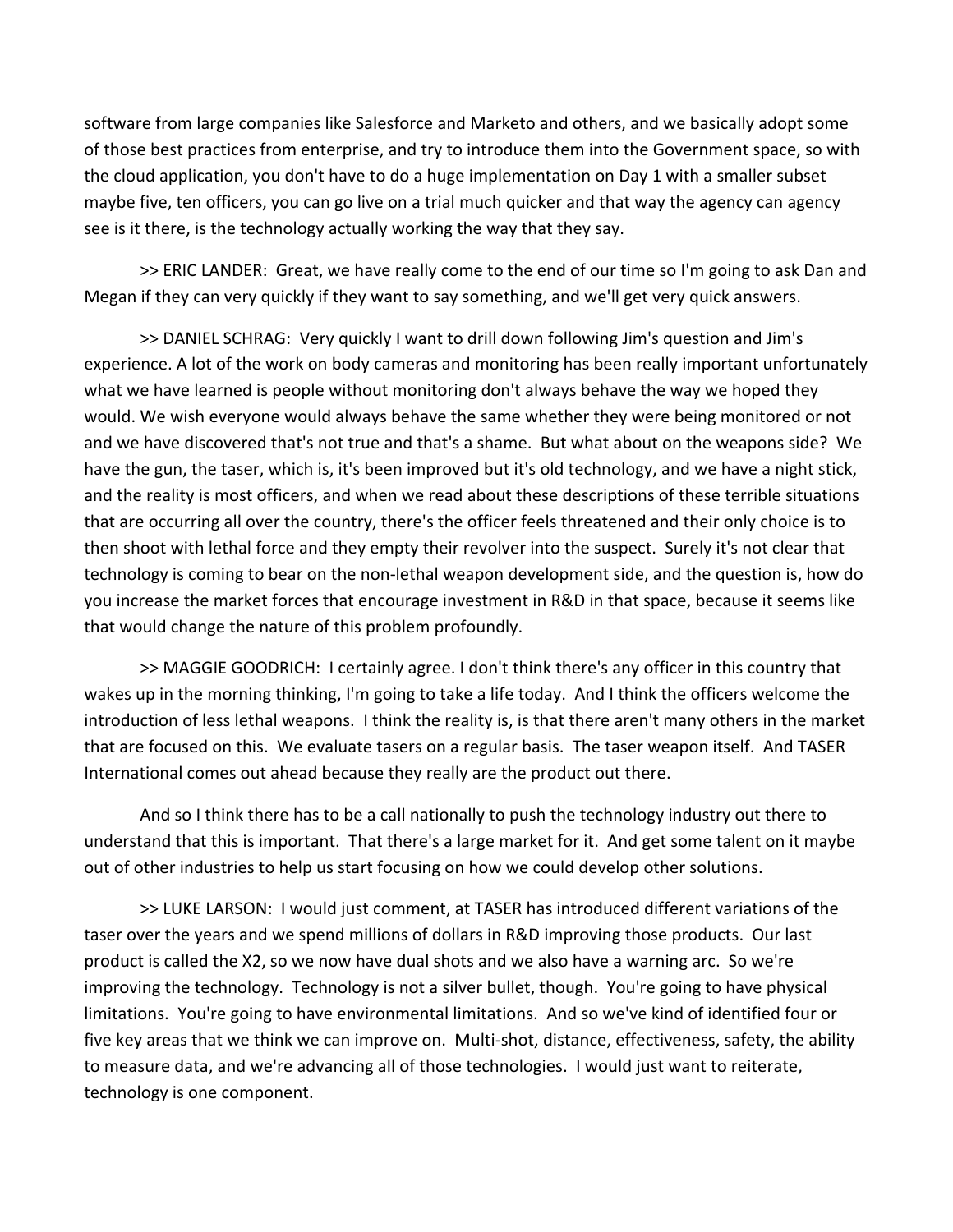The other component is training. And so today, the way a lot of our law enforcement officers are trained is in kind of a binary response mode. So I go into a simulator, I go on to a rifle range, I go onto a pistol range, the name of the game is if I feel threatened that person wins or I win. It's binary. The reality is, that's not the situation. It's very dynamic. And so I think we need to address the technology. And we also need to address the training. And give them the right tools for that.

>> ERIC LANDER: That's great. Thank you. I know that this could go on because it's such an amazingly interesting topic, but we'll have to call it to a close now I really want to thank our three speakers for some pretty fascinating presentations.

(Applause).

#### **Public Comment / Adjourn Public Session**

>> ERIC LANDER: Our last order of business is public comment. I believe we have one public commenter and Maxine will,

>> DR. MAXINE SAVITZ: We have one public commenter. We have Kay Chopard Cohen, Executive Director of the National District Attorneys Association is going to speak on forensic evidence in the courtroom, and while you're taking your seat, you have two minutes to talk. And we'll give you a 30‐second warning before the end of the two minutes. Thank you. And we did receive some written comments from you. Thank you.

>>KAY CHOPARD COHEN: Co‐chairman Holdren co‐Chairman Lander and members of the counsel, the National District Attorneys Association has significant disagreement with the logic and manner in which the PCAST report portrayed the pattern analysis and comparison disciplines of bite marks, firearms, tool marks, tire tread, shoe prints, and DNA complex mixtures. First, we are concerned about the pervasive bias apparent throughout the report. The majority of the Working Group is composed of well known critics of forensic science and of the pattern analysis in matching methods in particular. Second, it must be pointed out that the Working Group and PCAST at large contains not a single working forensic scientist. And this lack of scientists with real world experience is shown throughout the report.

Third, PCAST without a single citation to scientific authority, unilaterally declares that forensic feature comparison methods belong to the scientific field of metrology, including statistics. It should be noted that no metrologists were included on PCAST's Working Group.

PCAST urges courts to exclude important forensic evidence by appealing to its own authority. However, PCAST is merely a temporary advisory body whose existence expires at the end of this Administration. It should be noted that Dahlberg and Fry evidentiary hearings remain the legal standard upon which judges acting as gatekeepers determine the admissibility of scientific evidence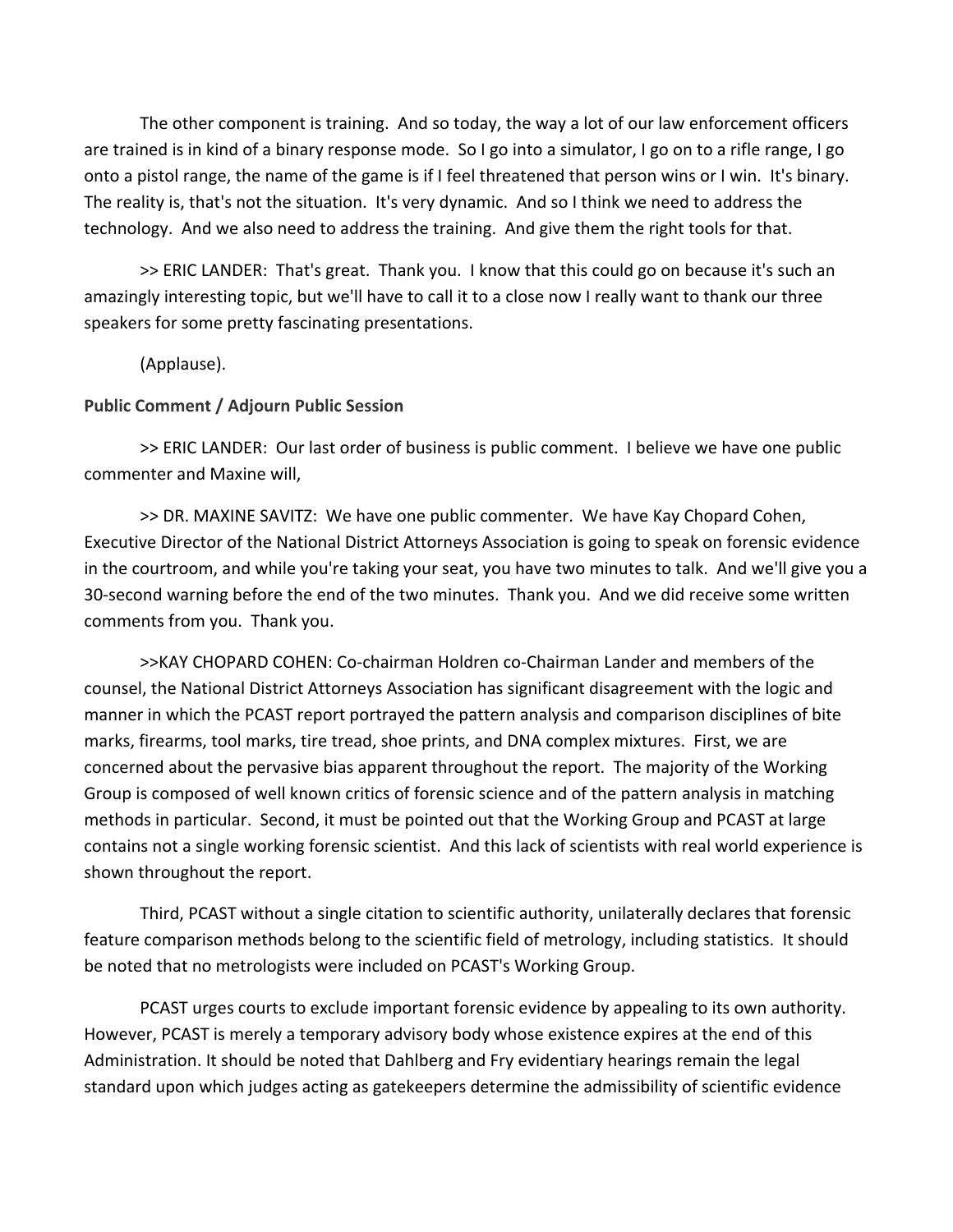with well trained and experienced advocates as experts on each side of an issue. Prosecutors ultimately serve the Criminal Justice System and the public at large. Forensic evidence and forensic experts are called to testify by prosecutors and members of the defense bar every day, both to exonerate the innocent and prosecute the guilty. Judges have the ultimate authority to determine whether or not a forensic discipline is valid or lacks the requisite foundation, not the PCAST report. Thank you.

>> DR. MAXINE SAVITZ: Thank you. We do please remain seated because we can go beyond the two minutes.

>> ERIC LANDER: We just have a few questions. First of all I really want to thank the National District Attorneys Association for its interest in the topic and for actually managing to release a statement about the PCAST report earlier in September. So we thank you for your interest in that very much. It was the eagerness of doing it even three weeks before we released the report was appreciated.

We had some particular points that I did want to raise because this morning in the session you may not have heard, there is a second phase of the work, where we are putting out an RFI. Asking for now any further comments and things about studies that might have been missed. So we very much would love if the District Attorney Association would point out scientific studies you think were missed in some way. That's the way science works. So I mean I'm hoping that the NDA would be willing to write to us and let us know. Would that be something you guys would be willing to do?

>>KAY CHOPARD COHEN: Absolutely and in fact we started on something like that not knowing you were going to do that.

>> ERIC LANDER: Fantastic this is how science works. We want to hear if you think there are specific, so I noted in your written statement you noted that even highly complex DNA mixtures can be interpreted by lots of computer programs. I was wondering if you could, had any scientific evidence to support that claim.

>> KAY CHOPARD COHEN: I didn't come prepared to answer questions.

>> ERIC LANDER: Okay then I would ask you to write to us.

>>KAY CHOPARD COHEN: But I certainly have that.

>> ERIC LANDER: Please if you have scientific papers, published papers we want to hear them that's No. 1. No. 2 on bite marks, do you think bite marks are scientifically valid, have they been scientifically validated?